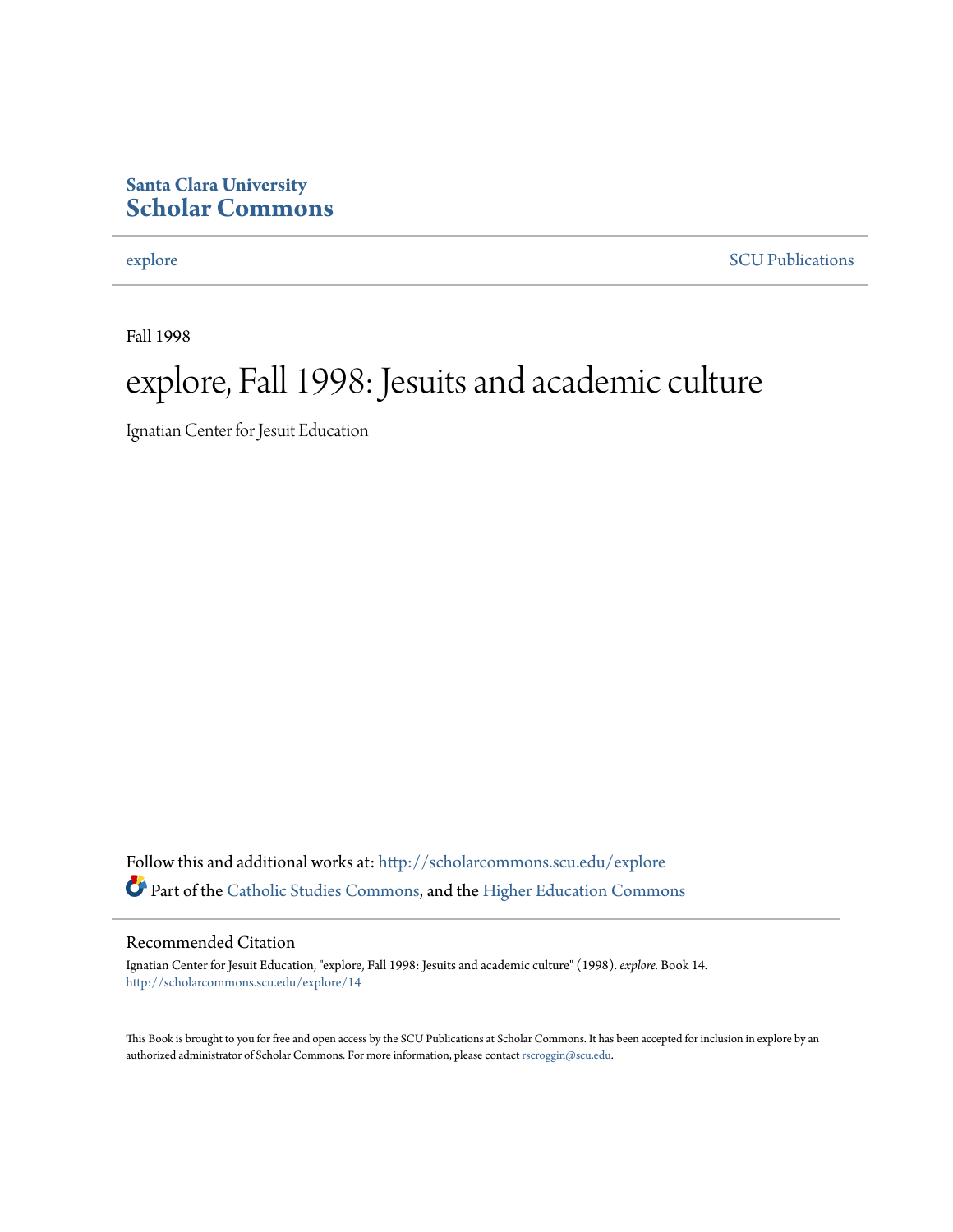

Next Article

Previous Article





## In This Issue... In Memoriam: Louis I. Bannan, S.J.

Letter from the Director

Phylum Universitatis; Genus, Catholicus: A Field Guide By Martin L. Cook

In Response to: Phylum . . . A Field Guide By Eric Hanson By Pia Moriarty By Marilyn Fernandez

**Jesuit Activities in Focus:**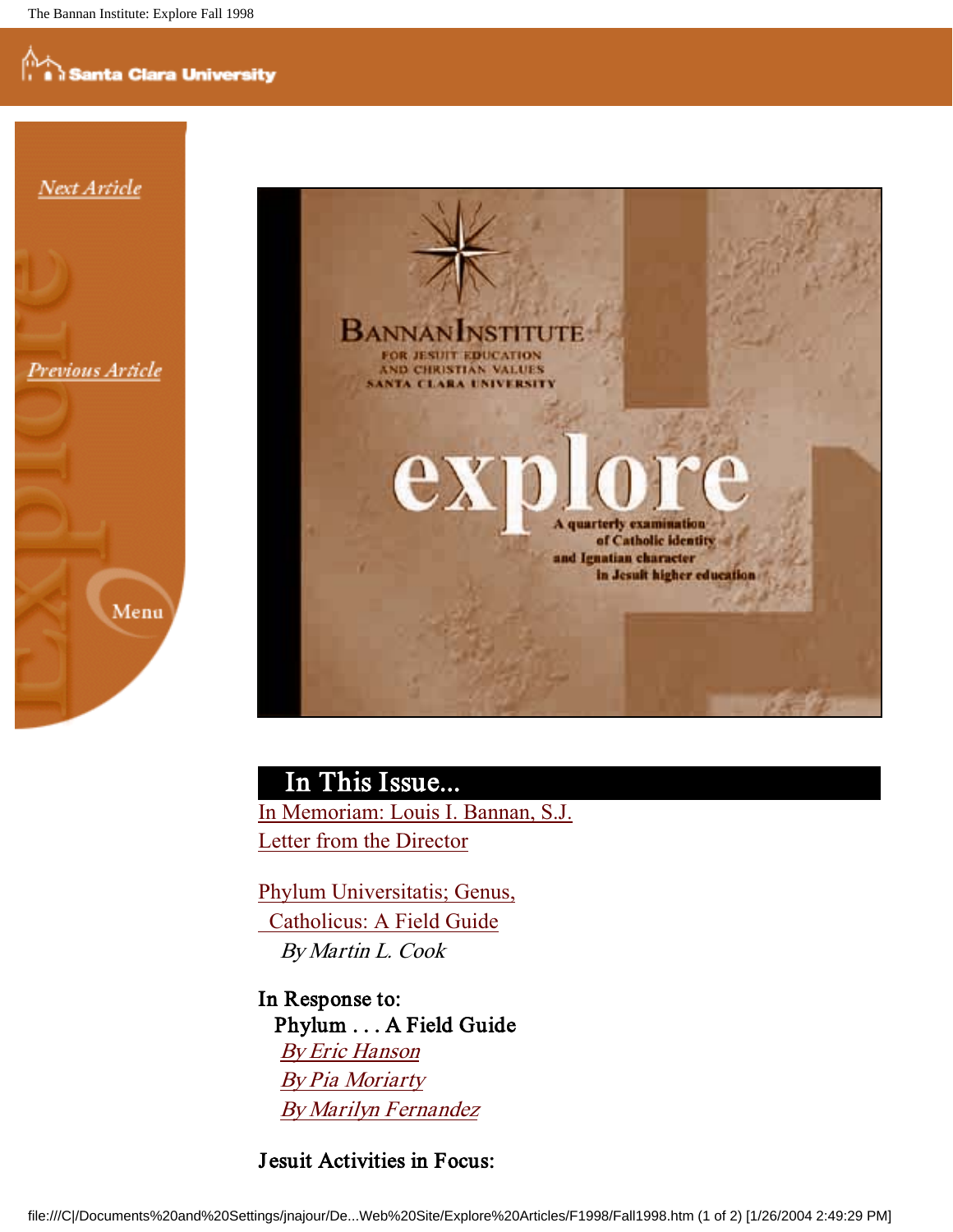Jesuit Undergraduate Education as Catholic By Joseph J. Feeney, S.J.

Reflections of a Non-Catholic at Santa Clara University By Larry Iannacone

Who Is My Neighbor? HIV/ AIDS—My Wake-Up Call By Michael Paxton

#### BOOK REVIEWS

Cultivating Humanity: A Classical Defense of Reform in Liberal Education and Who Killed Homer: The Demise of Classical Education and the Recovery of Greek Wisdom By Phyllis Brown

Rendering Unto Caesar: The Catholic Church and the State in Latin America By Luis F. Calero, S.J.

Amazing Grace By Elizabeth Kelley Gillogly

Grant Recipients Visiting Appointments

Coming Events: Lecture Series Spirituality Series

Next Issue

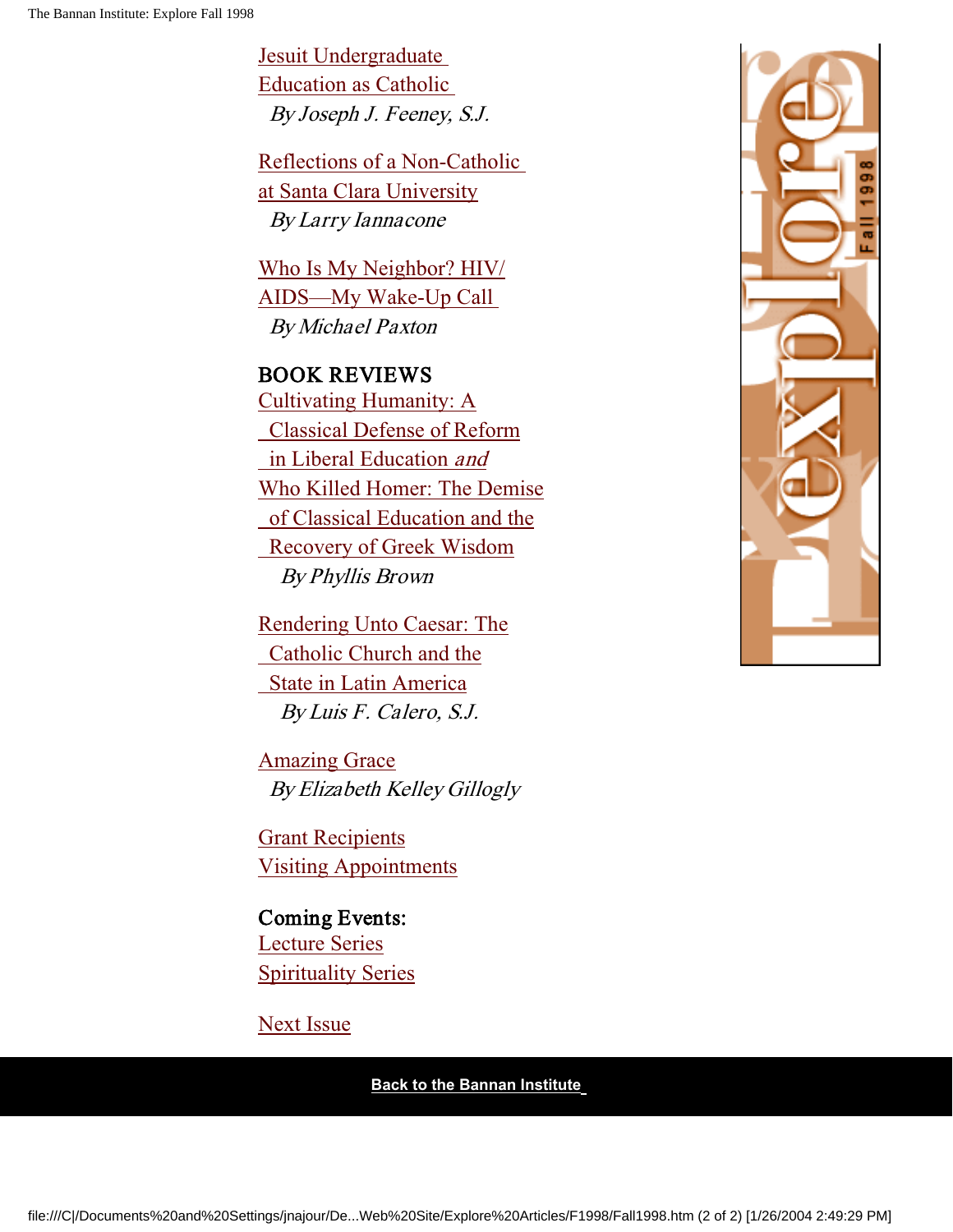## nta Clara University

Next Article

Letter from the director

Previous Article

Menu



### IN MEMORIAM LOUIS I. BANNAN, S.J. 1914-1998

To the end, friends and family—current students and octogenarians, rich and poor, the sick and the healthy—were special to Lou.

In the Spiritual Exercises, Ignatius says: "In people who are progressing to greater perfection, the action of the good spirit is delicate, gentle, and delightful. It may be compared to a drop of water penetrating a sponge." Lou was like those continual and imperceptable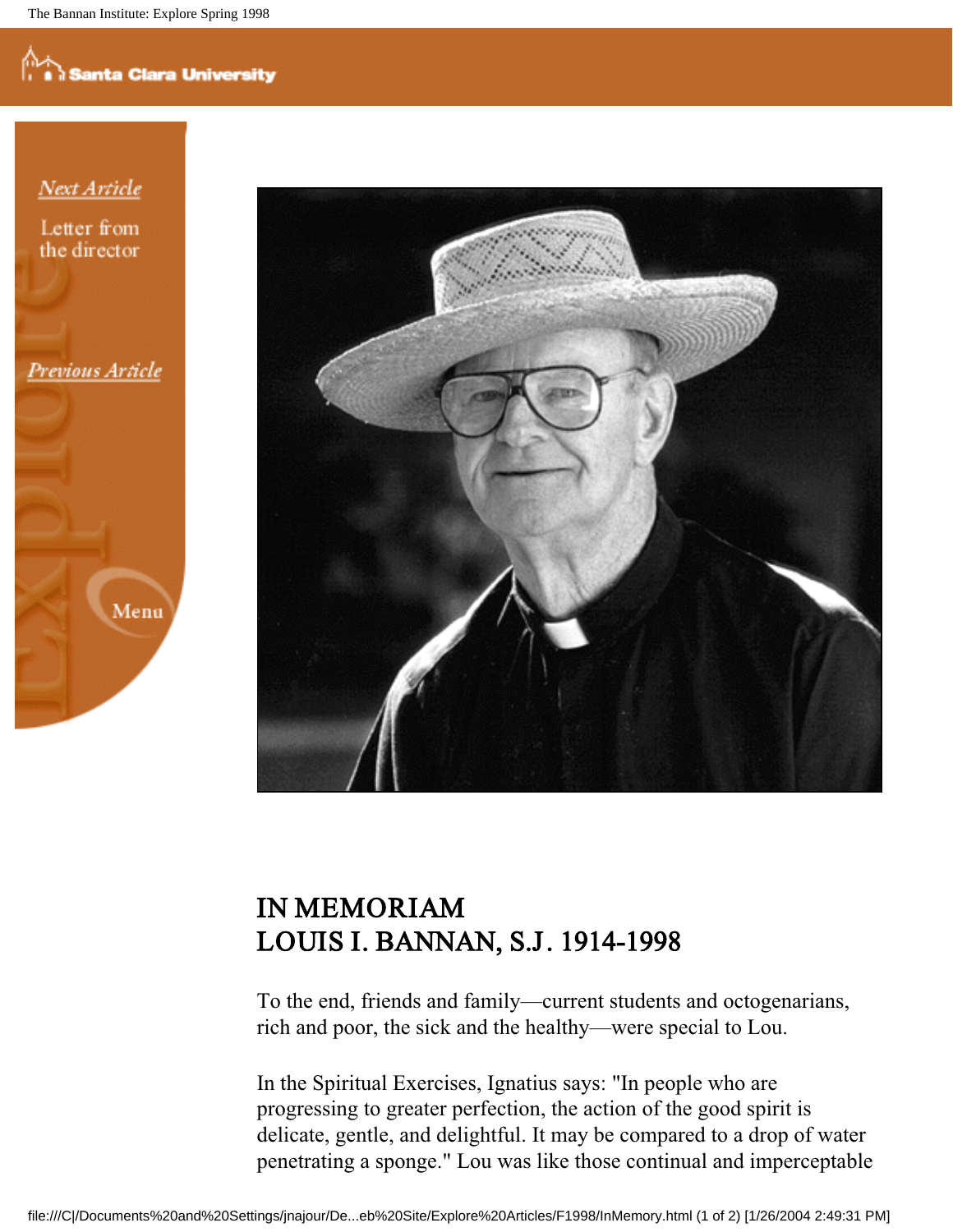drops of life-giving water . . . quietly, gently, delightfully touching the life of the community and each person.

Paul Locatelli, S.J. Homily at the Liturgy of Thanksgiving for Fr. Lou Bannan September 18, 1998

As you walk in the presence of the Lord these days, be aware that your Father will communicate with you. Listen to the words in the Sacred Scripture. Listen to your heart.

The beautiful trees and the mountains speak to us of God. Our prayers, our favorite poems and stories, all things, big and small, come to us as gifts and messages of our Creator. Whatever we truly love; our friends, our family, beauty and goodness, it is all a gift of love from God.

Cherish these gifts. Enjoy them. Return trust with trust. Return love with love . . .and stay loose. He loves you the way He made you.

Lou Bannan, S.J. Letter to Ignatian Retreatants Spring 1998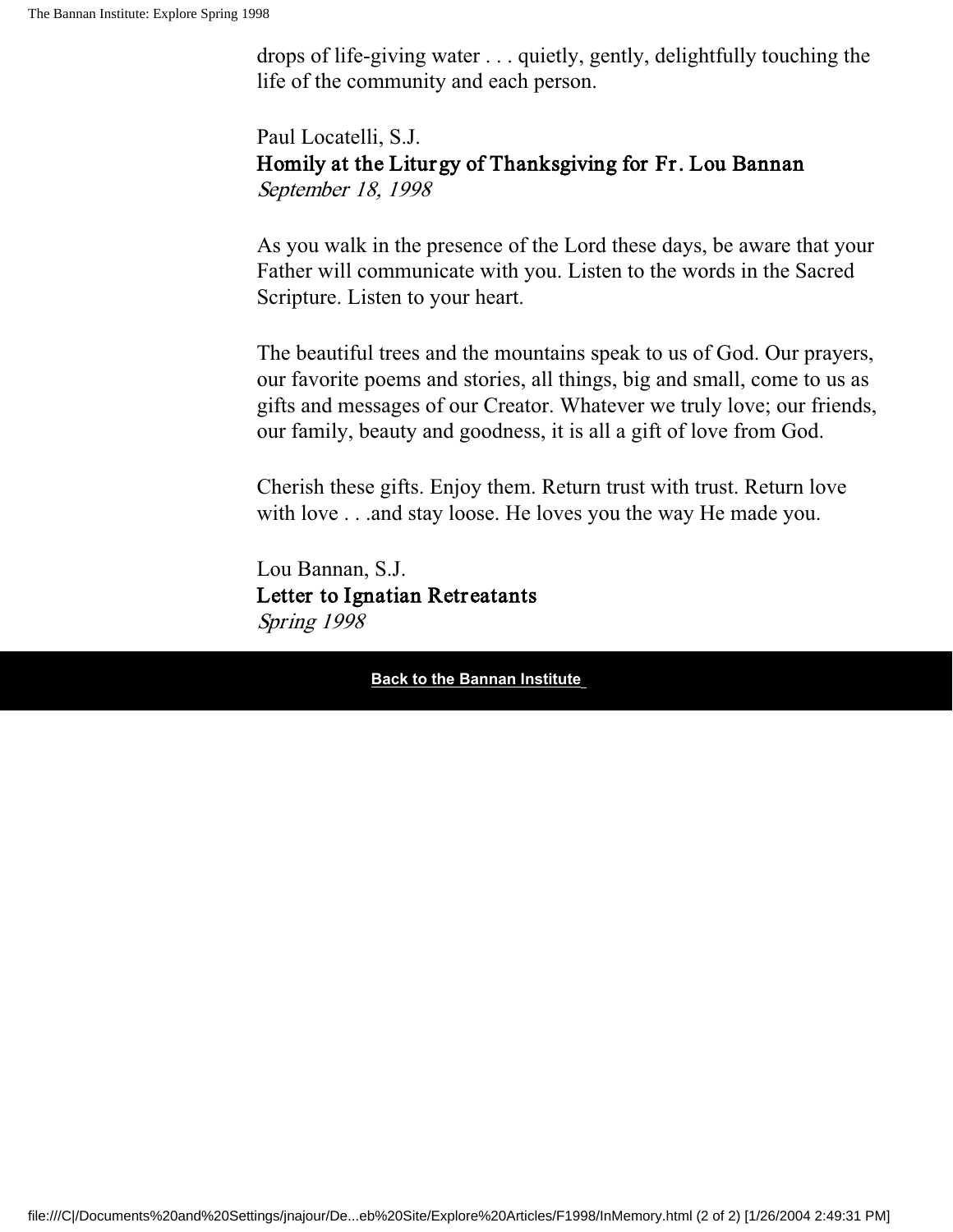#### <u>Next Article</u>

Phylum Universitatis

#### Previous Article

In Memoriam: Louis I. Bannan S.J. 1914-1998



#### LETTER FROM THE INSTITUTE DIRECTOR

Over the summer, I read an article by Peter A. Dorsey in the William and Mary Quarterly, the basic journal for the English colonial period of United States history. The article concerned the Jesuit missionary enterprise among the indigenous peoples of New France in the seventeenth century. The author cited the instructions of Ignatius of Loyola, the founder of the Jesuits, to two men he was sending to Ireland. As the author puts it, Ignatius sent them off

> telling them to "follow the method adopted by our enemy, the devil" when trying to gain adherents: "for he goes in by the other's door to come out by his own." By applauding innocent activities and "passing over things of a bad complexion," the Jesuits could win "sympathy and further our good purpose." Fourteen years later Ignatius made this rationale more concrete in his instructions to a delegation to Ethiopia, whose church he hoped to align with that of Rome. He advised the group to accept Jewish and native customs that did not directly contradict church teachings, to introduce changes gradually and by popular means, and to provide technical and material assistance to the Ethiopians. In Asia, Francis Xavier and Allesandro Valignano followed one of Loyola's favorite maxims from St. Paul, to become "all things to all men in order to win all to Jesus Christ." ("Going to School with Savages: Authorship and Authority Among the Jesuits of New France," William and Mary Quarterly, 3d ser., 55, no. 3, [July 1998]: 399-420.)

While the openness to other cultures was clearly tactical, and aimed at a standard sixteenth century conversion of others to Christianity, the selective tolerance that Ignatius urged was rooted in a genuine belief that God's grace was active in peoples and cultures which were very alien to the fractured Christendom of early modern Europe.

American academic life is also very much a genuine culture, with its own language, customs, authority, and norms. The Jesuit university's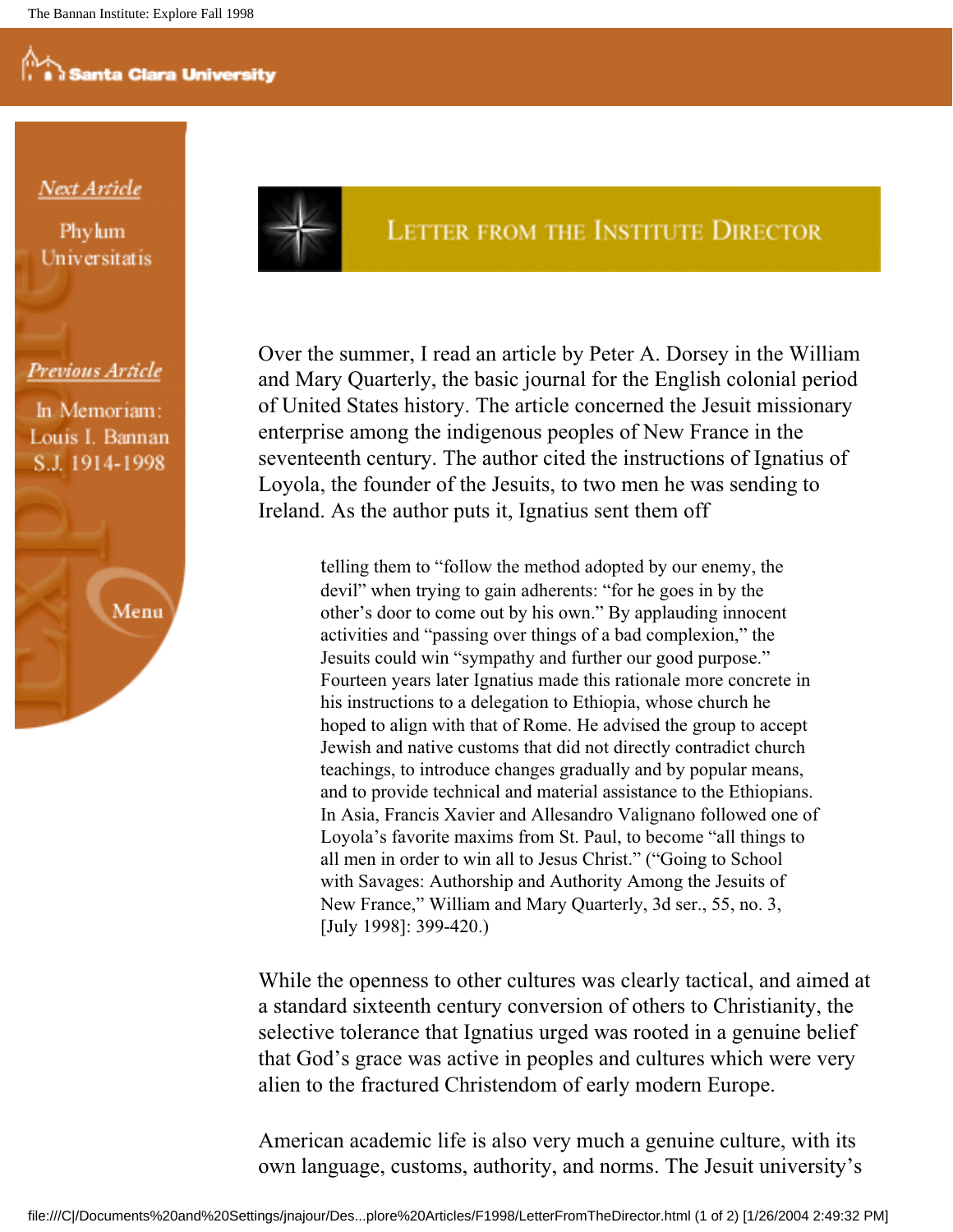encounter with this culture has been marked by all the challenges that accompany any cultural interchange. Little is certain.

As the Jesuit missionaries, especially in China, were accused by many European Catholics of watering down Christianity too much to make it appealing to the Chinese elite, so some contemporary American Catholics criticize the Jesuits for being too accommodating to academic norms in our universities. Also, as the missionaries found that they needed the assistance of those among whom they worked if their message had any chance of taking root, so contemporary Jesuits are acutely aware of their need to labor collaboratively with their academic colleagues if mission statements and strategic plans are to be more than mere rhetorical flourishes.

In this issue of explore, we look at these questions. The exchange between Martin Cook and three of his faculty colleagues sheds important light, I think, on many of these issues. The concerns here defy easy generalizations, yet the discussion is central to what it is that all of us do as citizens of this Catholic university.

Sincerely,

Robert Senhewizz 8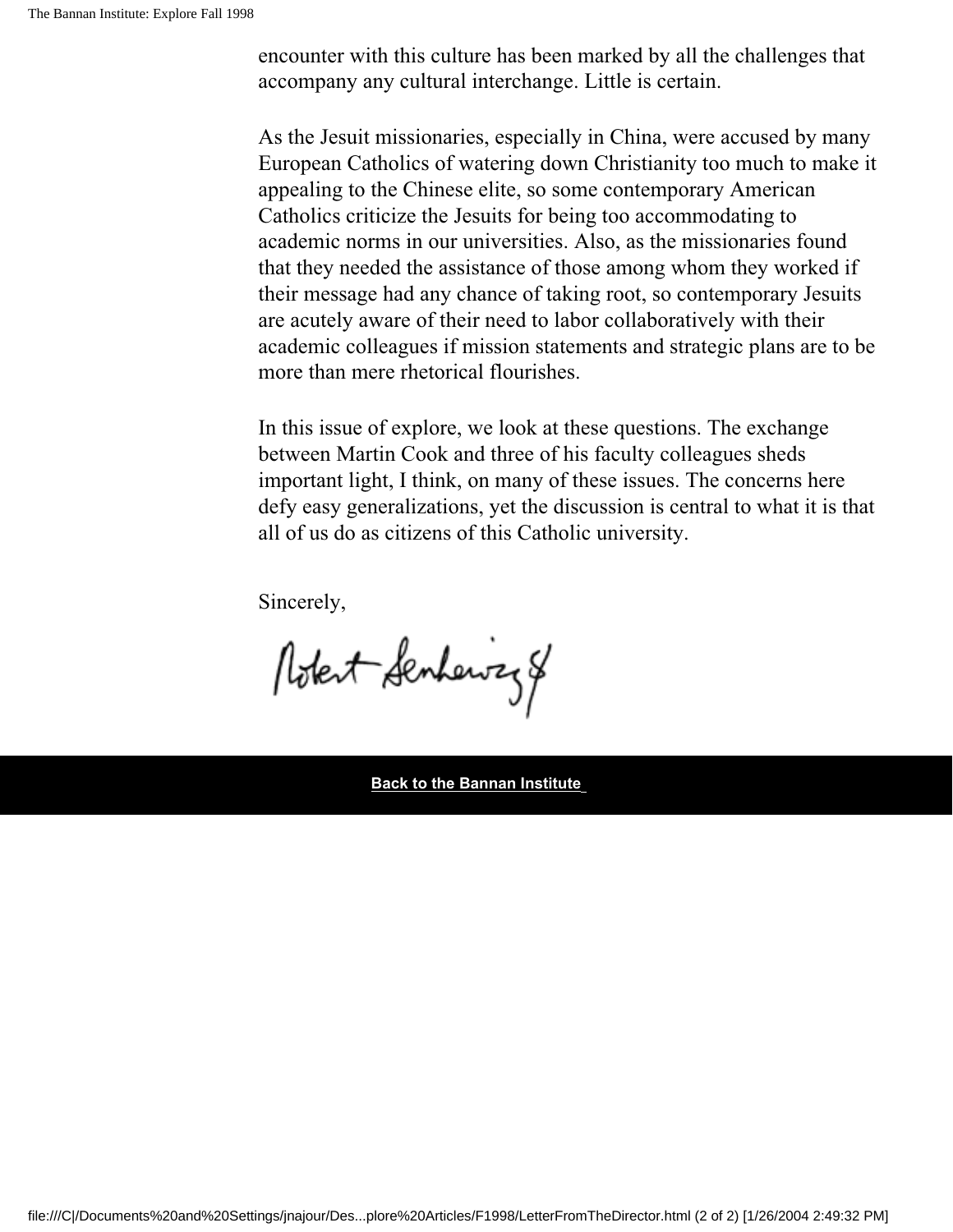#### **Next Article**

In Response to Phylum **Univeritatis** 

By Fric Hanson Previous Article

Letter from the director





Because I am a theologically educated non-Catholic who spent 16 years at SCU, the question of the meaning of the Catholic and Jesuit identity of this University is one to which I've given considerable thought. While some faculty tire of the perennial character of that discussion, I never have. It has always been clear to me that we are the university we are because of our Catholic and Jesuit identity, and that what that identity means is crucial to our future. Furthermore, for me, and for many of us non-Catholics, essential parts of the religious identity of Santa Clara attracted us here in the first place. We wanted to be in an institution that took religious questions seriously and allowed us to explore freely the deeper issues raised by our disciplines in a way that identity would allow. We wanted to be in a place allowed us to deal with our students and each other as persons, rather than with the impersonality of a larger and more wholly research-driven institution. For those reasons, just as war may be too important to be left to the generals, the question of the Catholic identity of Santa Clara is too important to be left to Catholics. What follows, then, are the reflections of one Free Church Protestant who has a more-than-passing stake in the question.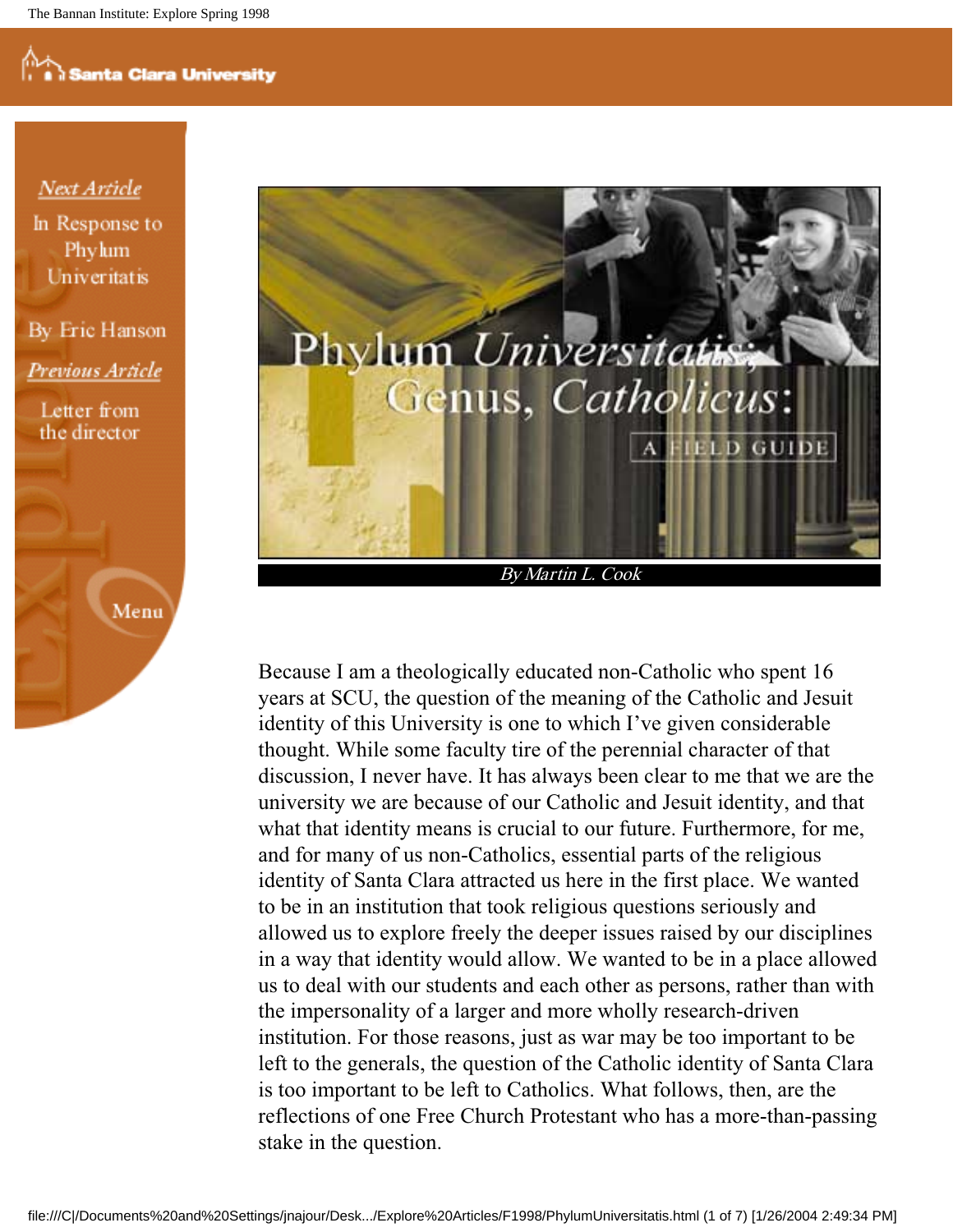The meaning of the Catholic identity of universities is particularly pointed at this historical juncture for very understandable reasons. In my lifetime, Roman Catholicism has been through monumental processes of change in almost every dimension. The reforms of the Second Vatican Council were by far the most important changes in the Catholic Church since the Protestant Reformation and the Council of Trent 400 years ago. The social location of Catholicism in American society has changed enormously just in this generation in ways historians only hint at when they talk about the shedding of Catholic "immigrant mentality." Only in this generation have Catholics entered into the full mainstream of American life—a mainstream historically dominated by Protestants. Young Catholics, born since the reforms of the 1960s, have experienced a Church in the throes of major cultural, theological, and institutional readjustment and are, as are Catholic institutions, understandably confused about the meaning and nature of that identity. These young Catholics come to institutions such as Santa Clara, at least in part, in hopes of clarifying the meaning of that identity.

Inevitably, Catholic universities are changing, too, in this environment. No longer can they count on a steady feeder system of Catholic high schools to send them their best and brightest students. No longer can they assume that faculty and staff share a common religious tradition and reference frame. In the midst of such enormous changes, the question of the identity and role of the Catholic university will inevitably be raised with some urgency, and not a little anxiety.

In the midst of such transitions, Catholics look to the history of historically Protestant, now secular, universities almost entirely as a cautionary tale of secularization to be avoided. I'm frequently struck by the one-sided way Catholics choose to interpret this history. Would Harvard really be a better place if it had stayed with its original mission of training Puritan clergy? Are unabashedly confessional Protestant schools like Baylor or Jerry Falwell's Liberty University to be our exemplars of identity-maintenance for church-affiliated schools? When one thinks about such examples, it is clear the story to be told here is a little more complex than simply the evils of secularization. But the fact that the story is generally told so onesidedly by Catholics is a good measure of the depth of Catholic anxiety. Is that fork in the Protestant road inevitable for Catholic schools, too? Is the choice in schools between the academically excellent but secular, and the confessionally loyal but parochial?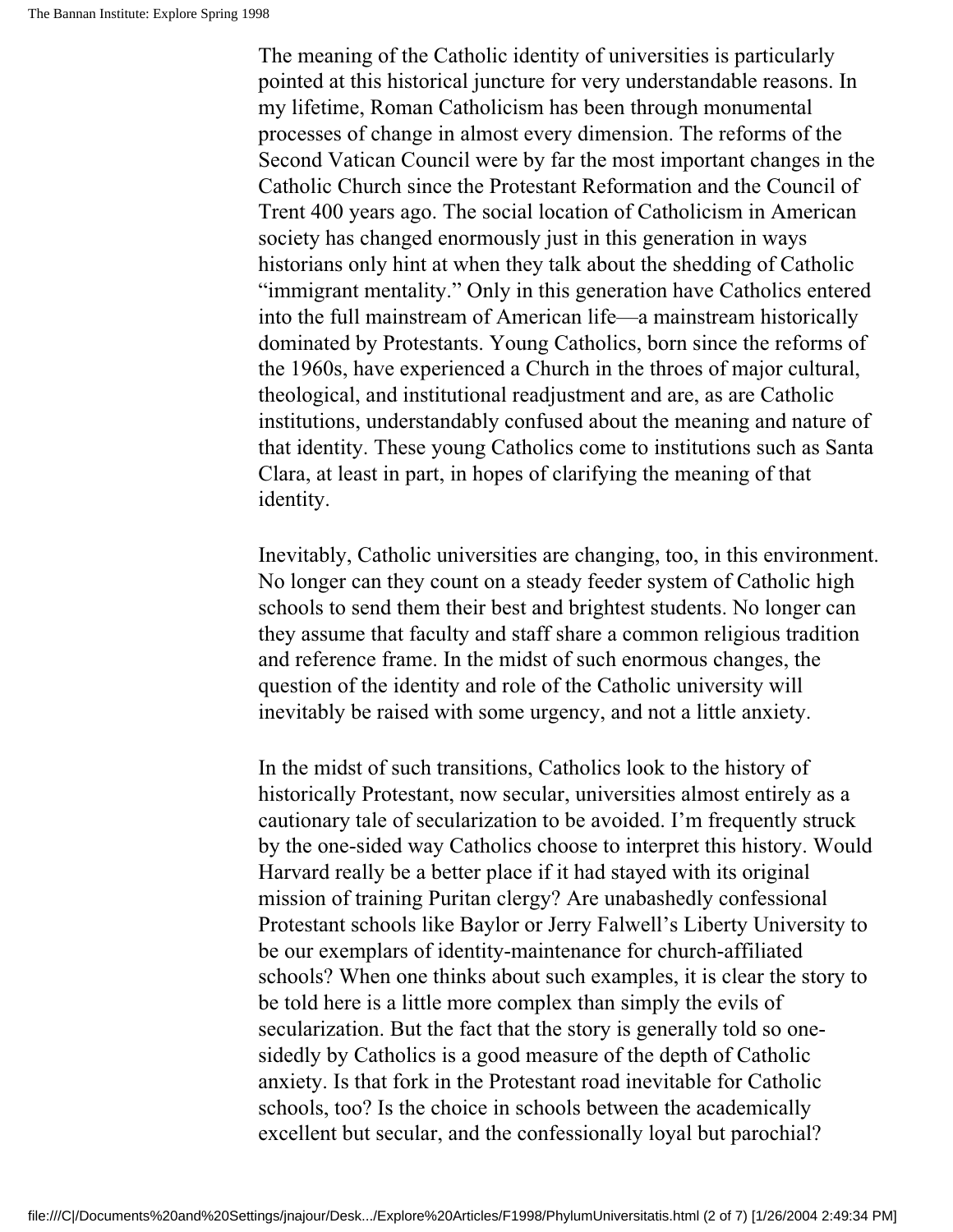Before I directly address that question, however, I should confess my settled convictions about universities in general and their purposes. "Catholic" is, after all, the adjective meant to modify the noun. The way one understands the noun is logically prior to, and crucial to my assessment of, the bearing of the adjective on it. I take it for granted that the core of the Jesuit and Catholic model is liberal education (i.e., we're not trying to be a trade school, we're not trying to be a predominantly research institution, and we are not merely a congeries of disciplines and professional schools). Liberal education strives to disinterested inquiry, to the spirit of unfettered and free conversation about serious ideas. It exists to promote and enable respectful intellectual conversation among ourselves and with our cultural past, and to bring our students into that conversation. It is, in short, a training of intellectual abilities and the formation of intellectual tastes. It exists to seek unified and ultimate truth—despite voices urging us to see the silliness of such aspirations.

Such education is not "value-free." Quite the opposite! It presumes and inculcates many values, but they are values of intellectual virtue. While many other things inevitably occur in the lives of students during this process, and while inevitably we as human beings and as an institution have an appropriate role in many of those things, the defining goal of liberal education is resolutely intellectual. The training of the mind is the fundamental purpose of university-level education; it is the core of the identity and purpose. Universities can be "Catholic" only on the condition that, whatever is meant by the adjective, there is clarity regarding this meaning of the noun. Only then can an institution be really a university, and yet really Catholic.

Are such models possible? I believe that everything turns on how one understands the adjective. Depending on where one locates the essential features of Catholic identity, one generates differing understandings of what universities do and what activities and features of universities are essential to that identity. Over the years, I've developed a "field guide," if you will, to Catholic university types. Like a bird watcher, I'm keeping my life list. Although the plumage varies greatly among individuals, I've got my taxonomy down to three broad species within the genus. Like all ideal typologies, this one is oversimplified. It is inevitably colored by Protestant eyes and prejudices. Nevertheless, I think it's a powerful heuristic classification.

Within the genus Catholicus, I've identified for convenience each species by the name of a prominent individual member of it. Each is an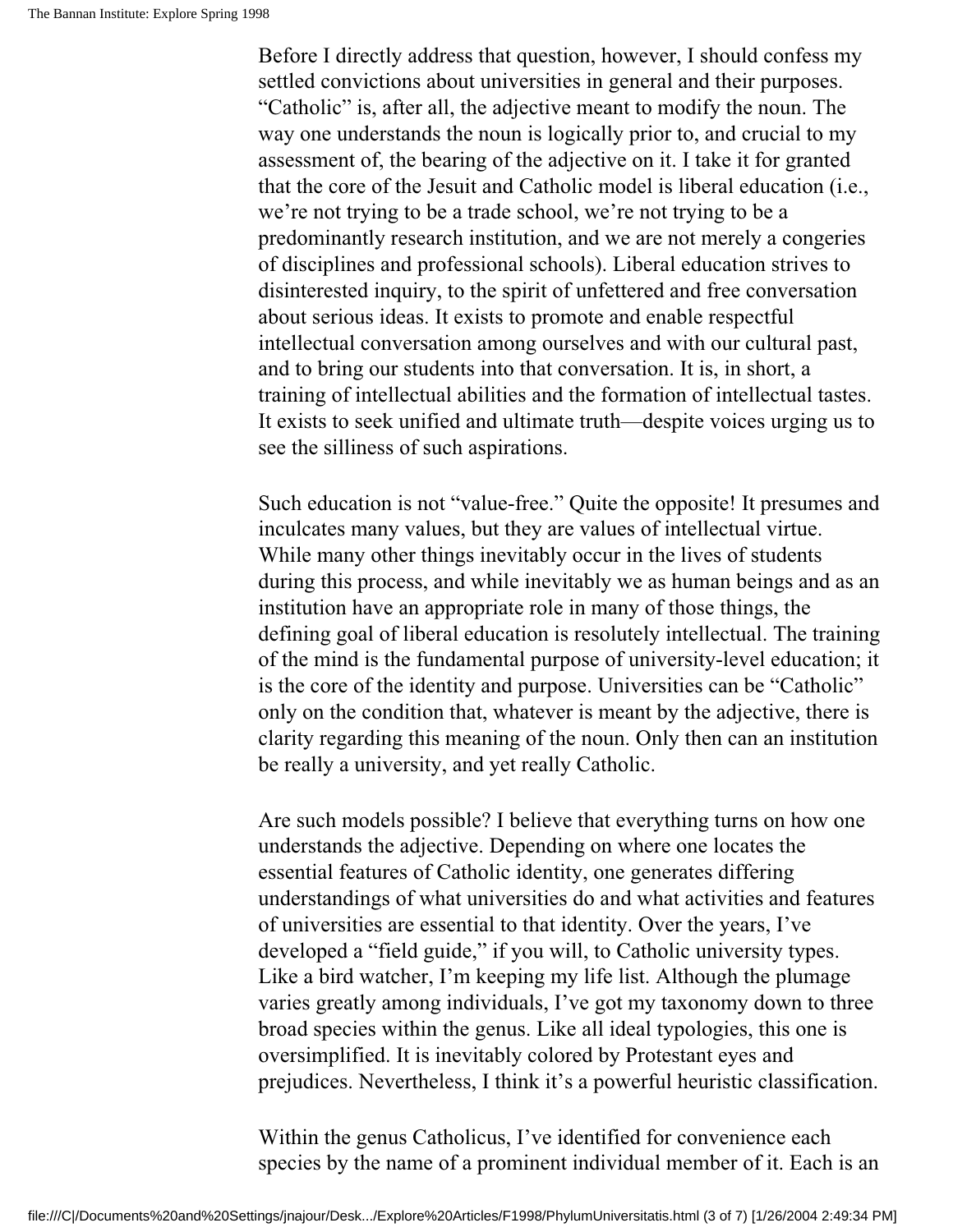authentic member of the genus, and most actual Catholics appear to bear complex mixes of each species in their minds and hearts. But much of that complexity disappears when things get practical and policies are worked out for a Catholic university. Then, one species or the other finally dominates the discussion.

The ancestor of all the other species is what I call "Ratzinger Catholicism." This species takes its name from Cardinal Ratzinger, head of the Congregation for the Doctrine of the Faith in the Vatican (successor to the Holy Office of the Inquisition, with whom my Protestant forebears had a number of unpleasant encounters).

Although I pick a contemporary figure in Cardinal Ratzinger, of course the type is much older. The most distinguishing characteristic of Ratzinger Catholicism is the identification of Catholic identity with orthodoxy—with the correctness of the theological and moral ideas taught, as those are defined by official church authority. To be "Catholic" is, for this species, to say and teach what the hierarchy of the Roman Catholic Church teaches authoritatively.

One can run an institution with this as the focus of the question of Catholic identity. The litmus test of the Catholic character of such an institution is whether one insures that nothing is taught or said that deviates from or questions sharply those orthodox teachings. This is assured by careful monitoring of teaching and control over materials read and discussed by students and faculty (recall the function of the Index of Forbidden Books before Vatican II). It requires hiring and tenuring of faculty in light of their ability to hew to orthodoxy in their teaching and writing.

Although this particular understanding of Catholic identity has had little prominence in my time at Santa Clara, it would be a mistake to think it irrelevant. It is arguably the oldest and most constant Catholic self-understanding. Periodically the Vatican says and does things such as the recent instruction Ex Corde Ecclesia that suggest it would like to enforce this understanding of identity on Catholic universities. Certainly other Catholic schools in areas with bishops of different tempers or with much more active conservative lay Catholic organizations (such as Catholics United for the Faith or Opus Dei) deal with this alternative as a much more real possibility.

Suffice it to say that an institution claiming to be a university but governed by this model of Catholic identity would go far to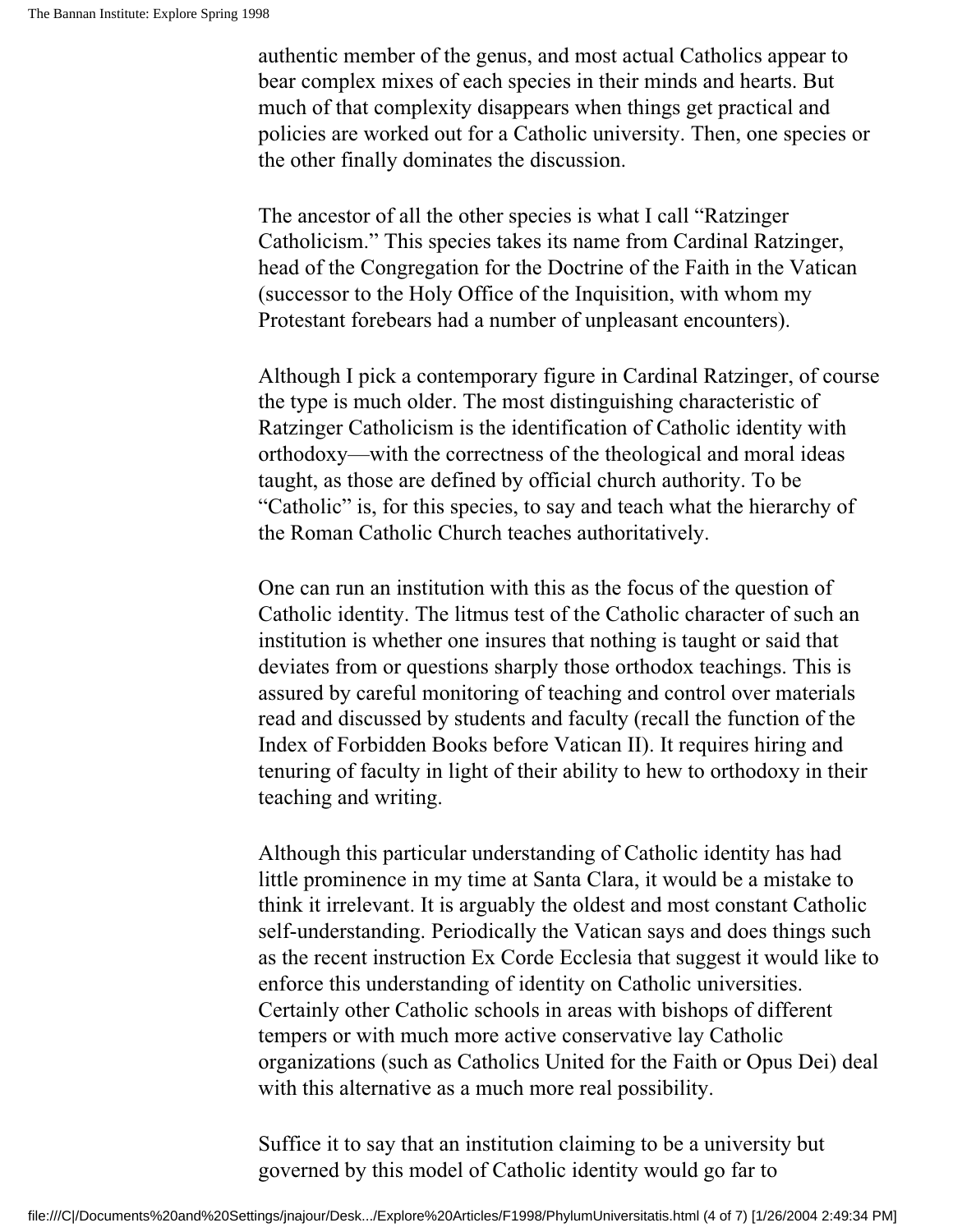demonstrate the old saw: "A Catholic university is a contradiction in terms." It would buy religious identity at the price of ceasing to be a university, as I understand it. Catholic identity, in this understanding, would pay the heavy price of parochialism and isolation from the broader culture and intellectual trends of the times—albeit with the "gain" of institutional clarity and uniformity.

The second model is much more recent, but powerful among many Catholics, especially among many Jesuits. I'll call it "Gutierrez Catholicism," after Gustavo Gutierrez, whose A Theology of Liberation was a major force in launching the theological movement of that name. Attempting to make amends for the historic association of Roman Catholicism with oppressive and often dictatorial governments in Latin America, the goal of Liberation Theology is to bring the weight of Catholicism decisively onto the side of the poor. No longer will Catholicism stand for the status quo in those societies; instead, it will offer empowerment and hope for concrete social change. Since Catholicism, and more specifically, Jesuits, control much of the system of university in Latin America, it was not surprising that Liberation theologians looked to those institutions to provide the intellectual impetus and institutional leadership for these movements.

In this context of this piece, the issue is not the value, appropriateness, and success of Gutierrez Catholicism in Latin America—a very complicated question in its own right. My topic is what it would mean to take this understanding of Catholic identity as one's focus in a modern American university such as ours. This is not an idle exercise, since much of the rhetoric and emphasis in Santa Clara's discussion of the issue of Catholic and Jesuit identity in recent years has been cast in the language of Gutierrez Catholicism more than by either of the others.

To put it mildly, it is hard to see how an American university could be (or would want to be) guided by the Gutierrez Catholic vision. By its very nature, Gutierrez Catholicism shares with Marxism (with which it is sometimes, unfairly, simply identified) the general distrust of intellectualism reflected in Marx's dictum, "The philosophers have only interpreted the world in different ways; the point is to change it" (Theses on Feuerback, 1845).

Liberation theology assumes agreed-upon political and social goals for Catholic identity; American university culture, deeply committed to the ideal of academic freedom, takes it for granted that social and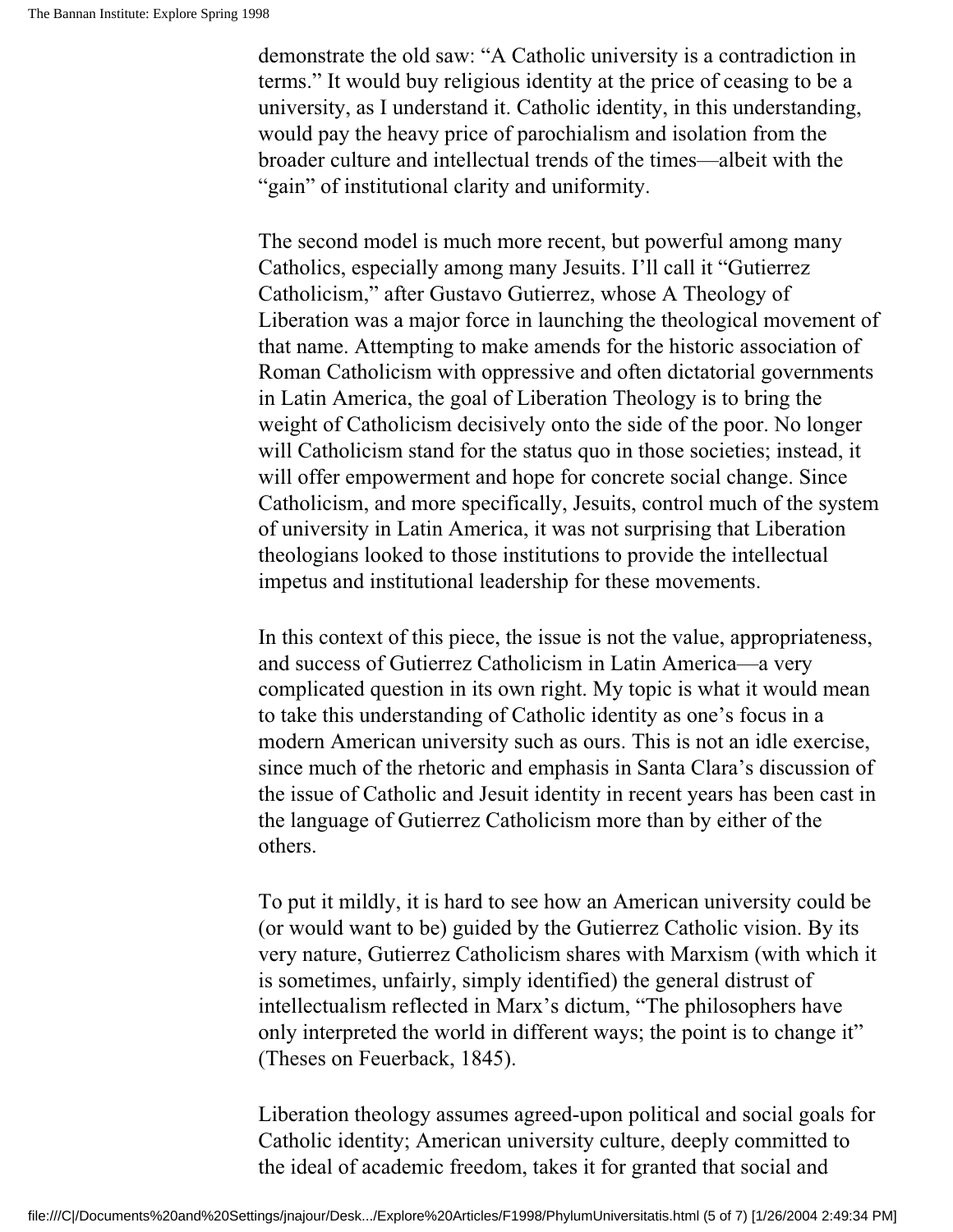political programs are diverse, and that study and debate about them is much of the substance of intellectual life. Traditions of liberal education in the United States are deeply committed to the idea of learning as an intrinsic good—a cultivation of human excellence for its own sake. Education governed by Gutierrez Catholicism would locate the measure of education primarily in its extrinsic worth: in its producing of desirable social effects and political attitudes. In short the Gutierrez Catholic university would be in constant conflict with the deepest traditions of American intellectual life and of liberal education, which honors (at least in principle) disinterested pursuit of the truth, genuine intellectual pluralism and debate, and maintenance of the free marketplace of ideas.

Perhaps it would be possible, given will and time, to define an American institution's mission in terms of Gutierrez Catholicism. Perhaps it would be possible to hire faculty and recruit students in light of that mission, but I doubt it. Students come to us, at best, inspired with a love of learning, and more often than we like to admit, simply to acquire the "union card" of a bachelor's degree. We recruit faculty from the best graduate programs after national searches (at least most of the time). It is unreasonable to be surprised that they are motivated by and share the common values of American academia generally. It would be a mistake to compromise the quality of faculty to find those few willing to join the Gutierrez Catholic vision of a university's common enterprise. A serious effort to do so would have, ironically, exactly the same effect as the Ratzinger Catholic vision: reducing Catholic universities to parochial institutions sidelined from the mainstream of American intellectual and cultural life.

If both of these models fail, what's left? The third model I'll call "Newman Catholicism," after John Henry Newman. The Idea of a University, over a hundred years ago, sketched his vision of the integration of academic life with Catholic culture and it is yet to be surpassed. As a statement of purpose, the first paragraph of the preface of Newman's book can hardly be improved on:

> The view taken of a University in these Discourses is the following: That it is a place of teaching universal knowledge. This implies that its object is, on the one hand, intellectual, not moral; and, on the other, that it is the diffusion and extension of knowledge rather than the advancement. If its object were scientific and philosophical discovery, I do not see why a University should have students; if religious training, I do not see how it can be the seat of literature and science.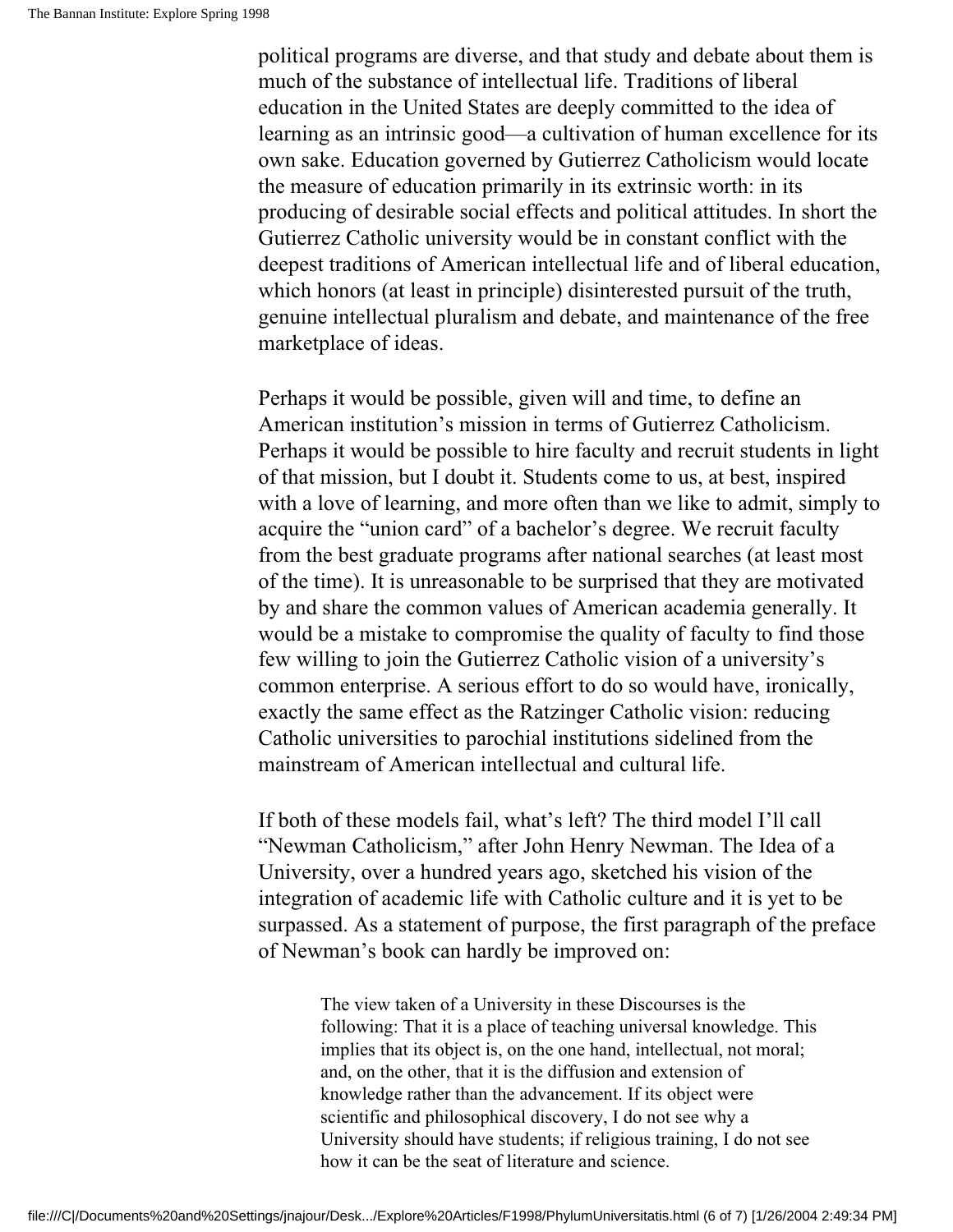Newman's understanding of Catholicism is supremely self-confident that "Right Reason, that is, Reason rightly exercised, leads the mind to the Catholic faith" (Discourse VIII.2). In consequence, "liberal knowledge" is "independent of sequel, expects no complement, refused to be informed (as it is called) by any end, or absorbed into any art" (Discourse V.4).

We non-Catholics may not share Newman's conviction that right reason and liberal knowledge lead to Catholic faith. But a Catholic university inspired with Newman's understanding of the nature of its enterprise can truly be a university— a place where true intellectual diversity and debate are allowed, where disinterested pursuit of truth is an essential part of its mission. It is a place where Catholics and non-Catholics, both faculty and students, can pursue learning deeply. It envisages a context where the question of ultimate religious meaning is always there, underlying, but not governing, those studies. Newman's is a positive vision that truth and learning can be their own ends and yet not be at odds with Catholic identity. Catholic identity "builds upon" this vision of liberal learning in Newman's broad and truly Catholic vision just as grace builds upon nature in Thomistic theology. To my mind, this is the species of Catholic vision truly catholic enough to guide true universities.



Martin L. Cook Former Associate Professor, Department of Religious Studies, SCU (1982-98). Current Professor of Ethics, Department of Command, Leadership, and Management, US Army War College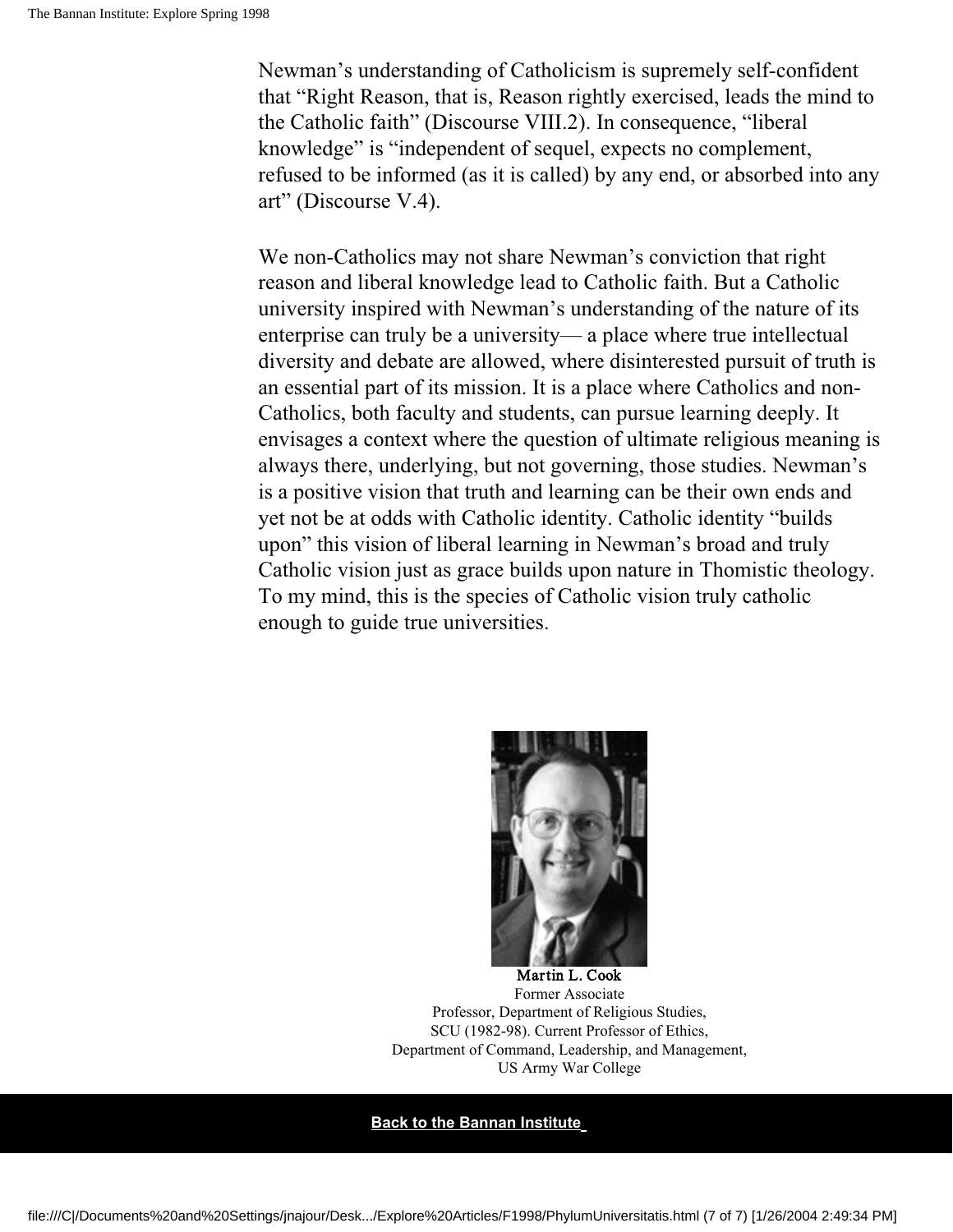#### **Next Article**

In Response to Phylum **Univeritatis** 

By Pia Moriarty Previous Article

Phylum Universitatis





I appreciate the opportunity to comment on Martin Cook's taxonomy of the genus Catholicus at Santa Clara University. As a religious Catholic, cultural "Garrison Keillor" Protestant (my father was president of the Board of Trustees of Pasadena Presbyterian Church during the ministry of Eugene Carson Blake), and student of East Asia, I too believe that the Catholic identity of Santa Clara is too important to be left to Catholics. And I love taxonomies because they usually provide great fun in classifying all my friends and colleagues according to some such "field guide." I developed my own systemization of alumni, faculty, staff, students, and administrators on their stated relationships among a liberal education, specific majors, and pedagogical orientations during the five-year University Core Curriculum process, but that "work in progress" will, blessedly, remain so.

The taxonomy under consideration seems to show more promise for the great masses of international Catholicism at large, and even better, for the historical Church, than for Santa Clara University Catholics. All the faculty, staff, and administrators I know fit the "Newman Catholicism" category, thus supporting the essay's major point that a Catholic university must first be a university, fostering a liberal education in academic freedom. With no cases to include in the other two categories, I tried to save the taxonomy by creating a series of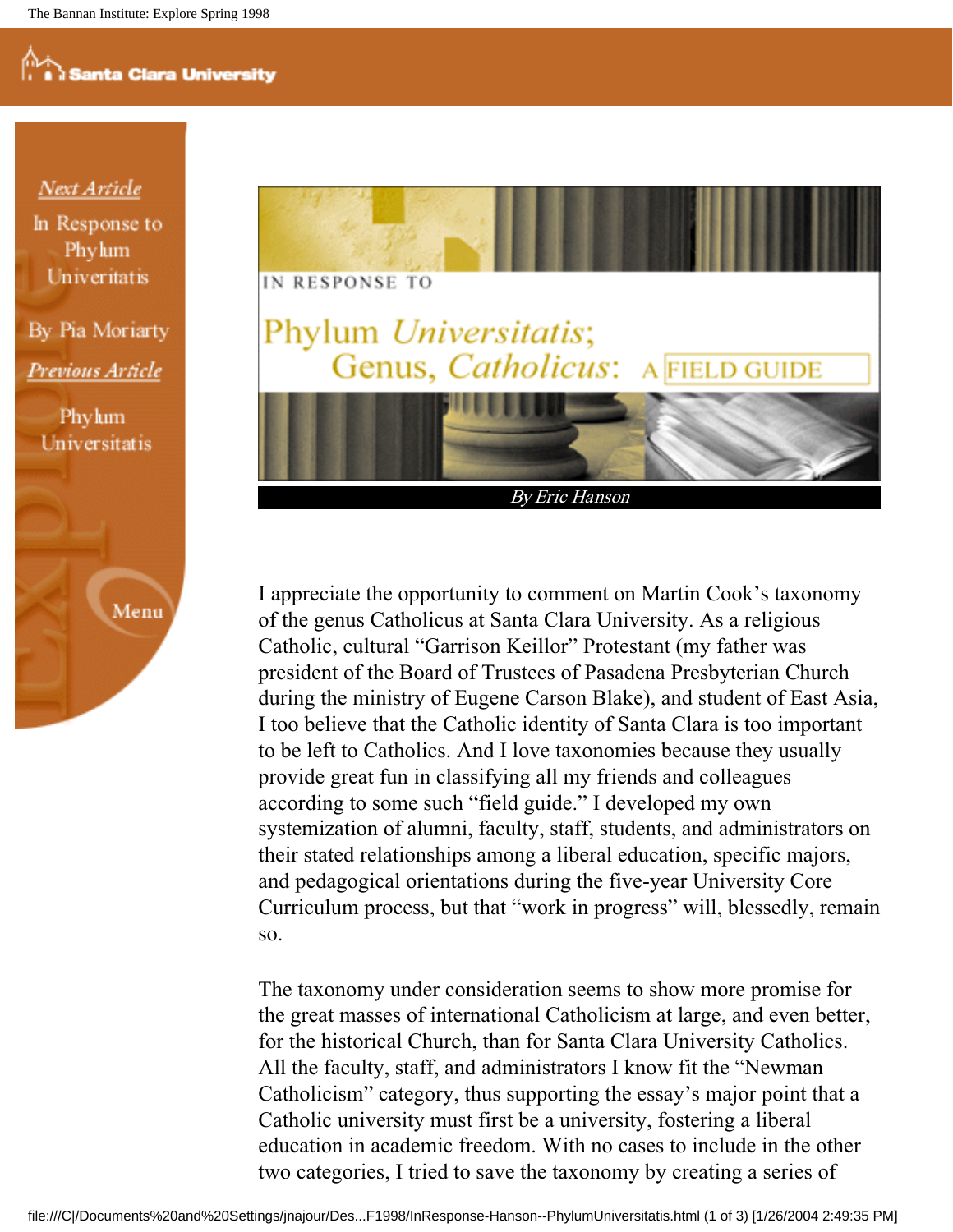categories that all gave primary weight to the above, while assigning adjustments from the other two categories. The resulting system, however, destructed in the distinct individualness of the integration/lived disjunctiveness of the "guesstimated" religious identities of each person. From my experience, each Catholic at Santa Clara, including each Jesuit, is her own set.

Next, what are the values expressed in the other two categories, and what is their relation to "Newman Catholicism"? What Cook terms "Gutierrez Catholicism" points to the global context of the university and the Catholic Church. Many of us here, and sometimes I think more non-Catholics than Catholics, judge that works of justice befit the liberally educated person. Most of humanity lives in the Third World, where socioeconomic development and human rights are salient questions. The Catholic Church will soon be a predominantly Third World Church. It would surprise me greatly if a liberal education at a Catholic university did not include discussion of such issues. I teach Religion and Politics in the Third World, which analyzes the religious impact on such issues of Confucianism, Maoism, Hinduism, Islam, Buddhism, Judaism, Protestantism, and Catholicism. I rejoice that SCU now has a Muslim Students Association. A true liberal education ought to be pluralist, not ideologically secular. I wish there were more truly excellent American Protestant universities like the very small Earlham of Indiana (Quaker), neither secular Harvard nor Falwell's Liberty. And may Jewish educators establish a Brandeis of the West Coast!

What is referred to as "Ratzinger Catholicism" points to two global phenomena, among others. On the one hand, the strengthening of religious fundamentalism can be found in all religions, e.g., the Hindu Bharatiya Janata Party (BJP) took control of India's government in March and immediately got the world's attention. This global fundamentalism can be viewed sociopsychologically as a largely middle-class reaction to the great nihilism, uncertainty, inequities, and hedonism of modern cultural internationalization. On a higher plane, concern about ecclesiastical doctrine and ethics derives from a truly spiritual appreciation of the richness of a person's own religious tradition. For me, this latter Catholic appreciation embraces, among others, Paul of Taursus, Augustine of Hippo, Thomas Aquinas, the Reformers (the Protestant principle in Catholicism), Cardinal Newman, Karl Rahner, Dorothy Day, Mother Teresa, and Bernard Lonergan rather than Cardinal Ratzinger. Hopefully, humankind's mutual spiritual appreciation will save all of us believers from the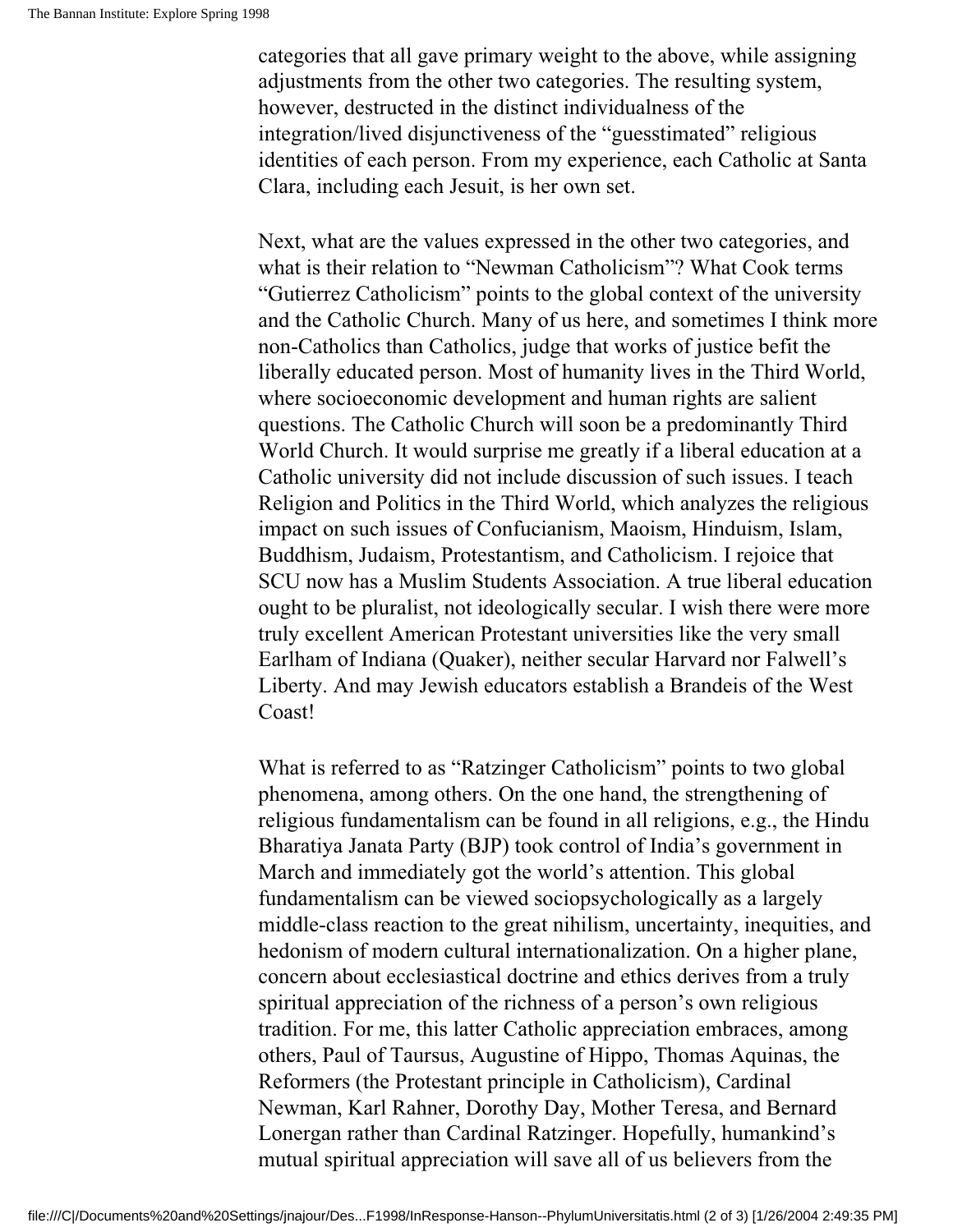great temptations of state and ecclesiastical control. Santa Clara University can contribute to this mutual spiritual appreciation first by having some faculty, Catholics and non-Catholics, who know the Catholic tradition; and second by being a worthy locus of interreligious dialogue on campus, within the nation, and within the global Catholic Church. In the last case, I believe that United States Catholicism's appreciation of equality for women, although not perfect, is a special charism, just as Third World churches constantly call Americans to a life of greater simplicity.

In the above-mentioned course, students read Richard Madsen's Morality and Power in a Chinese Village. Madsen offers four leadership types and says that the actual physical existence of exact examples of these types brought great tragedy to Chen Village: "For under the social circumstances prevailing in China during the past several decades, a 'pure' exemplar of one of these types has tended to become both an ineffective and an immoral politician in the end." Salvation for a village or a university comes in the highly creative and unique personalistic blurring of taxonomies. Amen for the genus Catholicus at Santa Clara University!



Eric Hanson Patrick A. Donohoe, S.J. Professor of Political Science, Santa Clara University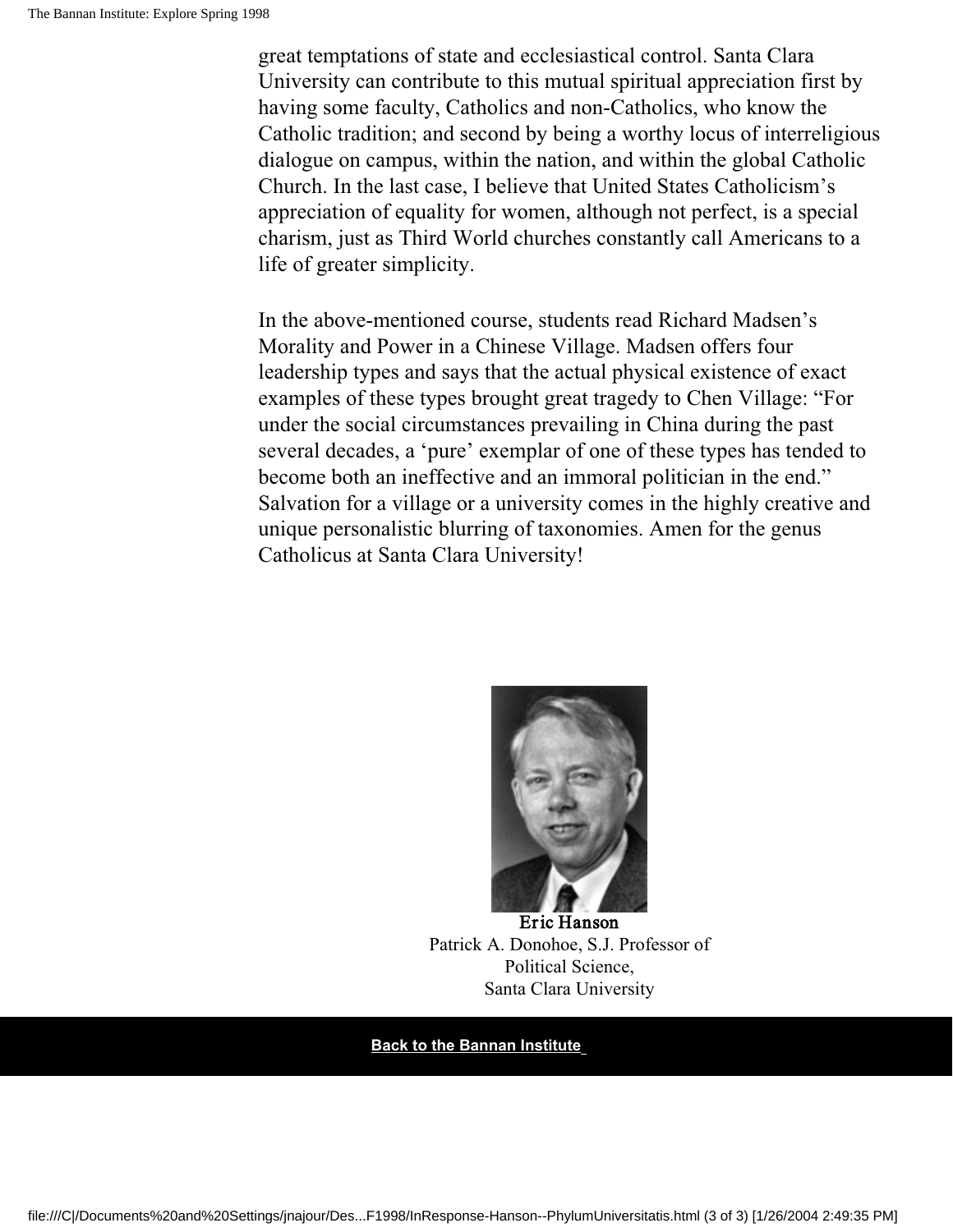#### **Next Article**

In Response to Phylum Univeritatis

By Marilyn Femandez

Previous Article

In Response to Phylum Univeritatis

By Eric Hanson

Menu



By Pia Moriarty

There is another species that I call "María's Catholicism," named for the many Marías who have tutored me in Latin American realities and for one particular María, María Castañeda, who has been my student/teacher here at SCU. María's Catholicism envisions an American university open to the knowledge and concerns of her stillarriving and still-marginalized immigrant community. As much as she honors the Ratzinger tradition, María considers it no disrespect that she includes her community's experiences of faith as contributing to its teaching authority. When the real Gustavo comes to town, she feeds him dinner; she would not recognize the Gutierrez described here. To her mind, the real Gustavo's consciousness of his own social perspective is a more intellectually honest alternative to the assumptions of "universal neutrality" made by the liberal educational tradition when it views its own historical position as transcendent.

María enrolled at Santa Clara because she, too, wanted to learn in a place that allows us to work together as persons. She believes that to be a person is to be connected to other persons, and her knowledge here is neither disinterested nor independent. She passionately understands that her life and the future of her people hang in the balance of who knows and who does and who can in this America. She knows that neither her soul nor her body will survive here as a lonely individual.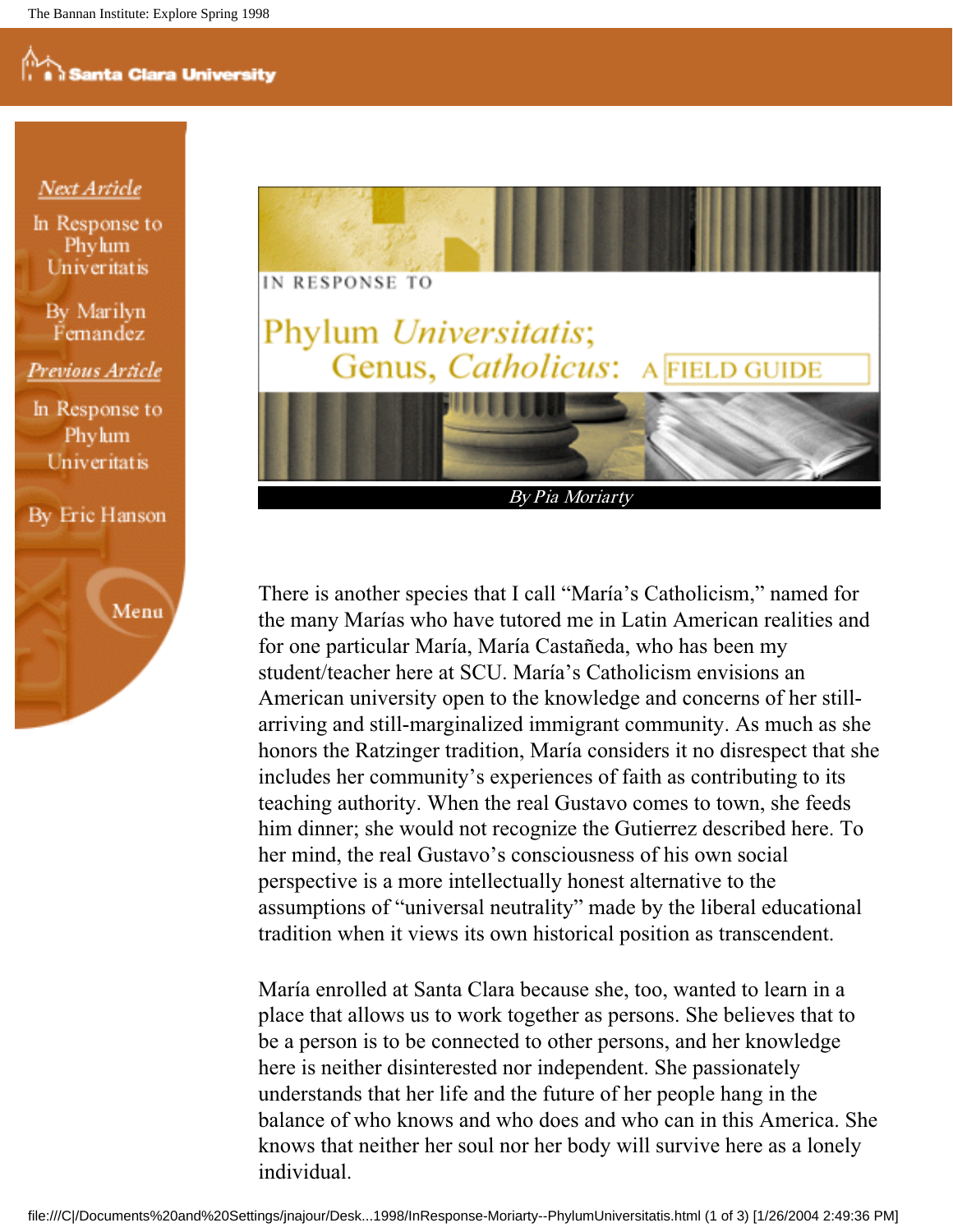María teaches that education without faith is empty, and that faith without education enslaves us; clearly, hers is a church-in-the-world, post-Vatican II species. The truth she seeks at this University is free of ideological pressure and bias, yet it is still always situated, engaged, committed. She looks to Santa Clara not for answers, but for allies in her own growth and work toward intellectual freedom. She considers this a religious quest because she makes it with her whole believing self.

Teaching from my post as Eastside Project Director, I have shared the frustrations of María's Catholicism in the face of assumptions that the liberal education tradition is already defined in ways that leave María and I only the choice of assimilation. We need (and we offer) another academic and ethical possibility.

We think that the very noun of this University's noun is still under construction. As scholars, we worry that the truths that Santa Clara seeks are biased, not purified, when we distance ourselves from their consequences. We look to test and extend the syllabi of established courses with new sources of knowledge that even Newman may have neglected as teachers: childcare centers, legal aid programs, homeless shelters. We want a hand in building a University open to many ways of knowing, open to diversity in its legitimate epistemological practices as well as in its people. María's Catholicism moves us to participate in the intellectual life of the University in a way that is deeply Catholic, which is to say, guided by concern for gospel values, for a justice that is social, for a rich and increasingly inclusive ritual and teaching tradition. You can recognize us on campus by our hard hats.

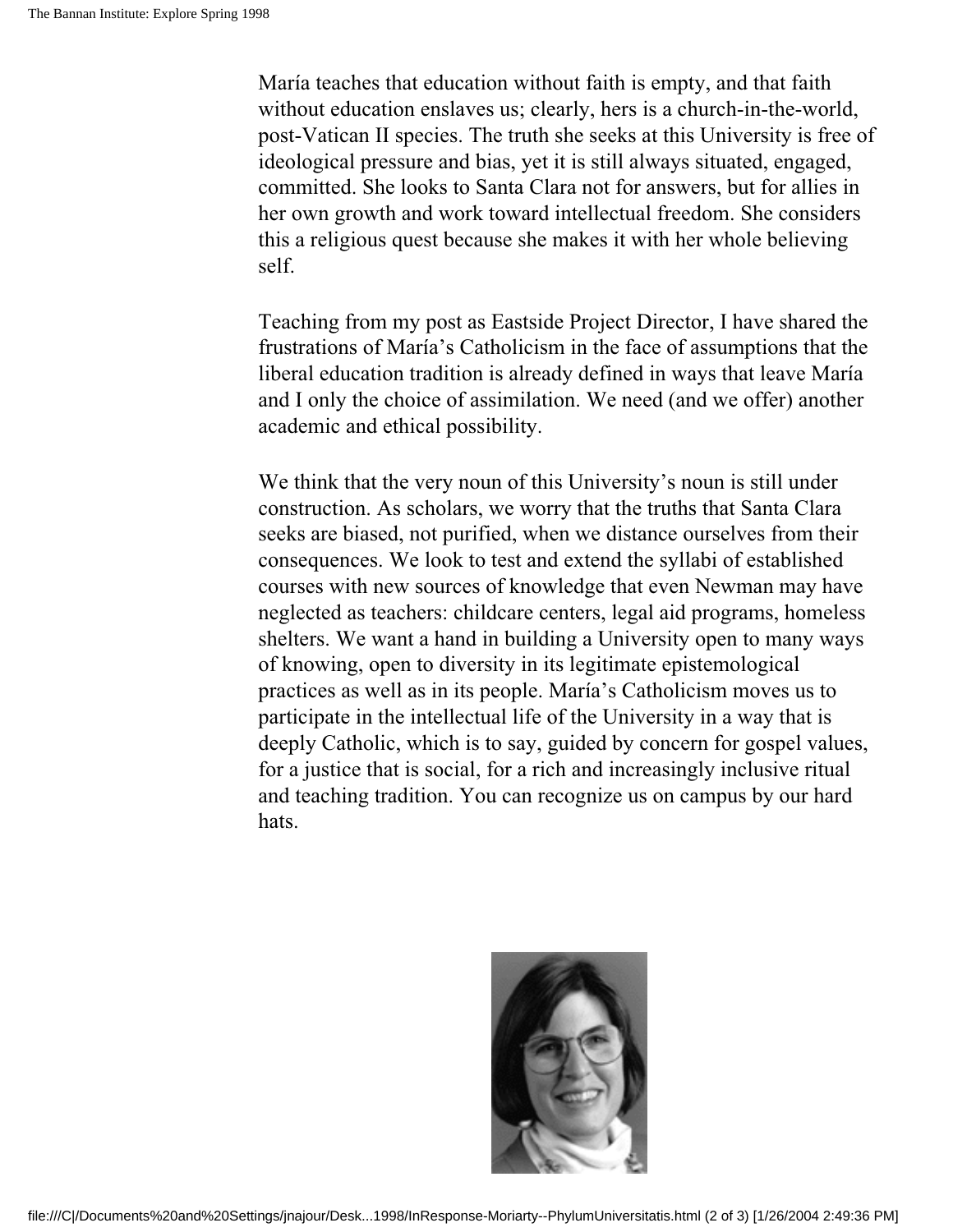#### Pia Moriarity Assistant Professor, Department of Education and Liberal Studies, and Director, Eastside Project, Santa Clara University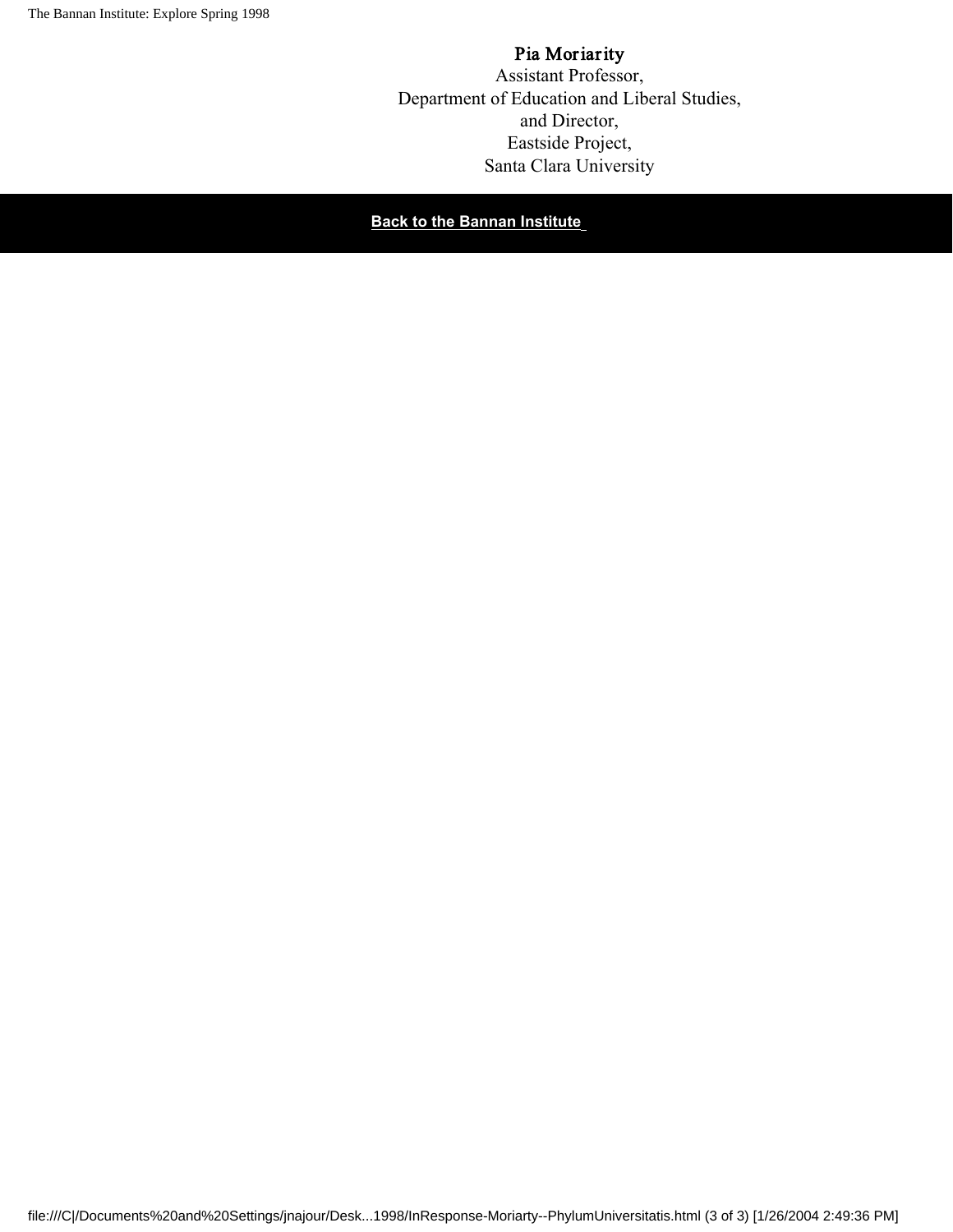#### Next Article

**Jesuit** Undergraduate Education as Catholic

#### Previous Article

In Response to Phylum Univeritatis







By Marilyn Fernandez

Martin Cook's article got me wondering about where I fit in the world of education and particularly that education offered at a Jesuit, Catholic university. What caught my attention was Cook's articulation of the goal and methods of liberal education at the university level—that of educating the whole person through the disinterested pursuit of truth, in an environment characterized by intellectual pluralism and a free marketplace of ideas. He identifies this vision with the "Newman Catholicism" model of education and sets it apart from the Ratzinger (the Roman Catholic Church orthodoxy kind) and the Gutierrez (the taking sides with the poor and changing the oppressive system kind) models.

If the goal of a liberal education is to educate the whole person, then where is the place in the learning process for my experience and that of the growing numbers of others like me? I should be able, I said to myself, to locate my unique and diverse experience (as a Catholic who immigrated to the U.S. from a developing country that is predominantly non-Catholic) in the context of the universal human experience.

When I seek to understand my experience and that of others around me, I see the many successes we have achieved, often against all odds. I also see the errors we have made collectively and individually and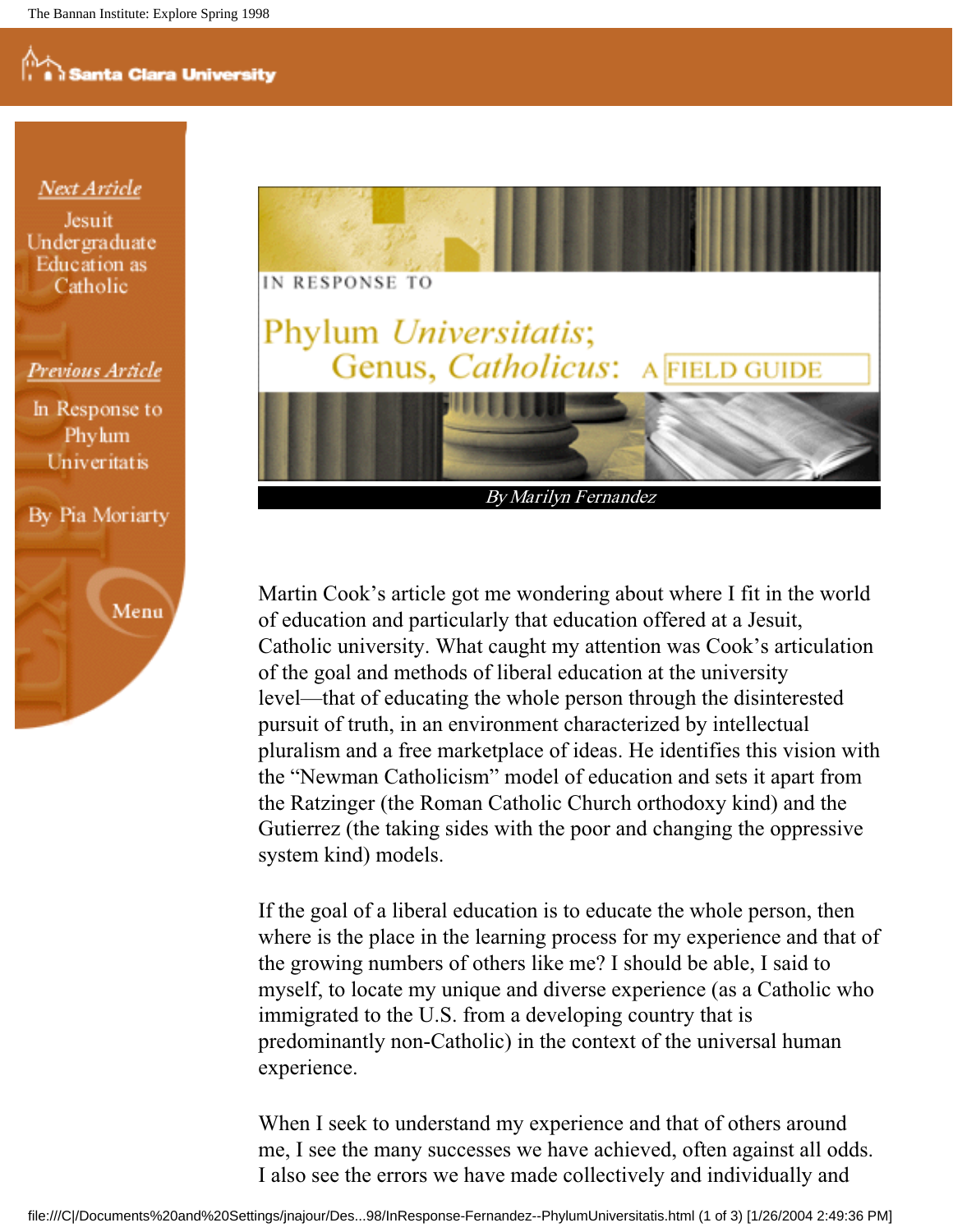ask, "shouldn't they be rectified?" Yet, I am told that we educate the whole person to be a disinterested truth seeker, one who seeks truth for its own sake and not because it could bring about a transformation, even if such transformation is warranted by the evidence we discover. But what if in examining the whole person—one's history, one's gender, one's immigrant status, and everything that a person is—we find that the history (be it that of our family, community, and culture) has been one of domination, whether the history is that of the dominator or dominated? Do we ask that we deny that part of ourselves so that we can be disinterested? Doesn't the pursuit of truth, and particularly the disinterested pursuit of truth, require that we examine the whole person, warts and all?

Even if we accept the idea that education or the search for truth should be disinterested in change, doesn't education transform the learner's life? And if so, then why shouldn't the learner share the lessons about change with others? Why shouldn't the person think about whether and how his or her environment is transformed? Learning itself informs and promotes such change. Certainly we should not promote change for its own sake or promote change that is guided by certain ideological convictions alone. Perhaps the resistance to examining change arises from the fact that those in the tradition of the Gutierrez model of education do take sides with the poor. However, can't we make a case for change that is the product of systematic inquiry and is informed by the truth that we have discovered? At the end of our inquiry, it may be that the status-quo is justified, but at least we know that we justify the status-quo because we have inquired.

If the goal of education is to understand our world and if inquiry suggests that change is warranted, then we should engage in thinking about such change. This model fits well with the disinterested pursuit of truth, the ideal of liberal education. The disinterest is in the openness to the outcome of our inquiry and not in closing ourselves to the possibility that our inquiry may suggest options for change. Isn't this what we mean by intellectual pluralism? Wouldn't such an orientation provide a free marketplace for ideas? It is precisely these ideas that require that we consider pursuing truth to its very end, even if it means that it calls us to transformation that is guided by truth.

So what does all this mean for a Jesuit and Catholic university? It is possible to integrate the goals of liberal education—that of the intrinsic search for truth—with the possibility that the search may (if not will) lead to transformation, both at the personal and societal levels? Instead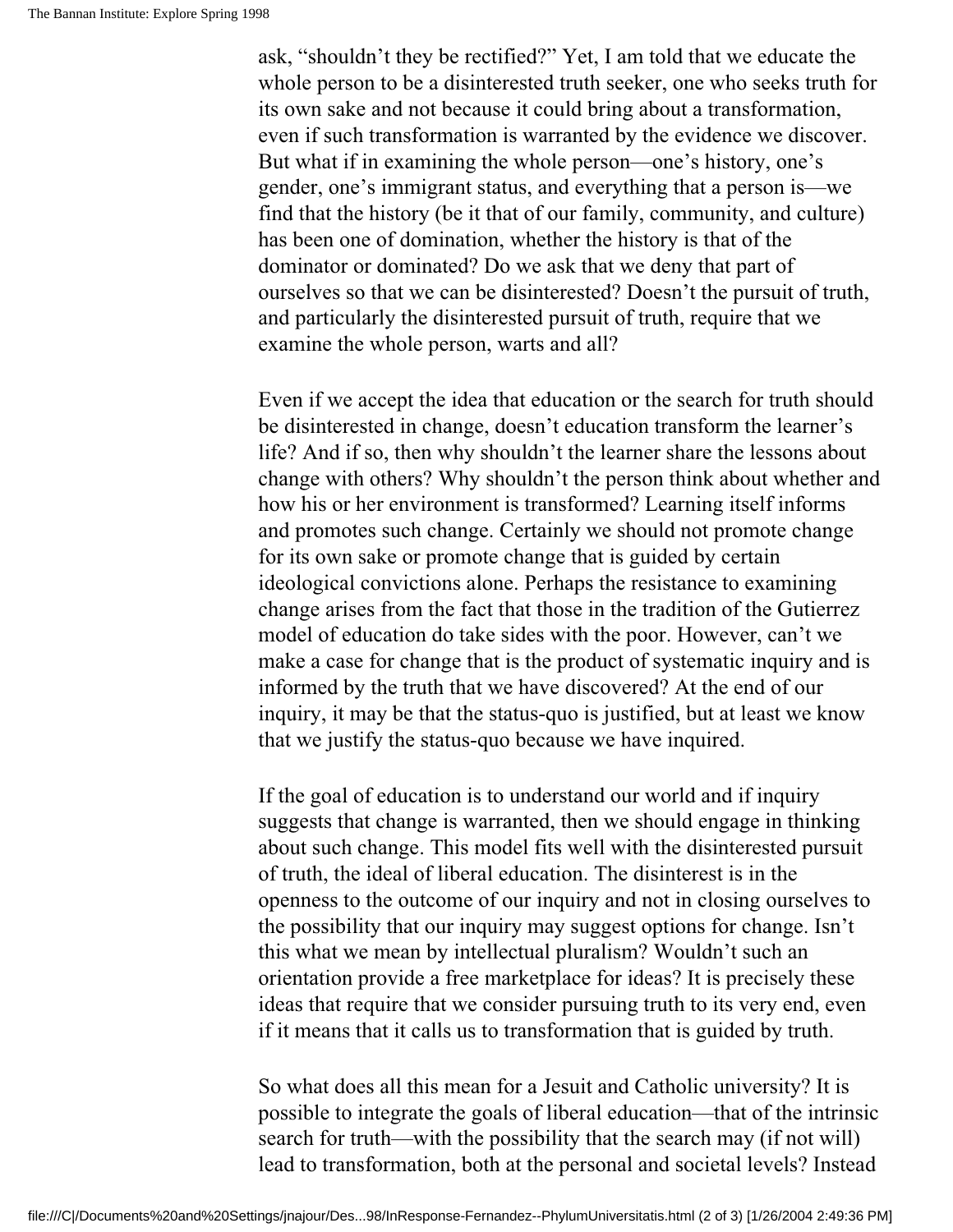of setting up separate models of education as Cook does, can we integrate the Gutierrez and Newman models? Many social scientists are very used to connecting our search for "pure" knowledge to policy reformulation. These are critical questions to consider in an era when Santa Clara University's student body is becoming more diverse. Integrating the two models is also one way by which we can be a Jesuit and Catholic University that is distinct from large research universities.



Marilyn Fernandez Associate Professor, Department of Anthropology and Sociology, Santa Clara University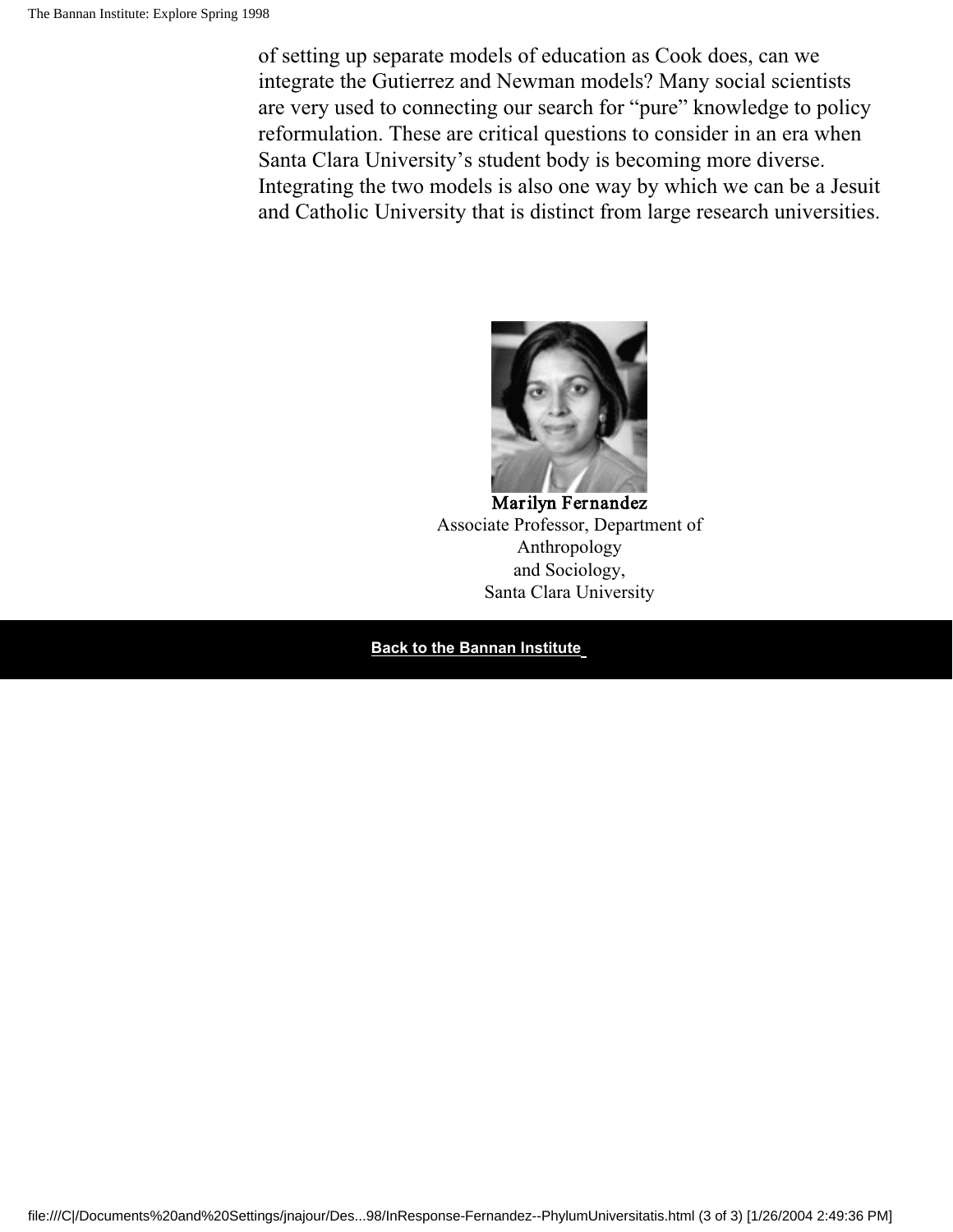Next Article

**Reflections** of an Non-Catholic

#### Previous Article

In Response to Phylum Univeritatis

By Marilyn Femandez

Menu



## Jesuit Undergraduate Education as *Catholic*:

ISSUES AND QUESTIONS FOR FACULTIES

By Joseph J. Feeney, S.J.

Identity is hot, and Jesuit colleges and universities talk much and long about their Jesuit identity. Meetings, too, urge the issue: Gatherings in the East, Heartland Conferences, Western Conversations. But aside from worried murmurs about Ex corde ecclesiae, less is spoken about its sister-issue, the Catholic identity of Jesuit education. (One university finessed the issue with a slash: it writes of its Jesuit/Catholic identity.) Yet Jesuit institutions do need to discuss their Catholic identity. Whatever the worries about image, recruitment, and dueling Catholic ideologies, they need such a discussion to keep continuity with the past, to clarify their current mission, to maintain integrity in public statements, and better to serve their undergraduates.

To ground myself in reality, I look first at students.

Last fall, a senior wrote about his visit to Auschwitz. He began, "You asked our class if we have lost our innocence and how our generation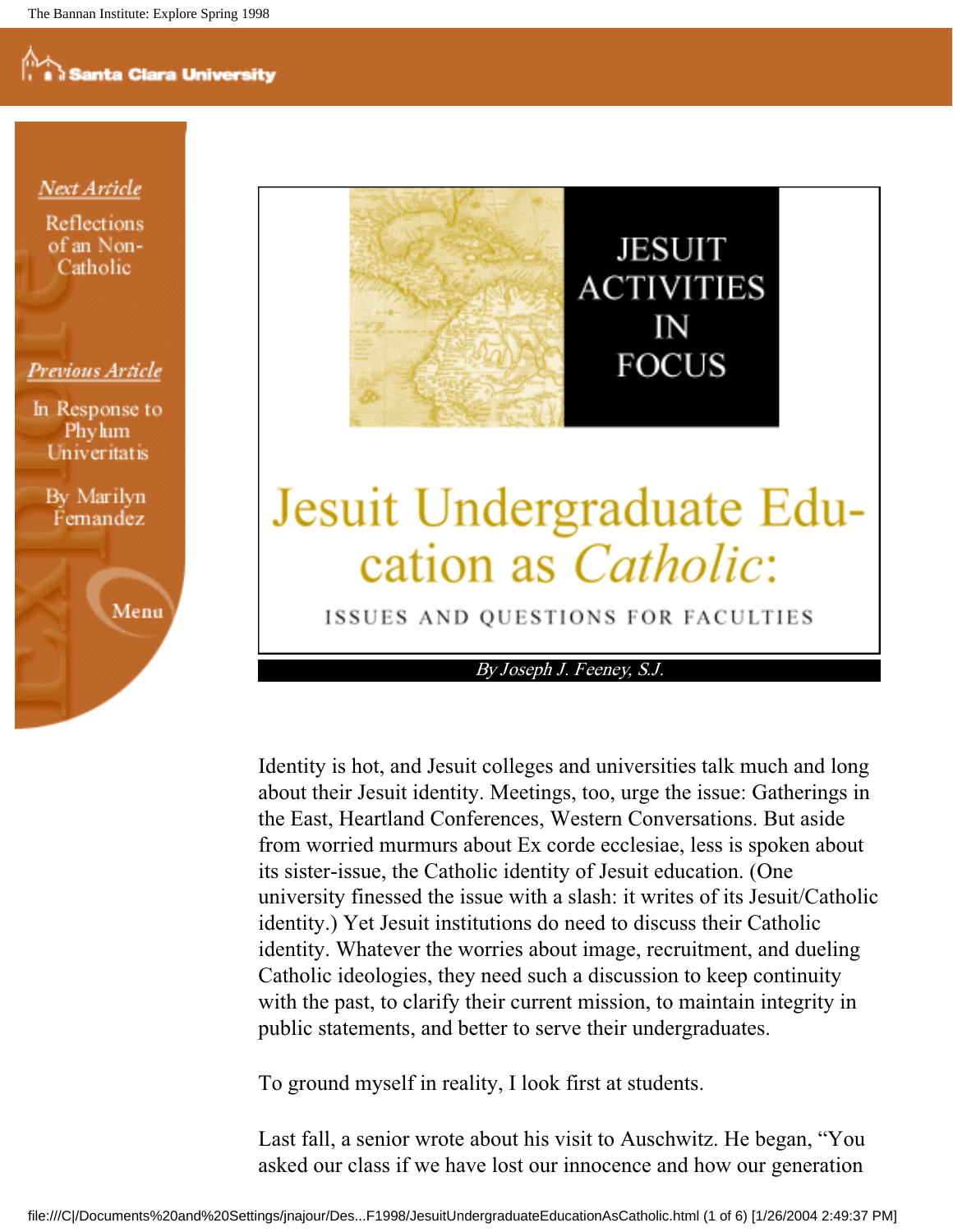feels. I'll tell you that there is probably only one thing out there that causes me to feel as if there is any hope. There is one thing that keeps me from just wanting to leave this existence." And he told me a story.

"After we left Auschwitz," he wrote, "my friends and I went back to the train station. One friend passed out cold, because we had been up for the past two days; my other friend and I sat and wrote postcards. I tried to convey some sort of feeling to the people back home, which was impossible. So I stopped.

"I sat with my friend and we discussed where we would go next. At that same time a little boy, probably ten years old, rode his bike up to us and said 'Hello.' We refrained from saying anything back to him, because we thought that he was only going to beg for money. He then said 'Hi,' and introduced himself, and asked our names. He told us that he knew we were Americans because we wore baseball caps. He told us that he learned English in school and that he lived right around the corner. He then excused himself and rode his bike over to a stand in the train station. When he came back he had a bag of candy; he told us that we looked hungry and then gave us most of the candy. After we were done, he hopped back on his bike and rode off, because it was dinnertime.

"This boy, whose name I don't even remember, taught me more about life than any book or any teacher or class, and he said very little. He wasn't afraid of us: he didn't think that I was some thief because my hair was eight inches long and I had a goatee that made me look like Satan. He didn't want anything from me and he gave me more than all the money I had in my pocket could buy."

A second student, a sophomore biology major, calls herself "mostly a Postmodernist with Rationalist tendencies. . . . I try to find logical, scientific theories that will explain the workings of the universe, yet believe no such answer waits to be found. My attempt to find these answers is clearly Rationalist. [Yet] I view most subjects as having no meaning. I do not find either an abundance of sadness or element of surprise in this idea, so I consider this facet of my personality to be Postmodern. . . . Everything has to be taken for what it is—chance. Life has to be viewed from a certain distance, or seriousness will set in and kill all the fun. Life is meant to be lively." She concludes, "No matter what methods are employed, no reason can be found in the world. This is a comic state."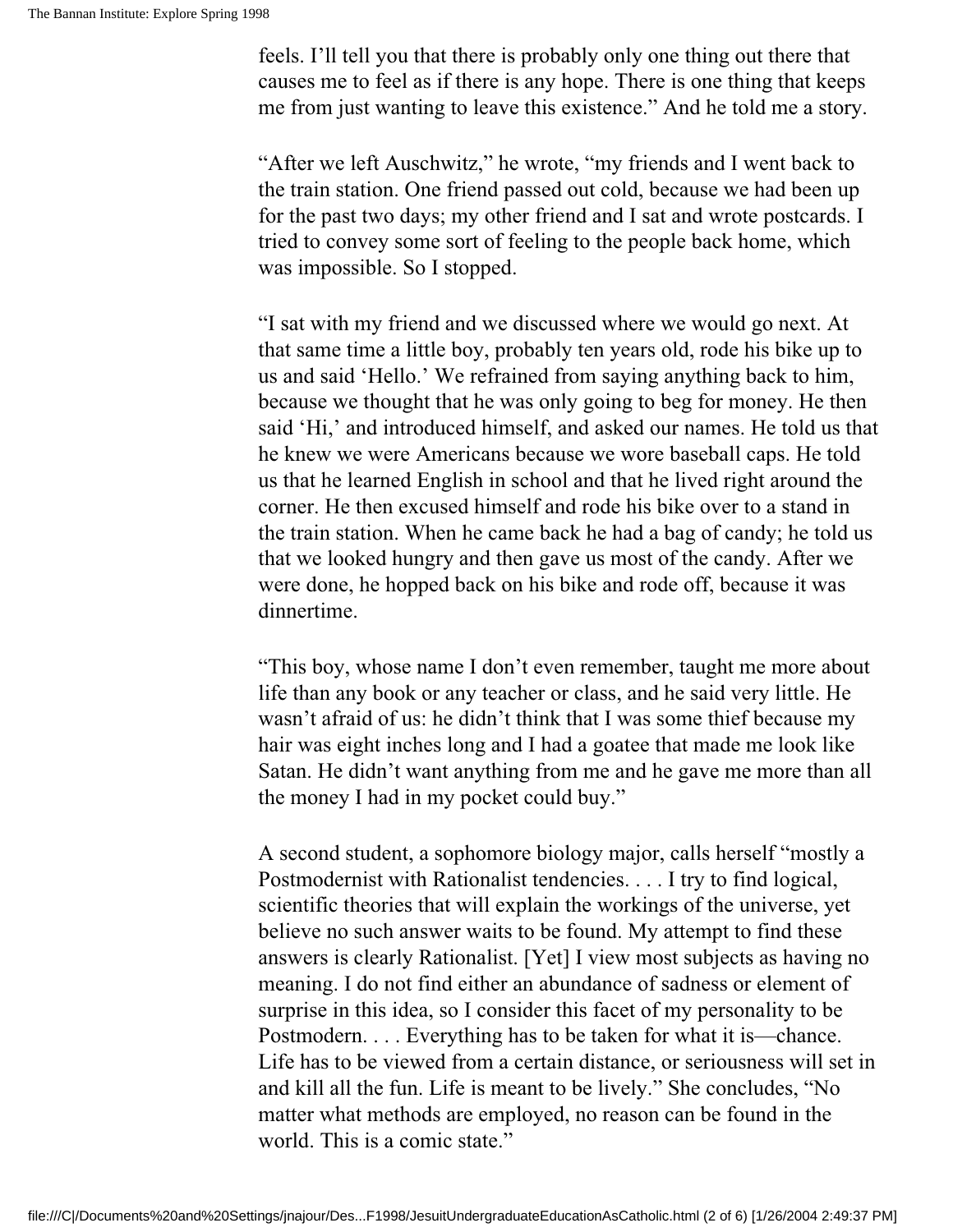The third student, a bright athlete, is also a biology major. He considers himself traditional, but says postmodernism "does make up a big part of my outlook on life. Parody is my life. I never take anything seriously. Not myself, not even literature papers about myself. . . . The Simpsons holds a special place in my heart. Quentin Tarantino, I think, is another example of a postmodernist. He takes the seriousness out of his characters by giving them outrageous dialogue. . . . Quentin made them up from watching too much TV as a kid. It's impossible to see any of them as real people because of their dialogue. They aren't meant to be taken seriously."

I begin with these students because I write about "Jesuit undergraduate education," and I want to look at such education "as Catholic." I do not discuss the Catholicism of the institution, the role of Campus Ministry, or the place of external Church authority. Nor do I consider graduate and professional schools, whose "Catholicity" is necessarily different from that of undergraduate education. Rather, I focus on students in Jesuit colleges, many of whom seek hope and meaning, as I raise issues and questions about (1) the purpose of Catholic undergraduate education, (2) the current Catholic framework within which we work, and (3) our curricula, courses, and classes.

#### The Purpose of Catholic Undergr aduate Education

In The Chronicle of Higher Education, Alan Wolfe of Boston University writes about "A Welcome Revival of Religion in the Academy." Yet despite his warm welcome, Wolfe makes his own position clear: "As a parent, I would not want to send my child to a church-related institution. The whole point of a college education is to teach an appreciation for skepticism and an exposure to unfamiliar ideas."

Again, Robert Bellah writes in Academe about the "Class Wars and Culture Wars in the University Today," and finds professors intellectually divided into three incompatible ideologies or "paradigms": (1) some embrace the paradigm of "tradition," rooted in theology and the Classics, which prevailed for centuries, and affirms the objectivity of knowledge; (2) others affirm the paradigm of "science" as the only valid form of knowing, which since the Enlightenment has driven "tradition" into divinity schools, yet still affirms the objectivity of knowledge; (3) a third group commit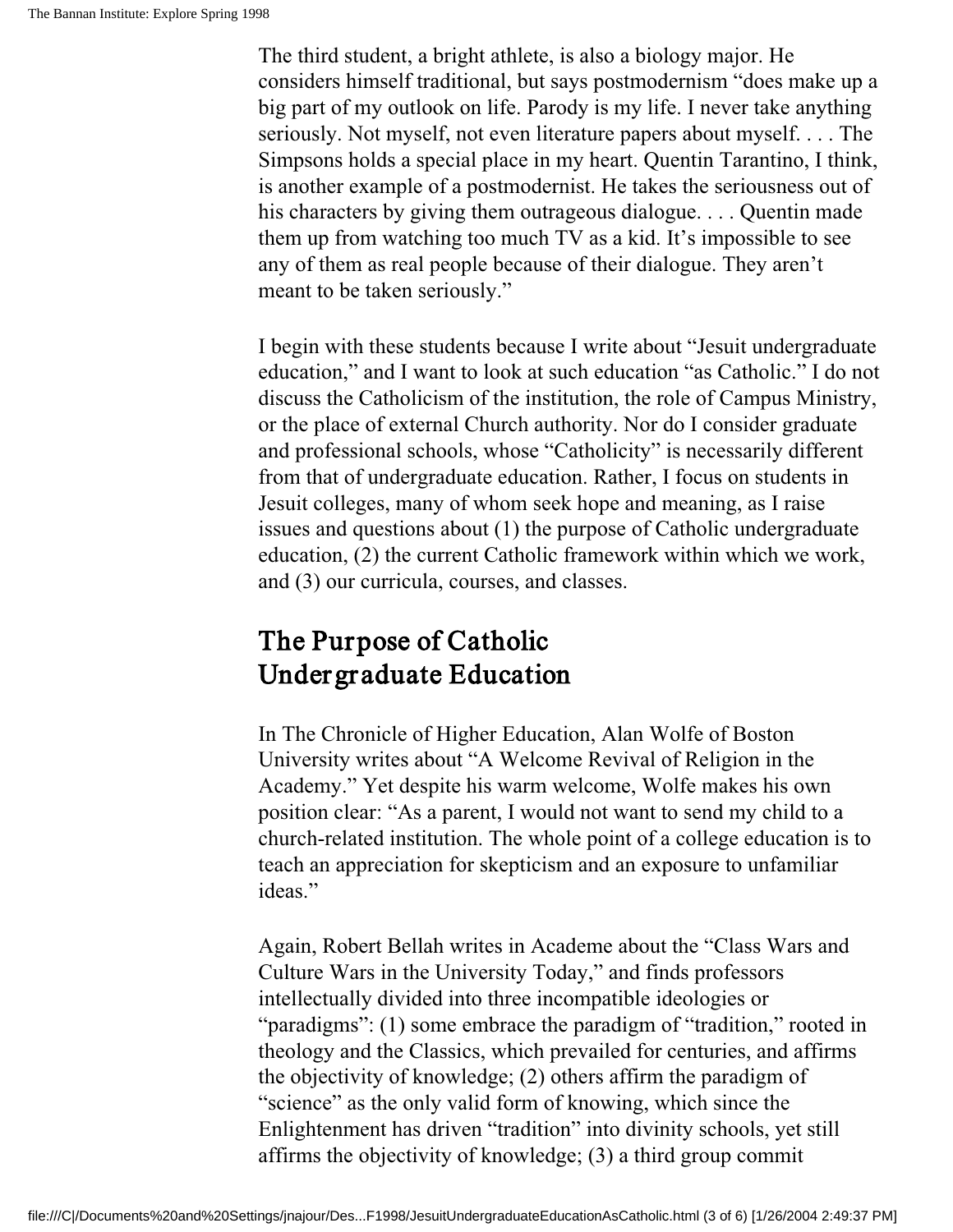themselves to the paradigm of "postmodernism," rooted in contemporary doubt, which denies the possibility of objectivity and considers "tradition" and "science" as mere expressions of a will to power. Given such incompatible paradigms, writes Bellah, higher education has lost all "common ground" of agreement even on basic issues.

Catholic education, I suggest, needs to study the issues raised by Wolfe and Bellah and investigate its own presuppositions. Is the purpose of a college education "to teach an appreciation for skepticism"? Can one distinguish between skepticism as a means and as an end? And is undergraduate education hopelessly tri-fragmented into incompatible paradigms of "tradition," "science," and "postmodernism"? Or—granted the value of skepticism and questioning—can Catholic colleges still offer some consistent worldview to fragmented undergraduates? And some basic order and hope? If so, what might this worldview be?

#### The Current Catholic Framework

Catholics today live in a conflicted Church where different groups assert different ways of being Catholic; some gladly read others out of the Church. (Last fall's controversy over the TV show Nothing Sacred was an almost comic example.) Again, Pope John Paul II and the Vatican have so moved the "center" of Catholic thought to the "right" that old centrists may now seem suspect. Moreover, the Vatican so strongly affirms its own authority as to diminish the role of the local church. And moral issues—important moral issues like abortion, peace, and birth control—so epitomize people's views of Catholicism that the Church seems more a political power-group than a way to meet God. Finally, in higher education the "Mandates" of "Ex corde ecclesiae" raise concerns about the use of authority and power by bishops external to a university.

Yet this is the Church I love, and to which I have given my life. It is a Church human in its sacraments, divine in its call to holiness, and Godbringing in its essence. In this Church I worship and find God, and its believing community supports my own thinking faith. And it is a Church with the intellectual tradition of Aquinas and Dante, of Thomas More and Teilhard de Chardin.

In today's Church, can the varieties of Catholicism (presuming appropriate orthodoxy) all be taught and accepted? Can God and God's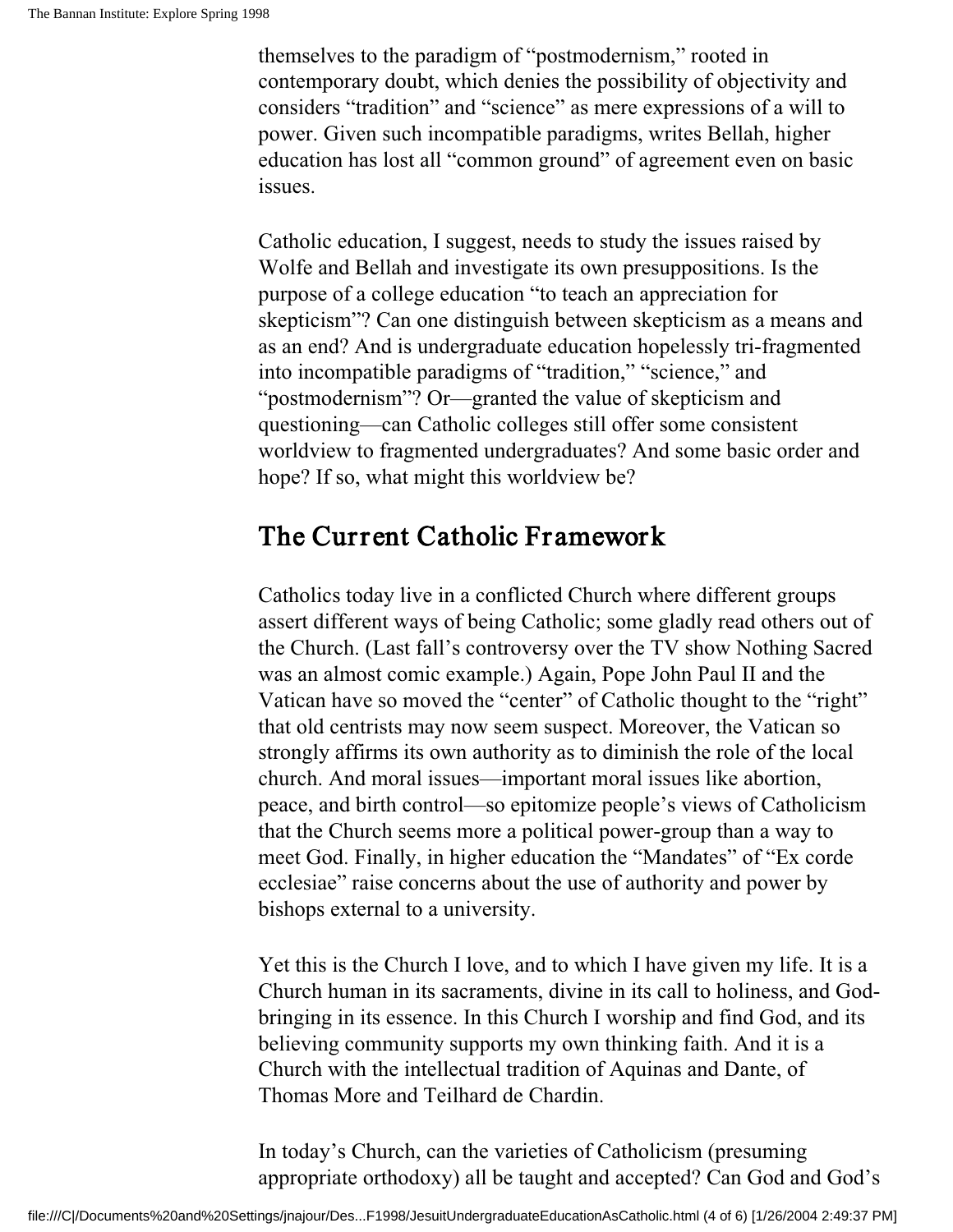holiness be seen as more central than moral issues or issues of power? Can the integrating aspects of Catholicism—the Catholic worldview—be offered as an alternative to students' centrifugal postmodernism? Can Catholicism be presented as a Church one can love? As an intelligent, vibrant, joyful way of life?

#### Curricula, Courses, Classes

A curriculum is a college's major statement of identity and mission. The consequent question is simple: What statements do our curricula make as Catholic education?

As for courses: Issues of religion surely do not fit in all courses, and each discipline has its own integral methodology. (I myself do not teach literature from a Christian perspective.) Yet are Catholicism and Catholic culture equivalently banished from much of the curriculum? Or relegated to a program in Catholic Studies?

To speak about myself: I often ponder the role of my literature classes in helping students toward intellectual integration and even religious affirmation. I do talk about religion when appropriate to a course—Chaucer's sense of God, Twain's skepticism, John Fowles' unbelief—and I answer my students' questions professionally, personally, and honestly. I never catechize in any way, and for discussions of ultimate meaning I send my students to the philosophers and the theologians. Is this enough to satisfy my role as professor—and as priest?

More broadly, should philosophers and theologians profess a position? Can philosophers offer at least unity and meaning? What is theology's role in Catholic undergraduate education? Can a theologian offer God and Christ as sources of unity, hope, and redemption? Should there be courses in Catholic social thought, or spirituality, or an introduction to Catholicism? And what is the role of other departments? To teach the Catholic imagination? To introduce moral dimensions (not just sin!) into a psychology course on intimacy, or a business course on profits? To introduce students to a sense of wonder? To present God as discoverable in the intersections of the divine and the human—the "sacraments" of the world?

By way of summary, I end with two bald questions: Why should Catholic education survive for undergraduates? And if it should, in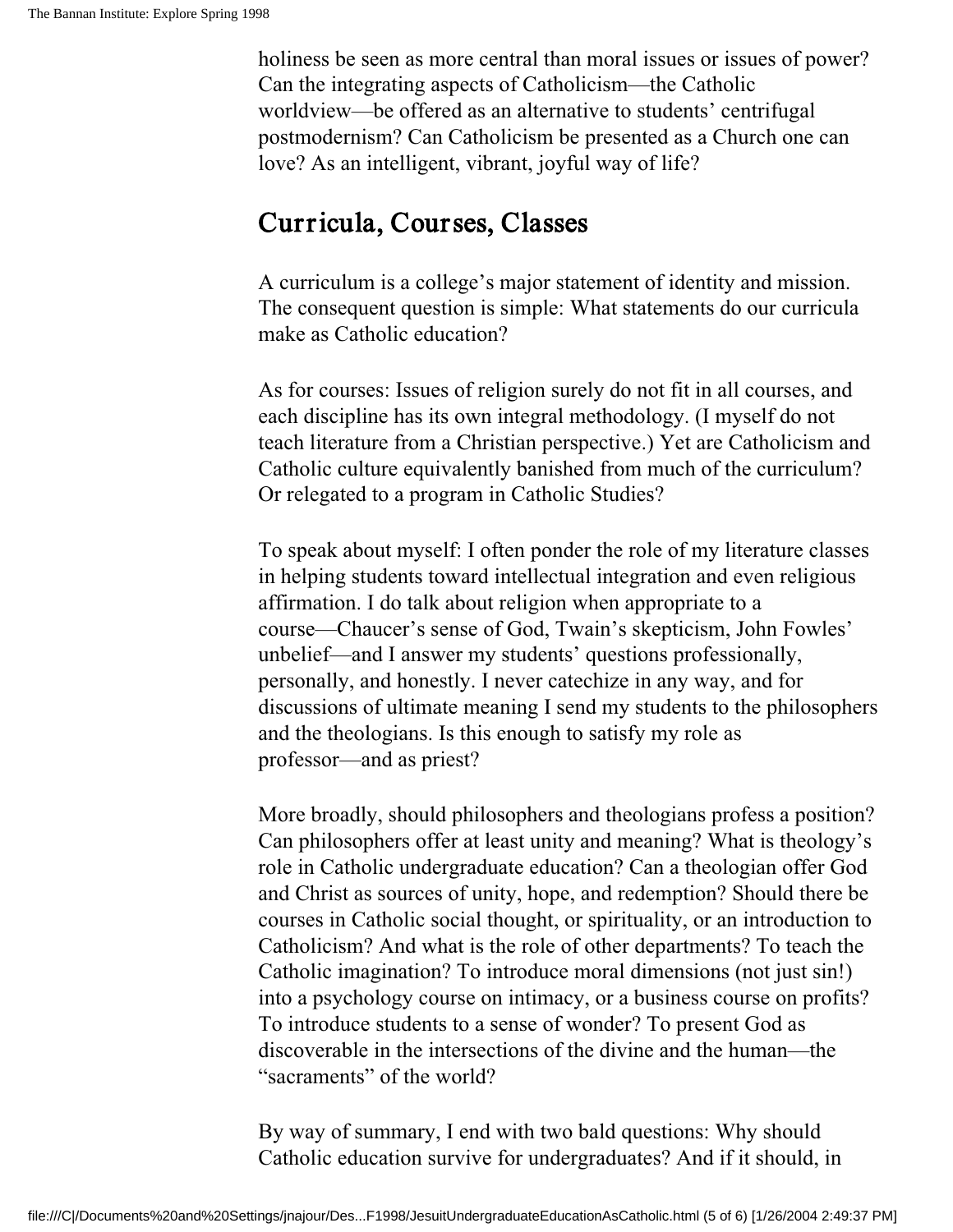what form?

Amid all this talk of "Catholic" and "Catholicism," I do not ignore professors and students of other religious traditions; in truth, we all work together before God. More to the point, other traditions are needed—needed for ecumenism, needed to show how God speaks in many ways, needed to manifest the diversity of the intellectual life, needed to care for academic freedom, needed to engage students in multi-perspectived discussions, needed perhaps to keep Catholics honest. And, I add with affection, needed because you are splendid colleagues.

I end with a note on the "Jesuit" style of Catholicism. This style is intellectual, humanistic, generous, questioning yet affirming, and in many ways "worldly." It always stresses human freedom. It offers ultimate meaning and an integrated worldview—both by virtue of its Renaissance roots and by virtue of the life, death, and rising of Jesus. And its final goal is service.



JOSEPH J. FEENEY, S.J., was a Bannan Visiting Fellow in Winter 1998. He taught a course in the English department entitled "Gerard Manley Hopkins and Play." The recipient of a Ph.D. from the University of Pennsylvania, he is Professor of English at St. Joseph's University in Philadelphia, PA, and co-editor of The Hopkins Quarterly. In 1984 he won the Lindback Award for Distinguished Teaching, and in 1986 the Philadelphia Inquirer Magazine named him one of Philadelphia's "Ten Top Profs." He has won grants from the National Endowment for the Humanities and the Pennsylvania Humanities Council, and he currently serves as a Trustee of Fordham University and of the Loyola School, New York.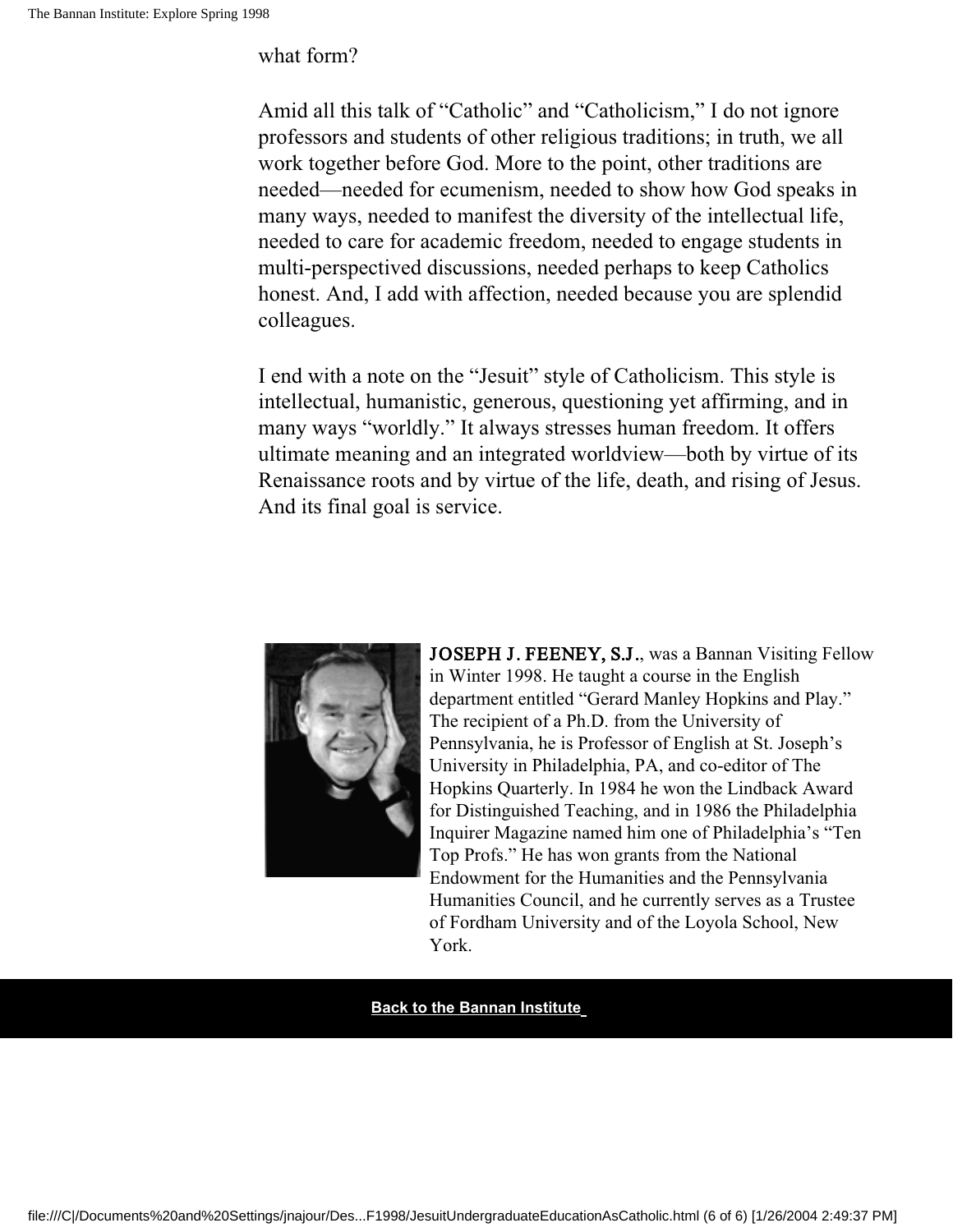**Next Article** 

Who is my Neighbor?

#### Previous Article

Jesuit Undergraduate **Education** as Catholic





Two years ago, I helped conduct a survey of the political and religious attitudes of SCU faculty and students. The survey was patterned after national polls, and its results highlighted some of our faculty's distinctive features. For example, as on many other campuses, SCU's faculty turned out to be much more politically liberal than its students, the population as whole, or highly educated Americans in general. More surprising, perhaps, was the fact that SCU faculty were, on average, less religious than all these other groups—less likely to believe in God, attend religious services, accept common Christian doctrines, identify with any religious tradition, or view religion as an important part of their lives.

In light of these statistics, what does it mean to call SCU a "Jesuit" school? Certainly it does not mean, as it once did, that the faculty includes a high proportion of Jesuits, Catholics, Christians, or even theists. How can we remain a "Catholic University" when the students, alumni, and parents are far more likely to be Catholic and/or religious than the teachers? And how can SCU promote a "distinctive" mission when the faculty's most distinctive feature relative to that of the general population is political/social liberalism—a feature shared with the faculty of secular universities all over America?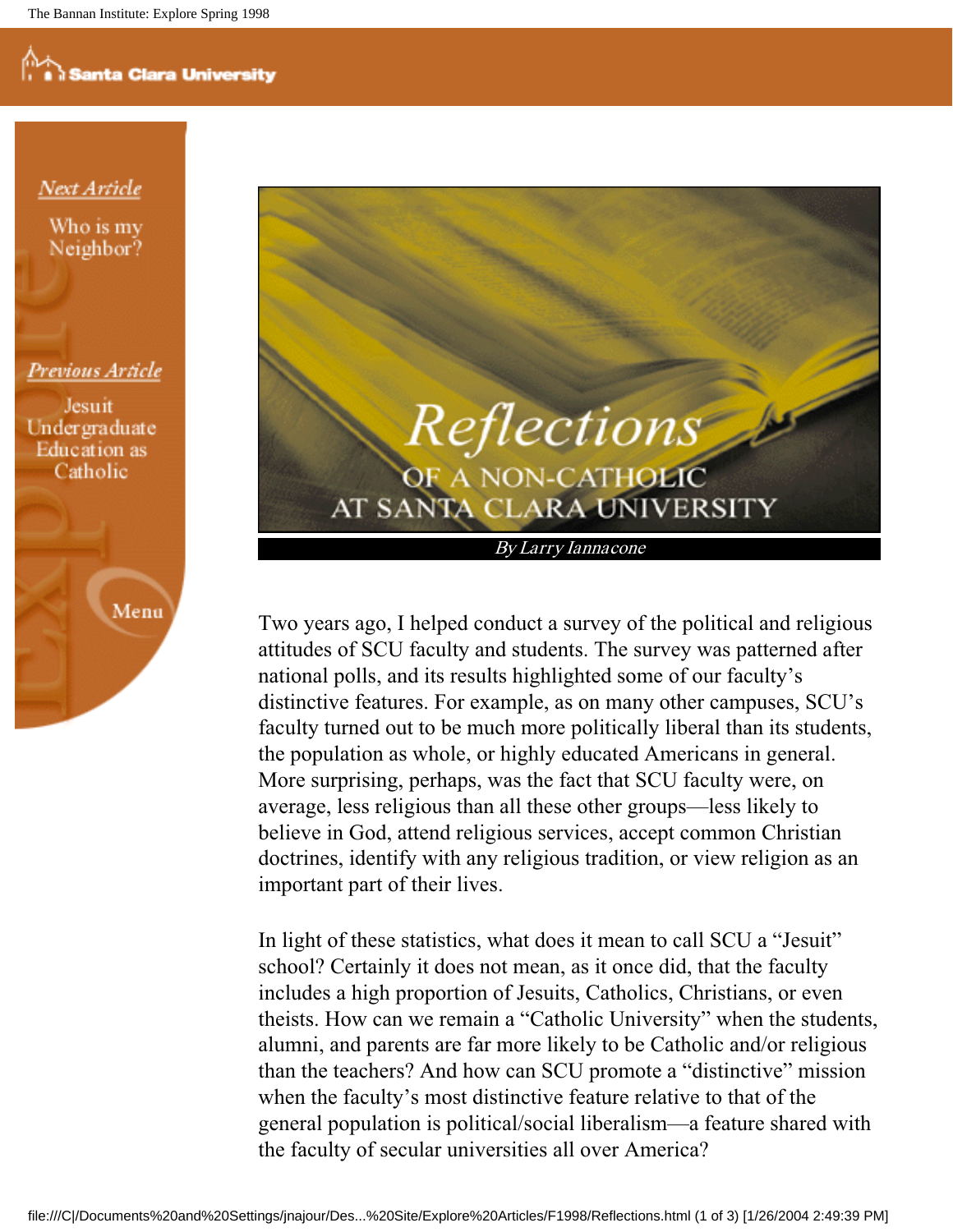The stern Protestant preacher in me enjoys playing prophet of doom, and is thus inclined to declare that SCU will in due course reap the whirlwind. Years of research on the decline of mainline Protestantism and numerous conversations with SCU students convince me that: (1) A religious-denominational institution will not flourish unless it maintains a strong religious identity while also satisfying the needs of its constituencies; (2) social/political goals do little to strengthen religious institutions and, more often than not, tend to undermine religious identity, authority, and commitment; (3) rightly or wrongly, SCU's current mission is perceived as more social/political than religious/Catholic. I fear for the future of a "distinctive" "Jesuit-Catholic" institution whose goals are more readily embraced by politically active liberal secularists than religiously active traditional Catholics.

And yet there is a less apocalyptic (dare I say more Catholic?) side of me. It insists that SCU is renowned and rightly praised as an institution that maintains a rare balance of outstanding teaching and excellent scholarship. The scholar-teacher model is more than rhetoric at SCU, and students and parents correctly perceive Santa Clara as a school that emphasizes first-class instruction, (relatively) small classes, and highly approachable scholars. Those who enroll at SCU for these reasons are rarely disappointed. Nor does SCU often disappoint the excellent faculty who come here committed to both teaching and research. Santa Clara does value both activities and does reward both (although I'd certainly not object to fewer classes). And SCU does genuinely welcome interdisciplinary research (a fact of no small concern to an economist of religion). Within most departments, conflict and politics is blessedly low and civility is exceptionally high. Indeed, one of my colleagues (a New Yorker, of course) has complained that SCU faculty are "pathologically nice." These are not small things; nor do they come easily; nor are they unrelated to SCU's Catholic heritage.

After more than a dozen years at SCU, I remain ambivalent about its Jesuit identity, but not for the reasons that first gave me pause. Back then, I worried that a non-Catholic would never really fit in. These days, I am more inclined to worry that we non-Catholics fit in rather too well. For the most part, however, I try to avoid worrying altogether, repeating instead a friend's admonition: "Larry, you're a tenured professor, earning a decent salary, at an excellent school, in one of the world's most beautiful spots. Shut up! It doesn't get much better than this."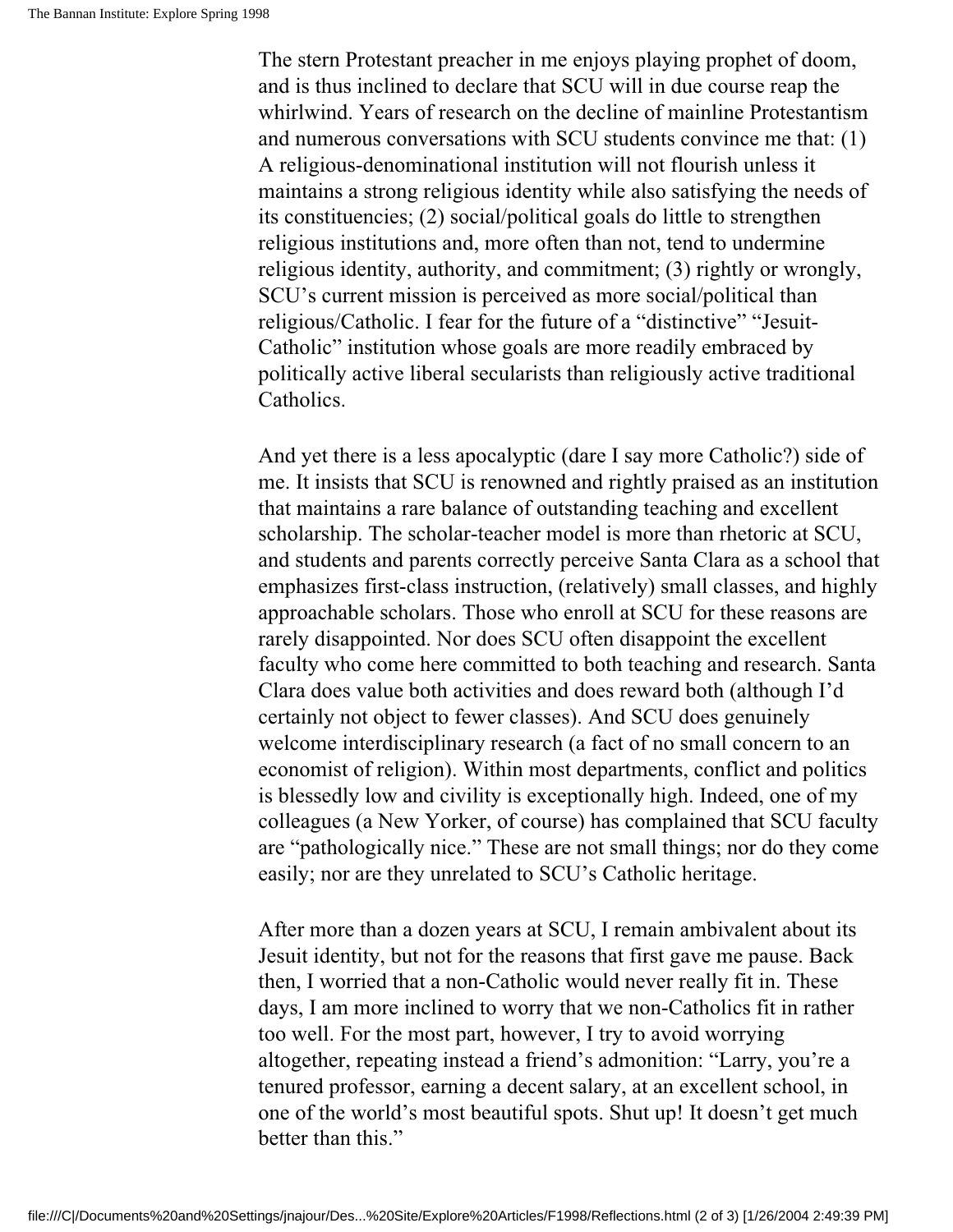

Larry Iannacone Professor, Department of Economics, Santa Clara University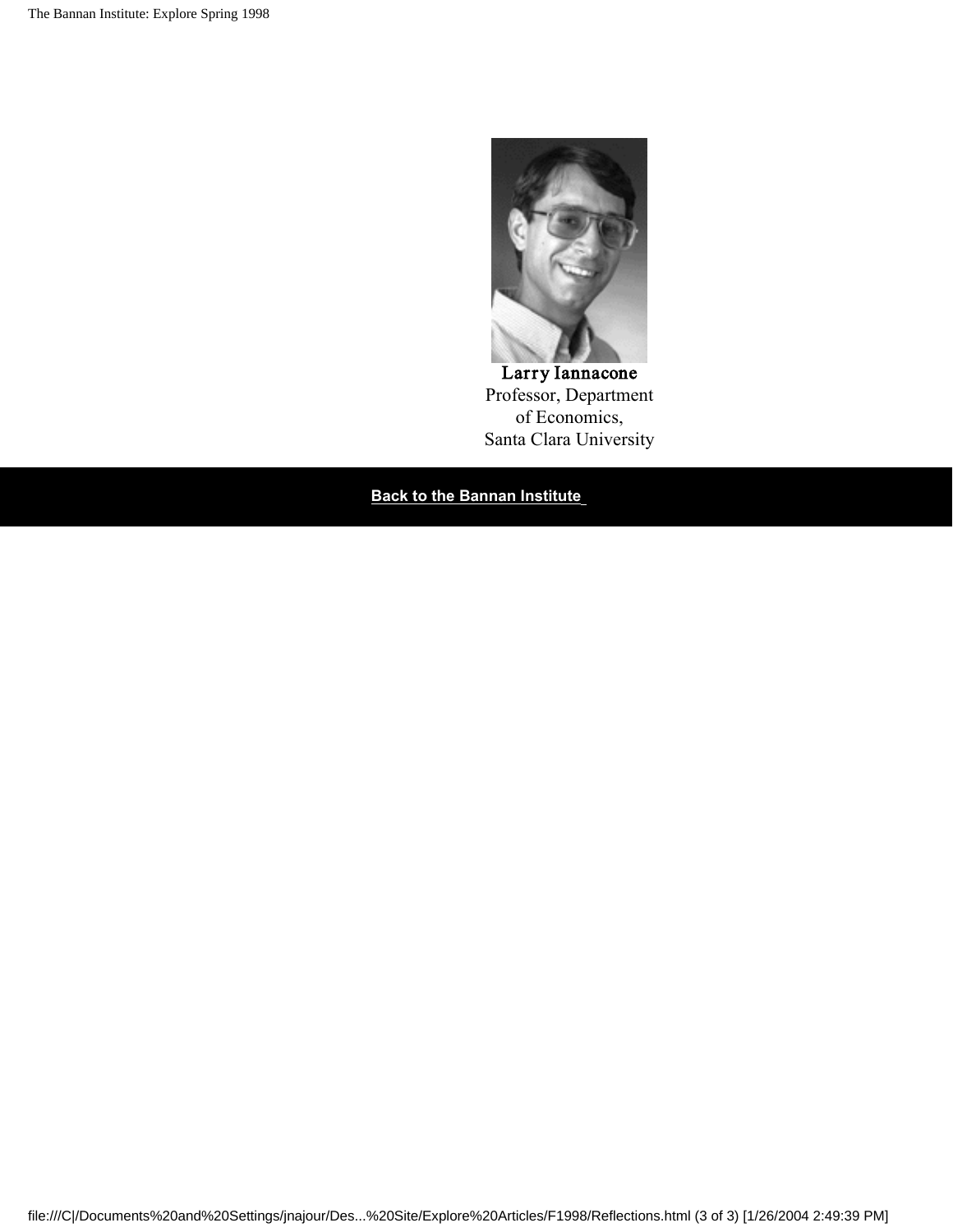



By Michael Paxton

How excited I was the day I received news that I had been accepted into the Pastoral Ministries Graduate Program at Santa Clara University. Now as I prepare to return home to Australia two years later, degree in hand, I can only marvel at the unexpected path that has emerged.

I have just returned from the National Catholic HIV/AIDS Ministry Conference at Loyola University in Chicago. The theme of the conference, Who Is My Neighbor?, encouraged careful and honest reflection on our efforts at outreach and welcome to those infected and affected by the HIV/AIDS pandemic. Two stories from Luke's Gospel—the Good Samaritan and Jesus' visit to the home of Martha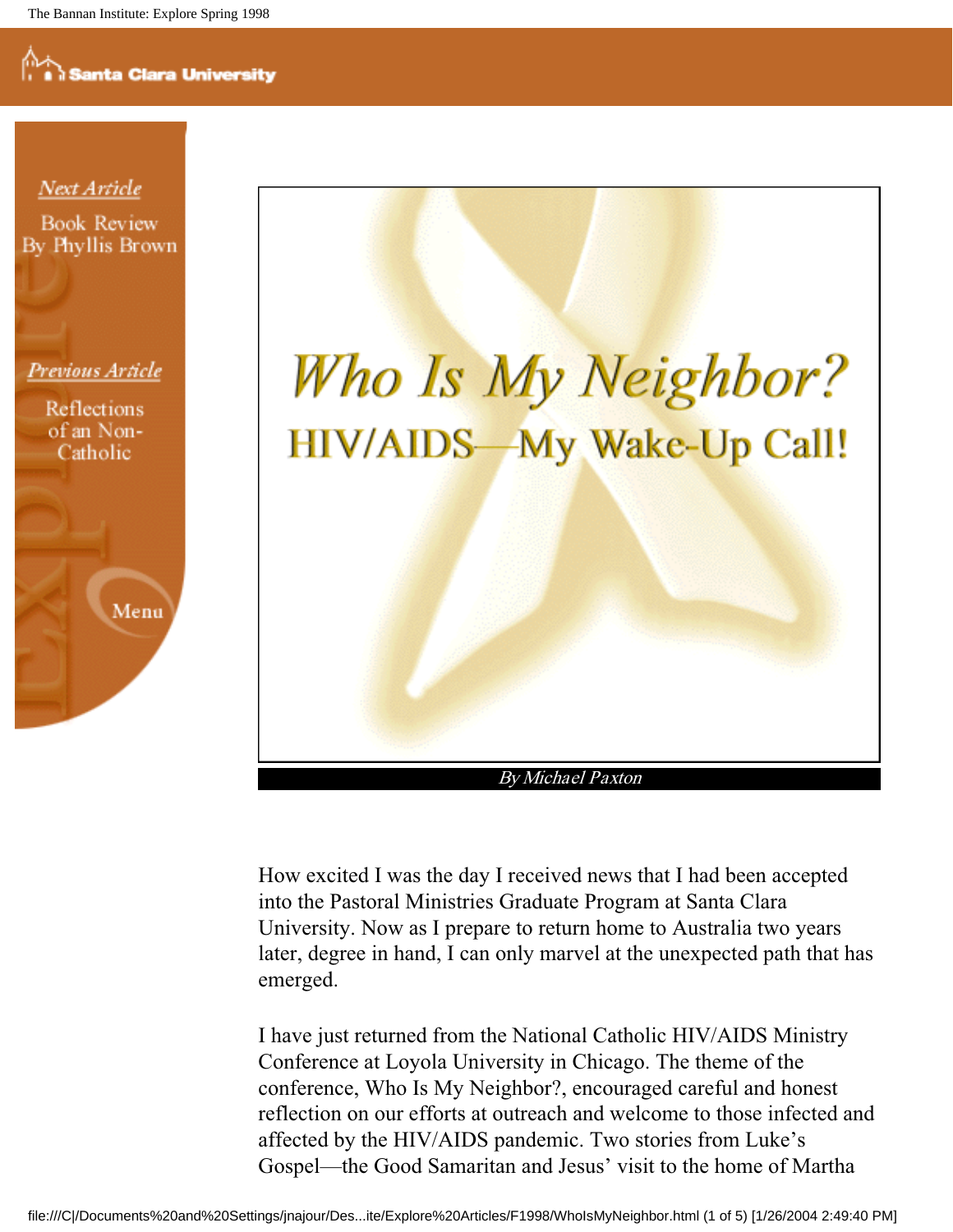and Mary—framed our dialogue, discussion, and prayer. In both stories Luke directs us to look at our own efforts to justify our behavior. Firstly, in the story of the Good Samaritan, a lawyer tries to trap Jesus and justify his own life of adherence to the law by asking "Who is my neighbor?" Jesus responds with the story of a Samaritan man who shows compassion to a traveler who has been beaten by robbers and left for dead in a ditch on the side of the road. Two lawabiding citizens, a Levite and a priest, do not respond with compassion to the victim because the law required them to be ritually clean for worship in the temple and for business transactions. They were going about their business, doing what they "should" be doing, not what needed to be done.

Luke continues this theme of "Who is my neighbor?" in the story of Martha and Mary. Just as the traveler had been beaten and left for dead, so Jesus was tired, alone, and close to defeat when he visited his close friends at their home. Very rarely does Jesus stop for respite in the Gospels, but this story is clearly an account of Jesus' own need to be ministered to. Martha is concerned about the proper preparations for her guest—the cleaning and cooking, the things she "should" be doing—and she tries to justify her actions by asking Jesus to reprimand Mary for not helping her. But Mary realizes that Jesus needs to tell his story. He needs to be listened to because he is weary and afraid. Mary knows that she must stop and be present to her friend. She is doing what needs to be done at that moment.

In the last 10 years, six good friends of mine have succumbed to the ravages of the HIV/AIDS disease and I have sat helplessly by. Sure I have loved them and accepted them and helped them with all my activity, but with each death came a settling back into the routine of my own concerns. After two years of study in pastoral ministries I can't remember consciously addressing this incredible scourge that in the last 15 years has claimed 4.5 million lives worldwide. In the U.S., 1 million people are HIV positive and 200,000 have full-blown AIDS. Among persons aged 25 to 44 years, HIV infection is now the leading cause of death in men and the third leading cause of death in women in the U.S. The reality is that if you don't already know someone with HIV/AIDS, chances are someday you will. It could be a colleague, a family member, or a friend of a friend. What will your response be? To date mine has been to be compassionate for a while and then to move on.

I can't move on any more. I now realize that compassion is about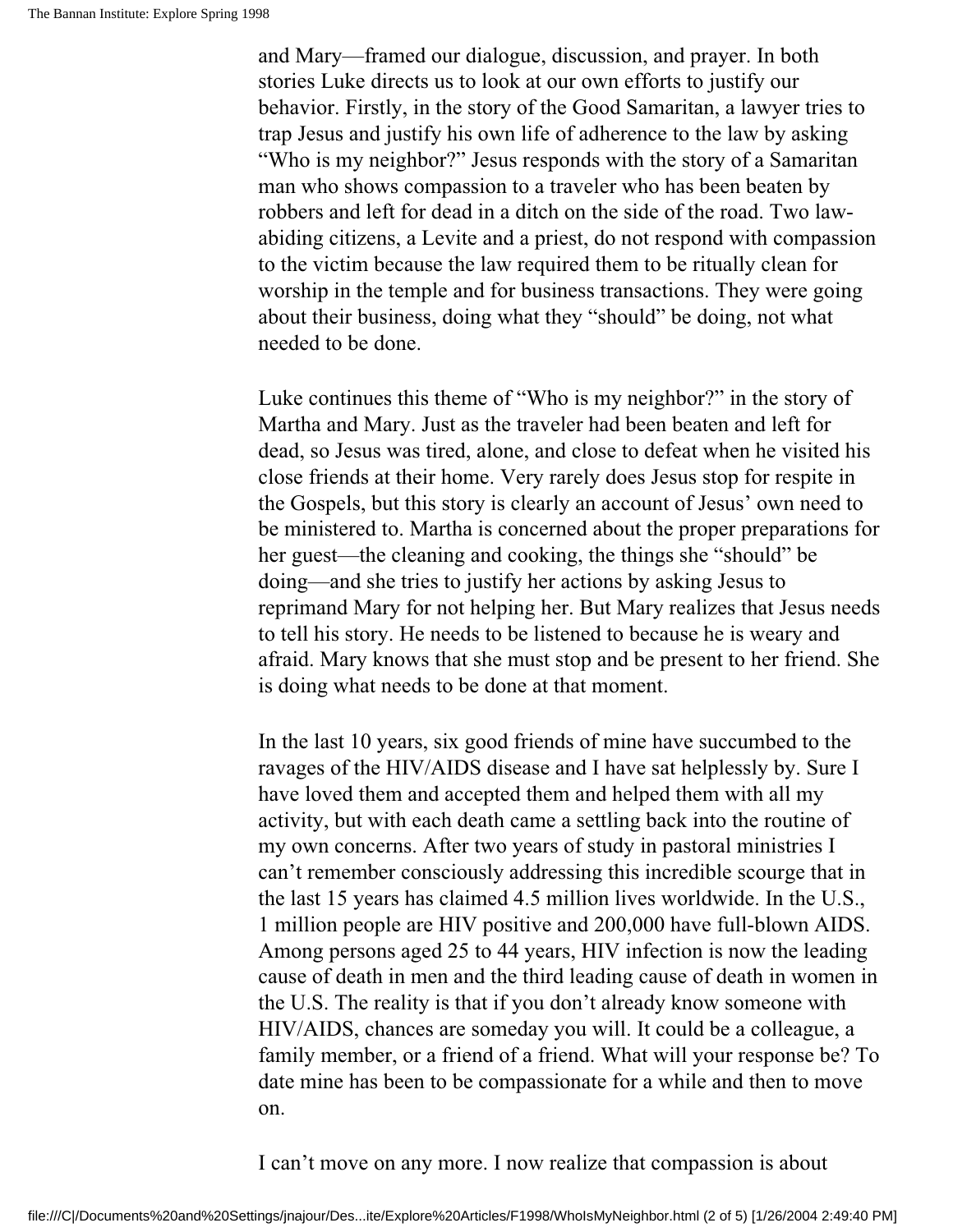commitment, and in commitment we come face to face with lessons that a fleeting encounter never reveal. One such lesson I will share with you now.

On my last evening in Chicago, when most of the participants had returned to their various destinations, I ran into Harold—a gentle, tall, African American man who knew that rushing led nowhere. He has full-blown AIDS and has twice been clinically dead. His hands, arms, and face are covered with lumps and scars that are the result of cholesterol redistribution because his liver is failing. I had spent time with Harold over the week and I loved him. I was especially proud of myself that I could hug him, hold his hand, and even kiss him when I met him each morning. But I never really spent that much time with him. I sort of did the "Christian thing" and then moved on.

It was 5:30 p.m. and we were both thinking about food. Harold told me he was going to eat at an Ethiopian restaurant and I cautiously asked, "who with?" "Nobody," he replied. We just stared at each other. "Me?" I offered, and he smiled this broad smile and said, "Oh yes, that would be great." Harold was beginning to teach me about compassion.

At the restaurant, the menu explained a traditional Ethiopian dining custom: Out of a shared plate and with no utensils, the first mouthful was offered by host to guest by placing a handful of food into the guest's mouth. More commitment. I just stared at the paragraph. What was I afraid of? I know that HIV/AIDS is not transmitted through casual contact including shaking hands, hugging, or casual kissing. I know I can share dishes and eating utensils, use the same restroom, water fountain, and telephone, and swim in the same pool. Where was my fear coming from?

It was coming from a lack of contact—a lack of commitment. I have had the knowledge in my head for years, but Harold was calling me to an experience of the heart, where both our stories mattered and needed to be honored and respected. I have come to realize that I didn't know the first thing about compassion. How fortunate I was that Harold was committed to me. In his desire to not leave me alone at mealtime he gave me one of the greatest gifts of my life—his time, his commitment, and his compassion. Just as the good Samaritan climbed into the ditch to lift out the traveler who had been beaten, so Harold climbed into my ditch of self-righteousness, privilege, and activity and took me to an inn where I truly experienced great healing.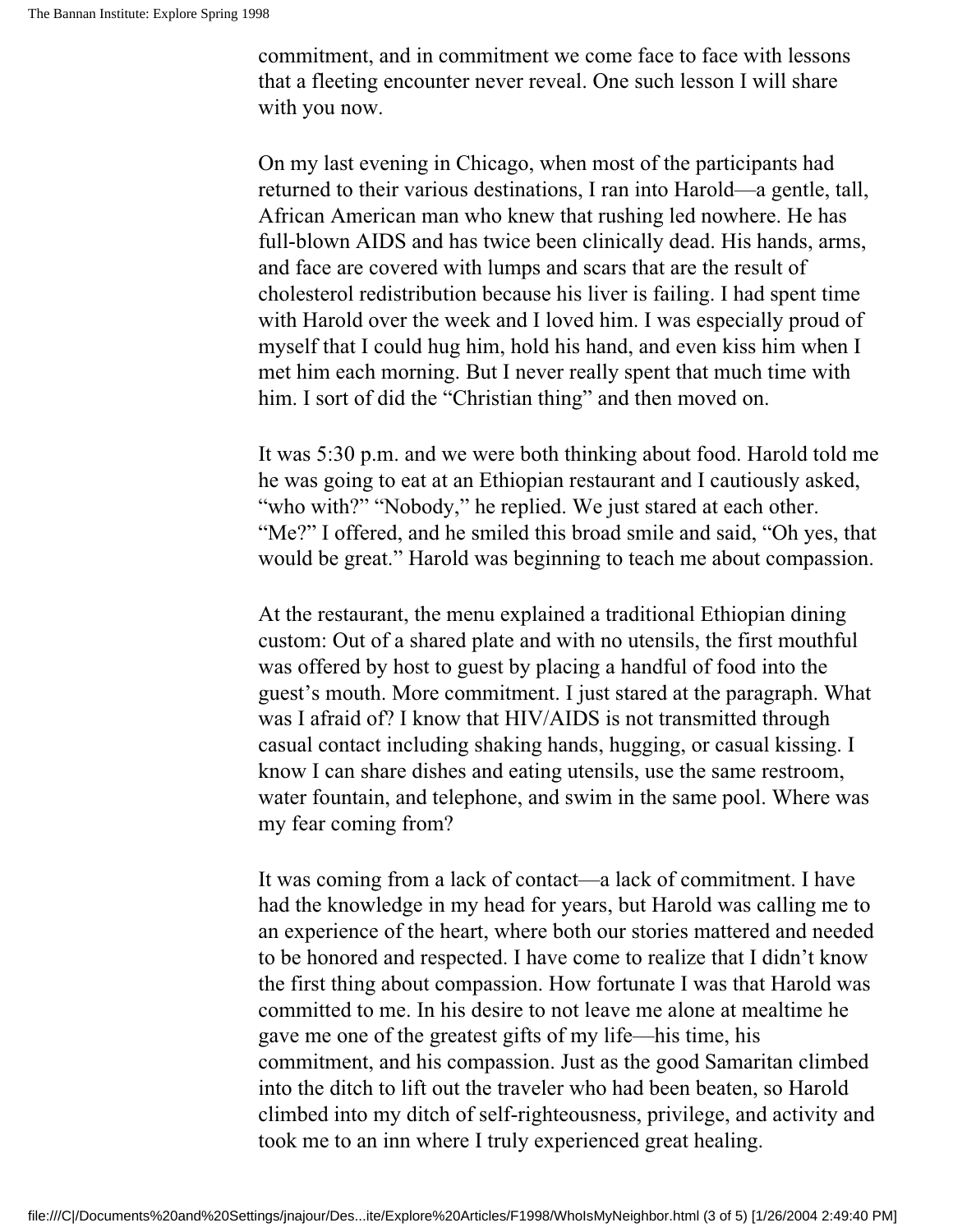n the three hours that we shared, Harold told me his story. The details do not need to be shared here, but Harold knew what it was like to be left by the side of the road and the commitment of his life was to never leave another person there. Harold was a healer. This man with fullblown AIDS was a healer, not a leper. He was Christ to me this day and I didn't recognize him.

I went to bed that night and I couldn't sleep. At one point as I tossed and turned I thought, "why can't I sleep?" The answer came to me like a flash of lightning—"because it's time for you to wake up!"

My neighbors are dying of rejection before they ever die of infection. Each time I exclude or ignore my neighbors who are infected/affected by HIV/AIDS, they die a little more. In Luke's account of the Good Samaritan the priest and the Levite fulfilled the law in not assisting the traveler by the side of the road. Contamination (infection) would have meant a loss of livelihood through an inability to trade or to offer sacrifice to God in the Temple. They did what they "should" have done rather than what needed to be done. The good Samaritan, on the other hand, lived in the tension of the moment and committed him/herself to the needs of the traveler.

We are all on the road together. We are all traveling: at times we are in the ditch, and at other times we are contributing to putting or keeping our neighbors in their ditches; at times we are healers (because we know the ditch) and oftentimes we are too busy and too committed to what we "should" be doing. If Luke's stories and my experience at the 11th National Catholic HIV/AIDS Ministry Conference in Chicago have taught me anything it is that we will invariably move in and out of our own ditches and contribute to raising or lowering our neighbors into and out of theirs. Why? Because that's just how life is. The HIV/AIDS pandemic is a scandal because it highlights our lack of compassion as a world community. It highlights our lack of commitment to the person who is suffering in our family, our apartment complex, our neighborhood, our country, and our international neighborhood. The scandal is that we are more concerned about what "should be" rather than "what is."

Somehow though, we come to realize that God is there even in neglect. I came to see this through my friendship with Harold. Harold's commitment to me reminded me that God will not leave me because I leave my neighbor, but will offer opportunity after opportunity for me to wake up and see that God is my neighbor.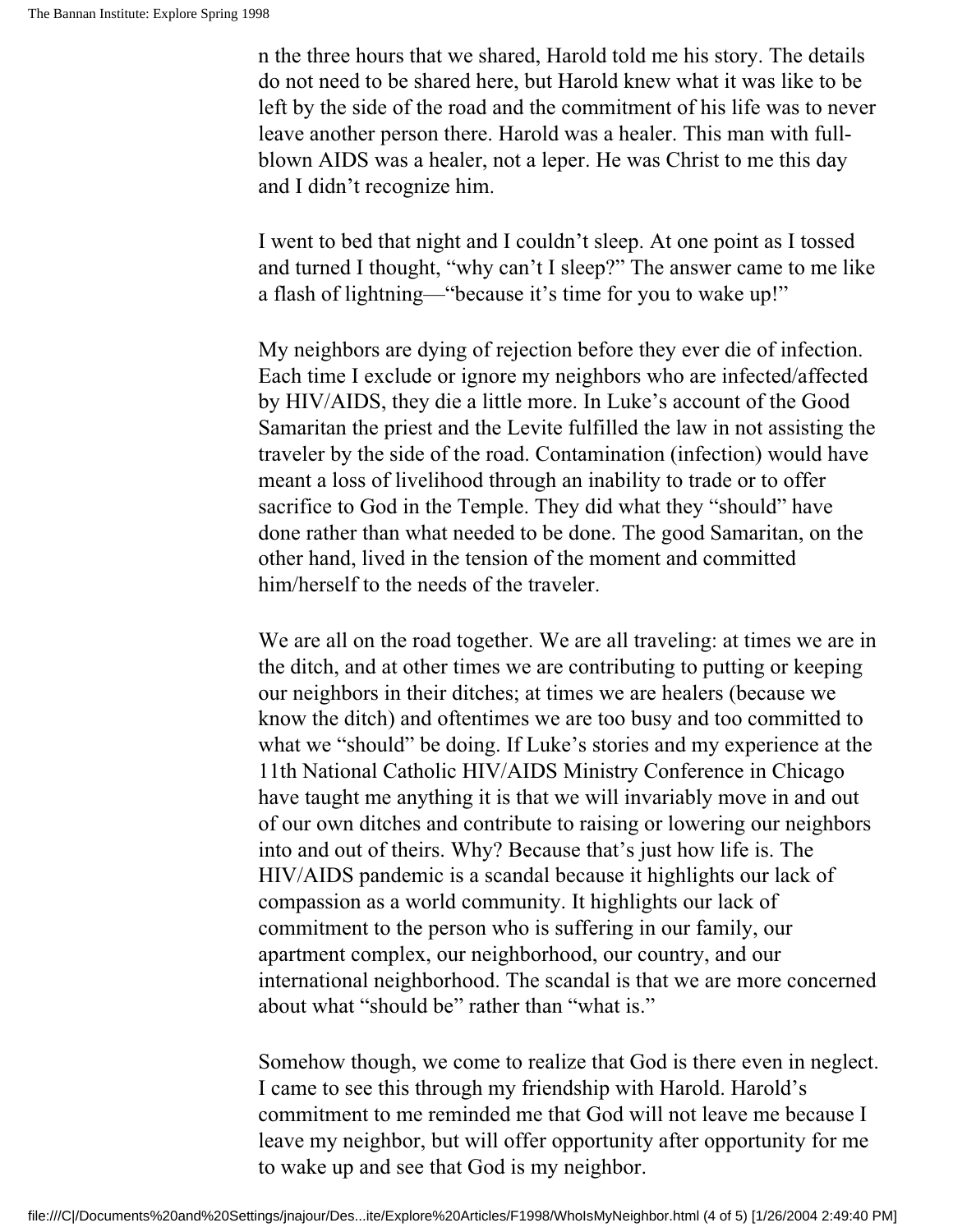As I head back to Australia I realize that I have been called by the community gathered at Chicago to commit myself to HIV/AIDS ministry. I have been called because love has shown its strongest face in the most despised of our world. I have been loved into action by the care and compassion of my HIV/AIDS infected/affected neighbors. My prayer is that I will become part of a community that can look at what is, and name their reality, welcome the stranger, pray for wholeness and heal each other.



Michael Paxton Pastoral Ministries Graduate Program '98 Recipient of a Bannan Institute grant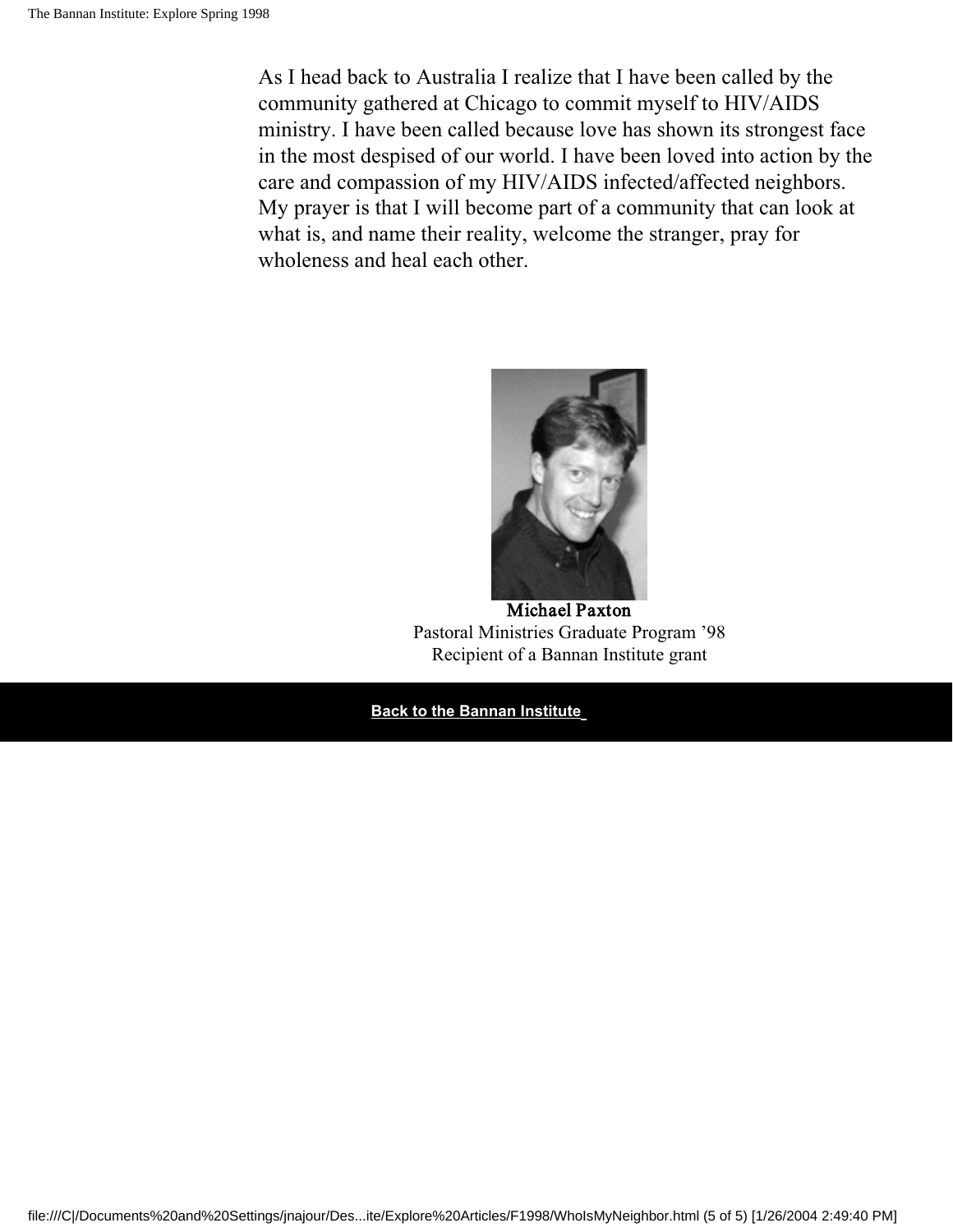

#### **BOOK REVIEW**

REVIEW OF

#### **Cultivating Humanity:** A Classical Defense of Reform in Liberal Education

**AND** 

Who Killed Homer: The Demise of Classical Education and the Recovery of Greek Wisdom



By Martha C. Nussbaum and Victor Davis Hanson and John Heath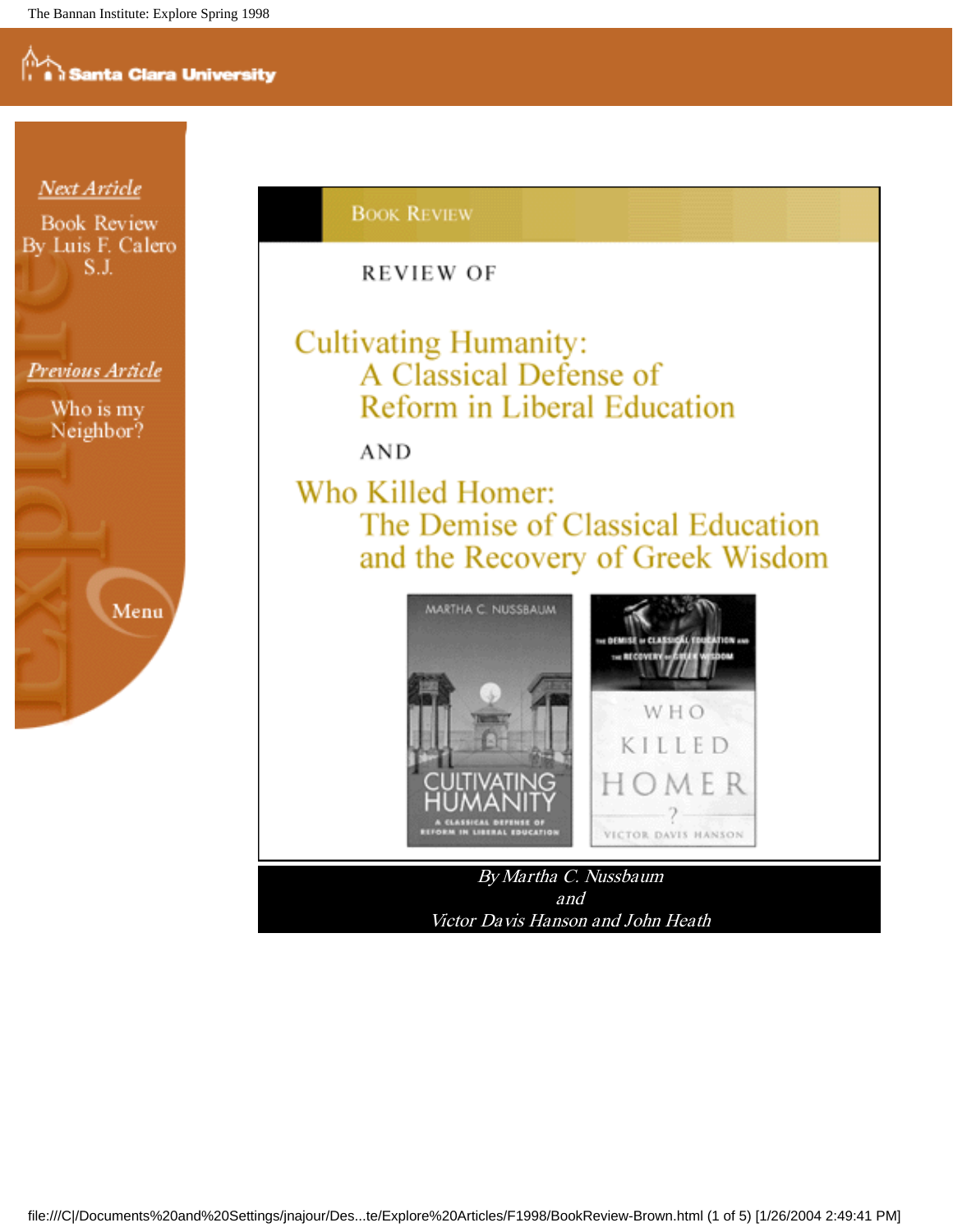These two very different books by classicists both assess higher education in the United States—and reach very different conclusions. Martha Nussbaum, a specialist in classical philosophy and a lawyer, sees "problems and tendencies that ought to be criticized" but concludes that on the whole "higher education in America is in a healthy state" (2). Victor Davis Hanson and John Heath, specialists in classical history and literature, write an angry attack on the "dissimulation and hypocrisy" among university educators, which they see as having destroyed interest in the classics—especially in the ancient Greek vision of life conveyed by history, literature, and philosophy—and thus caused the death of "the oldest field (once the only field) in higher education" (xvii).

To reach her conclusions, Nussbaum gathered information from undergraduate teachers at 15 different schools—public and private, urban and rural, large and small, with religious affiliations and without. Nussbaum uses this evidence to argue that some undergraduate institutions are achieving what she sees as the goal of liberal education: "to foster a democracy that is reflective and deliberative, rather than simply a marketplace of competing interest groups, a democracy that genuinely takes thought for the common good, . . . [by producing] citizens who have the Socratic capacity to reason about their beliefs" (19). The idea that educators should aim to cultivate world citizens—in opposition to "interest-group identity politics"—dominates the book.

Chapter 2, "Citizens of the World," sets up the themes that unify chapters focused on diverse subcategories of the university curriculum, specifically literature, non-Western cultures, African-American Studies, Women's Studies, and human sexuality. Nussbaum argues that the curricular development she describes has allowed some American undergraduate programs to move beyond "a gentleman's education for a homogeneous elite" to "prepare people of highly diverse backgrounds for complex world citizenship" (295). The courses she describes attempt to make reasoning skills available to all humans, thus enabling them to participate in a "democratic culture that is truly deliberative and reflective, rather than simply the collision of unexamined preferences" (294).

Hanson and Heath reach radically different conclusions, perhaps partly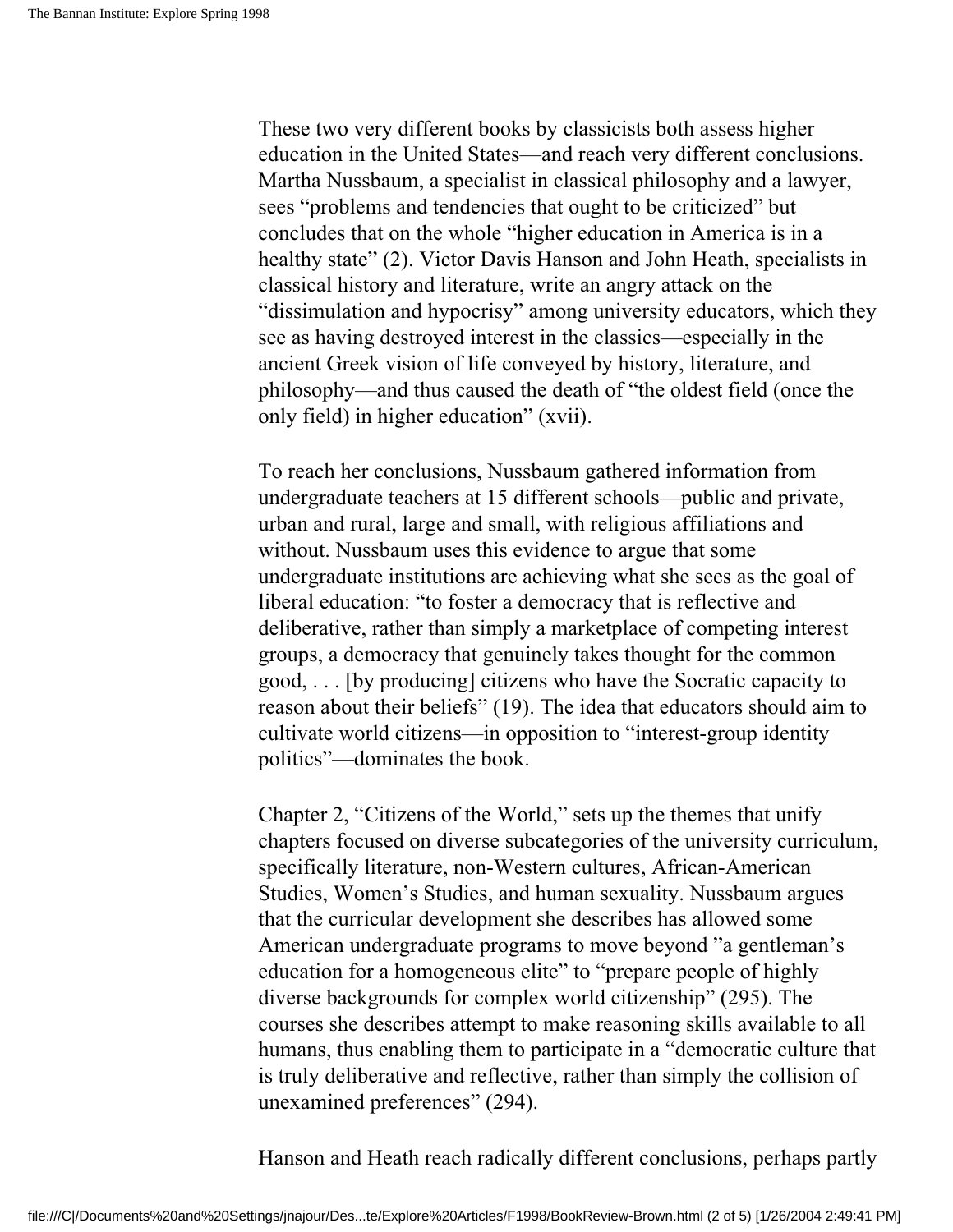because they gather most of their evidence from graduate programs in classics and from the specialized scholarly publications currently being published. Like Nussbaum, Hanson and Heath believe that Greek ideas—especially Socratic reasoning—are key to a successful system of higher education. Unlike Nussbaum, Hanson and Heath confront readers with "disgusting" signs of failure, exposing an elite system which either excludes or bores all but a few who have little hope of a future in classics. According to Hanson and Heath's account of higher education, the tenure system, critical theory, and foolish or hypocritical classicists have led to the imminent death of a discipline which formerly, for some two millennia, contributed to everything that is good in the modern world.

Hanson and Heath's angry vendetta may tire the reader, yet when the authors focus on demonstrating just what makes classics valuable, the book provides wonderful opportunities for anyone who has missed out on a classical education. Many will value the Appendix, "When All We Can Do Is Read." Chapter 2, "Thinking Like a Greek," modulates the ferocious attack with evidence not only of Hanson and Heath's skill as teachers but also of the real value of classics as a discipline. In the second section, for example, Hanson and Heath use one Greek play, Sophocles' Antigone, to explicate seven key "underlying cultural assumptions of Greek culture and thought that have contributed to the greatness of Western civilization" (29). The ideas themselves are familiar—education and research should be independent of religious and political authority, the average citizen is key to constitutional government, dissent should be tolerated by the government. The account of Sophocles' exploration of the ideas in his tragedy opens up their significance in new ways. Nevertheless, some readers may have difficulty following Hanson and Heath to their conclusion that Western culture and the philosophy that underpins it are superior to all other cultures and philosophies.

The two books seem nearly to converge at points, for Nussbaum argues that Socratic or Stoic reasoning is the key to educations which result in responsible citizenship and Hanson and Heath argue that students must be taught to think like Greeks in order to avoid the utter destruction of society as we know it. However, Nussbaum sees and values instruction in Socratic reasoning in many courses that Hanson and Heath believe should be dropped from the curriculum. Significantly, Hanson and Heath believe the teachers—if not the students as well—should be able to read Latin and ancient Greek. Nussbaum notes that most courses in classical civilization or Western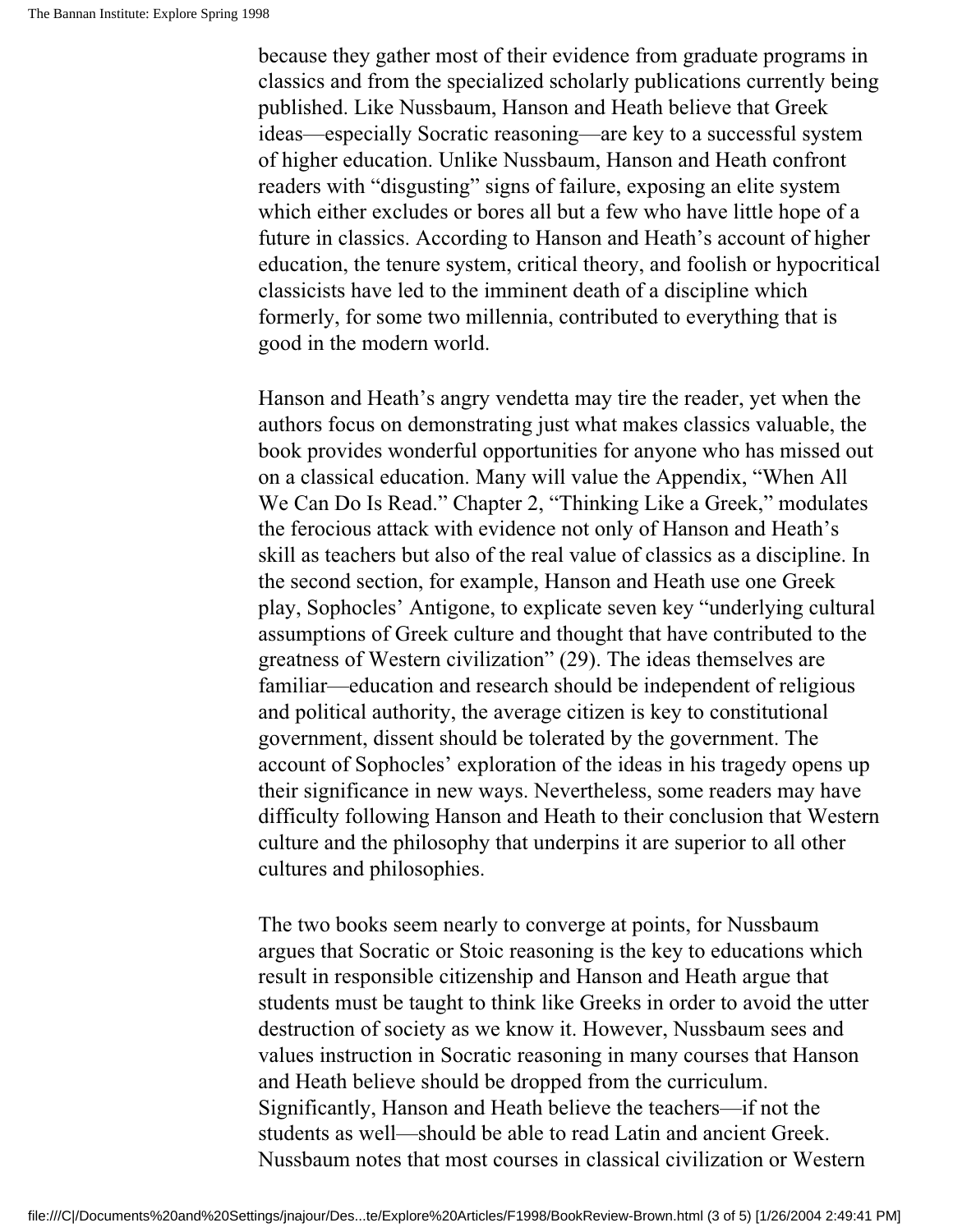civilization are taught by faculty whose understanding of Latin and/or Greek is limited or nonexistent, a reality she says is shocking to European educators, but she concludes, "Our way ensures less expertise in teaching; but it is in keeping with our democratic ideal, which holds that all students, regardless of preparation, should have the opportunity to receive a liberal arts education that will open to them the works judged most likely to help them think and live well. . . . The system is not perfect; but it is infinitely better than the old aristrocratic system of reserving the study of Sophocles for a narrow elite that knew Greek" (129). Hanson and Heath, on the other hand, want to resolve the problem by requiring all undergraduates to study enough Greek or Latin to read the classics in the original languages.

Perhaps the two books renew the conflict enacted in Aristophanes' play The Clouds between advocates of Old Education and the then new discipline of Socratic argument, which Nussbaum describes at the beginning of her book. The conflict may also be between the worldview articulated by St. Athanasius—that it was "a principle of natural philosophy that that which is single and complete is superior to those things which are diverse," an assumption that seems to underlie Hanson and Heath's desire for "mandatory courses in the dominant culture . . . designed to create national unity" (213)—and the more recent emphasis on the value of diversity that is fundamental to the education Nussbaum describes. Precisely because of the conflicting worldviews, the two books complement one another. Hanson and Heath disturb any complacency cultivated by Nussbaum's very positive Cultivating Humanity, and Nussbaum tempers the gloom cast by Hanson and Heath's Who Killed Homer. Skill in the Socratic reasoning advocated by all three authors will allow readers to draw from both books to reach their own conclusions.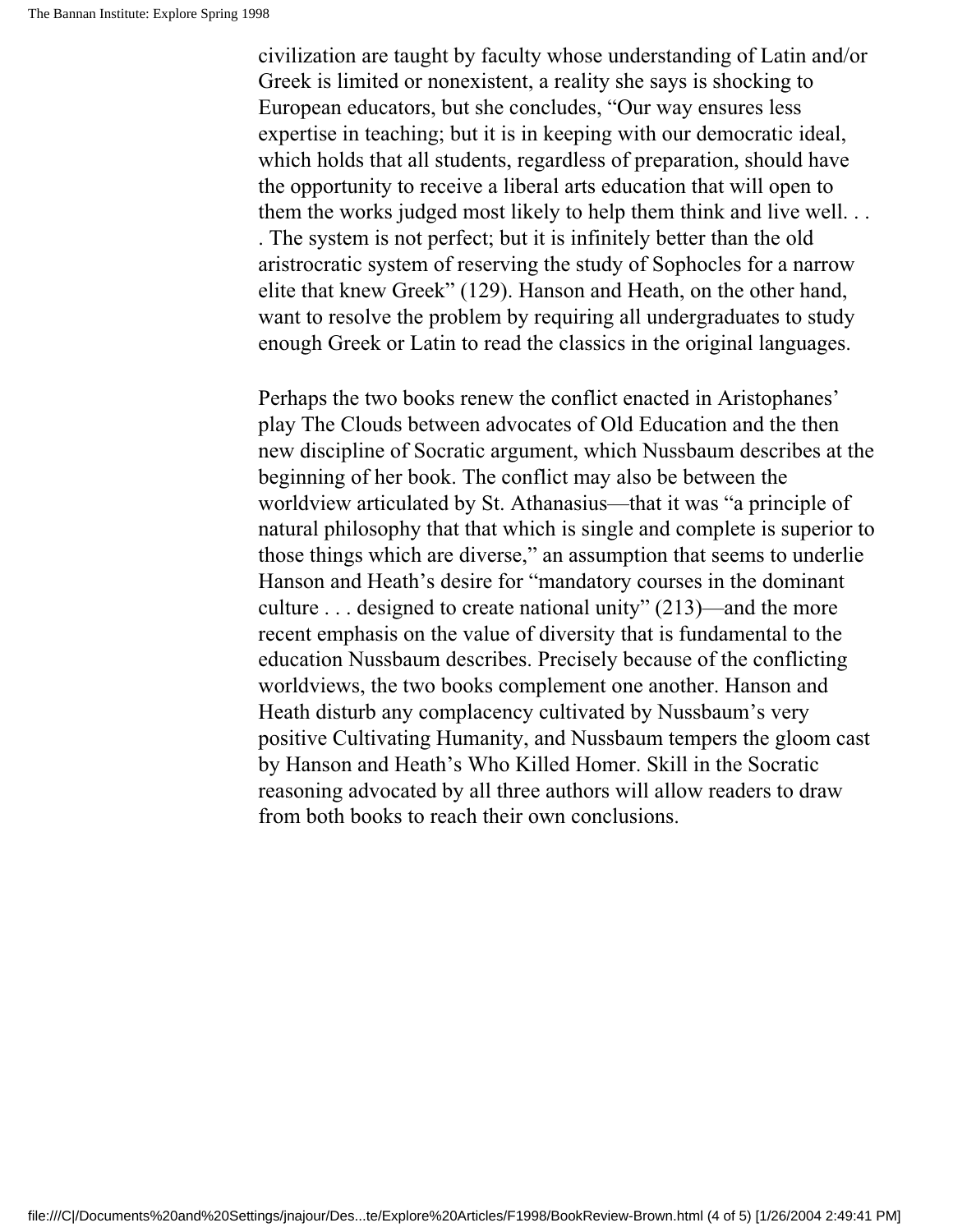

#### Phyllis Brown Associate Professor, Department of English, Santa Clara University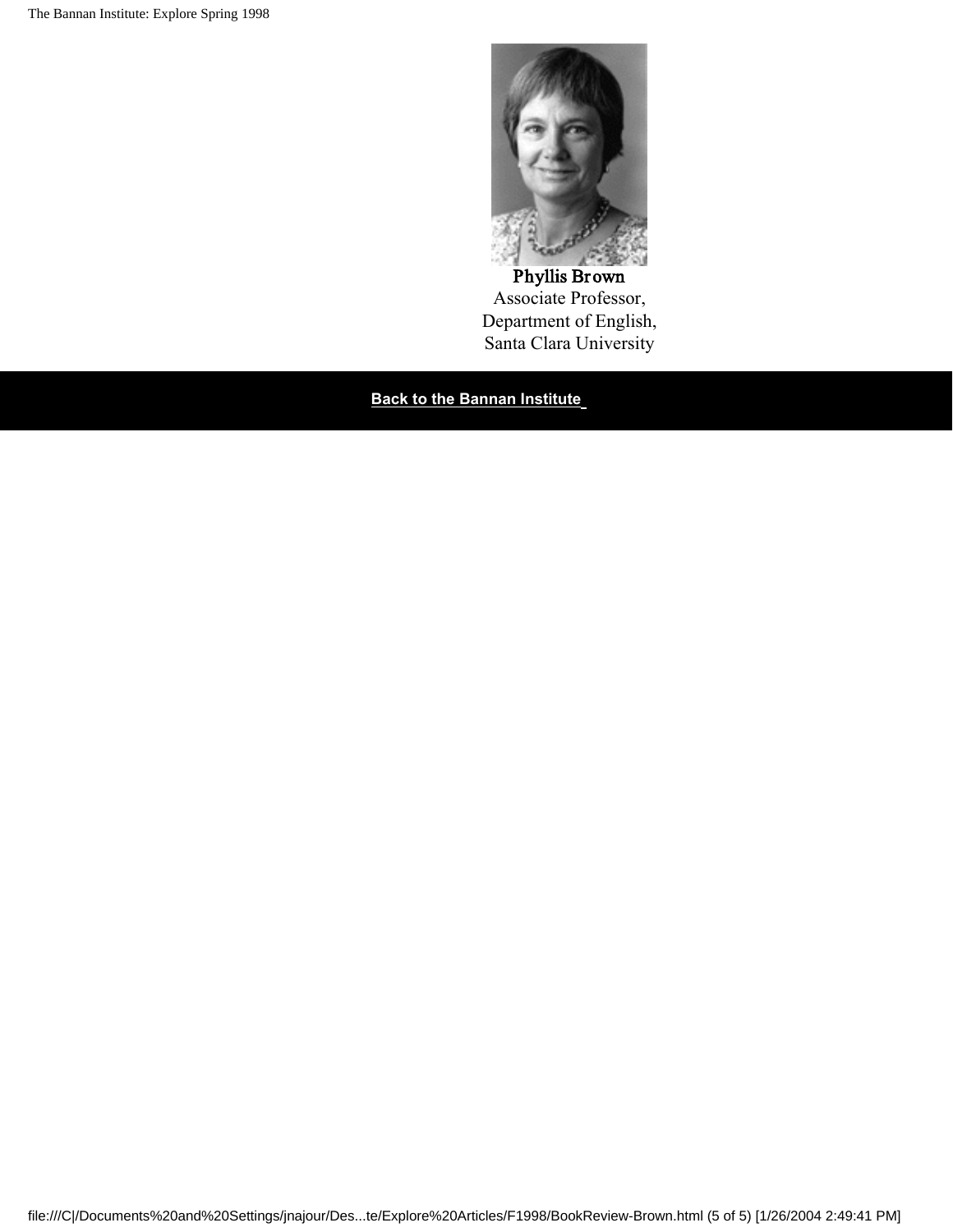

During the decades of 1960 and 1970, a time of social unrest in Latin America that led to the formation of dictatorial governments in the region, some Catholic episcopacies opposed dictatorial regimes while others either supported them or voiced no opinion on the matter. There was a lack of strategic uniformity regarding the ways in which the various national conferences responded to state authoritarianism.

This book explores the roots of such contrasting courses of action in Church strategy by comparing the cases of Chile and Argentina, two neighboring countries where the Catholic hierarchy chose opposing paths in conflict resolution. During the 1970s, the Church in Chile became an outspoken critic of the military dictatorship and publicly demanded greater social justice and a return to democratic rule. In Argentina, on the other hand, the Catholic hierarchy supported two military regimes between 1966 and 1983.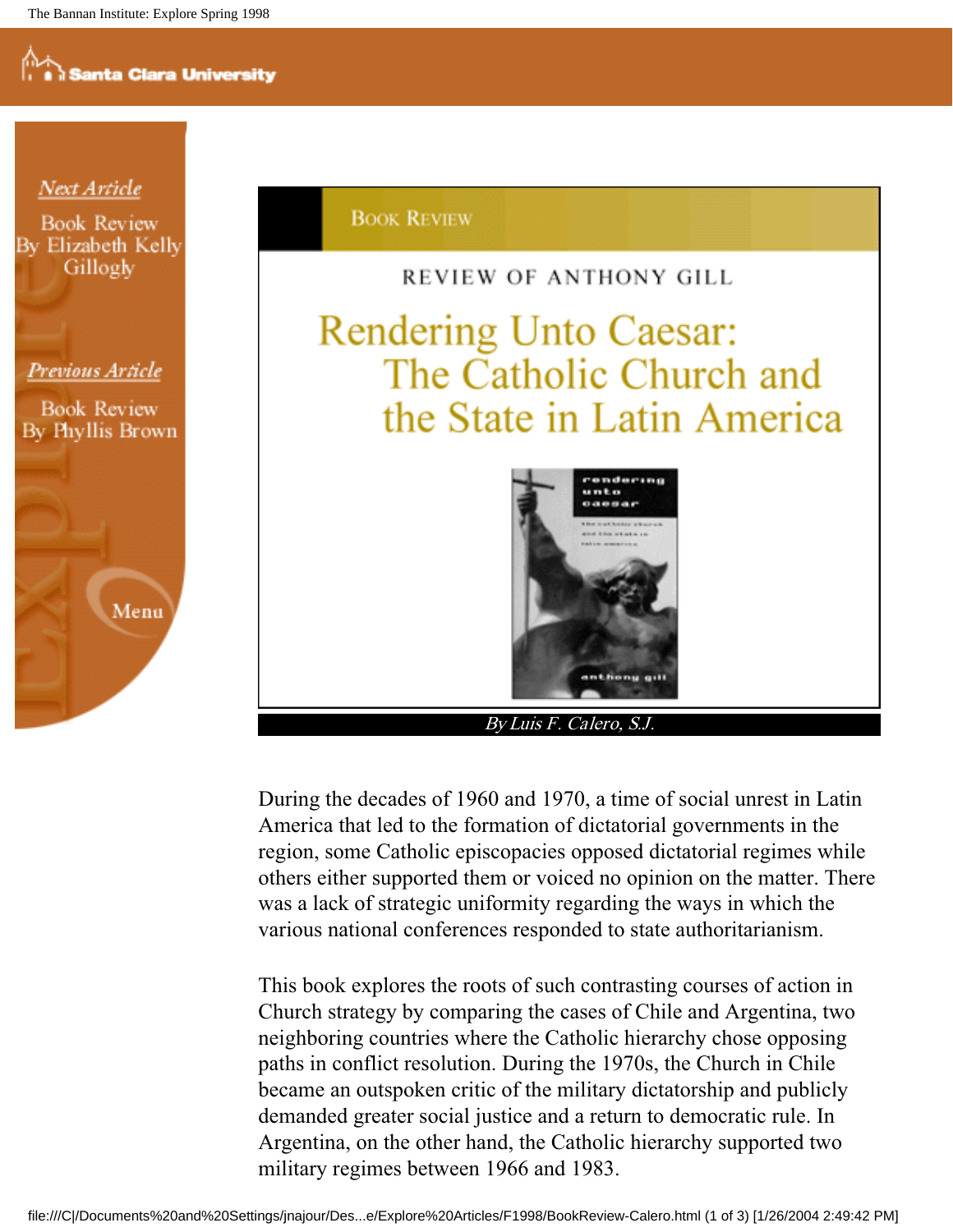The author argues that religious competition triggered by the expansion of evangelical Protestantism into mostly lower socioeconomic classes compelled Catholic hierarchies to chart a political course that would halt, or at least slow down, the exodus of nominal Catholics from the ranks of the Church. Wherever this competition was strong, as in the case of Chile, the Bishops exhibited progressive anti-dictatorial policies that placed them on the side of the underprivileged, where Catholic pastoral care has been historically weak. And, by the same token, in countries where Protestant proselytizing was insignificant and new members' recruitment low, as in Argentina, Catholic hierarchies were not concerned by loss of numbers and thus remained aligned to authoritarian rule.

The author expands his theory to other Latin American countries, noting that where Protestantism had become a contending force in religious competition, national episcopacies tended to embrace a socially progressive pastoral line to address the aspirations of the poorer segments of society and thus remain competitive. Although he admittedly agrees that there were exceptions to this model (Guatemala and Ecuador, for example) he also insists that such a strategy of accommodation or rejection of authoritarian rule generally holds true for the entire region.

A well-documented study that uses both qualitative and quantitative data, this book provides an interpretation of Catholic progressive action that is both innovative and intriguing. Religious competition, however, may not adequately explain why Catholic episcopacies stand in support of or against authoritarian governments. There are other factors that need to be taken into account at least as seriously, including: various reforms prompted by Vatican II and by the bishops' conferences in Medellin (1968) and Puebla (1979); theological developments such as the "preferential option for the poor," which presented a new perception of the Christian mission; contemporary understandings of growing inequality; and the very nature of the local and universal Church institutions.

Catholic episcopates (the basic unit of analysis in this book) do not exist in a vacuum. They are informed and guided by institutional directives to which they must try to conform. Thus, developments in Chile and Argentina must be seen in the broader light of universal changes as well as the histories of those episcopacies, not just as a result of religious tensions. This work succeeds in showing that there is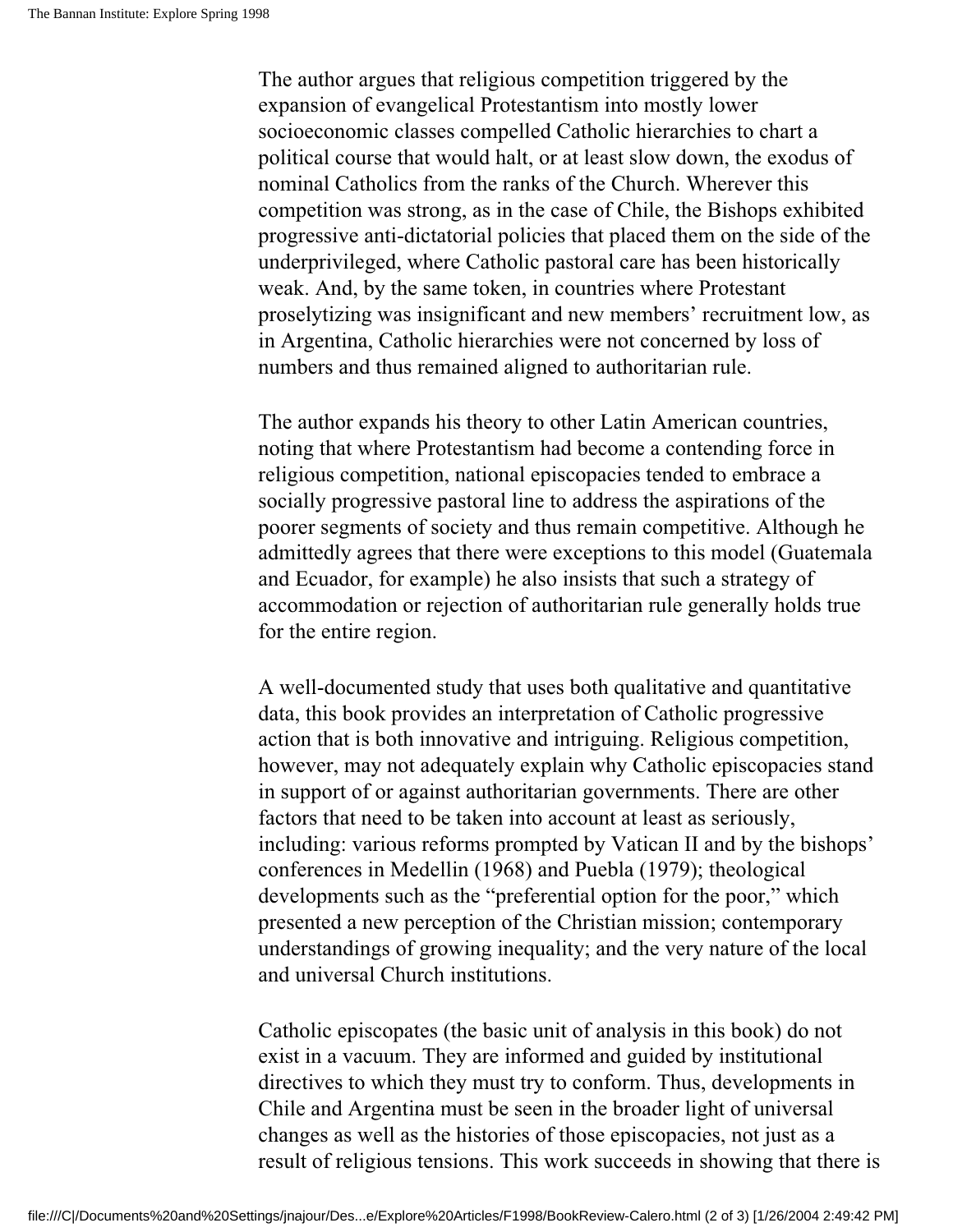a causal link between Protestant expansion and Church pastoral strategy in the case of Argentina and Chile. Religious competition may be said to be one factor, among others, in shaping the relations between the episcopacies and undemocratic regimes. It is less clear, however, that this model can be applied to other Latin American countries, where the growth of evangelical Protestantism during this time was unquestionable, yet the Catholic episcopacy remained tied to undemocratic rule.



#### Luis F. Calero, S.J. Associate Professor, Department of Anthropology, Santa Clara University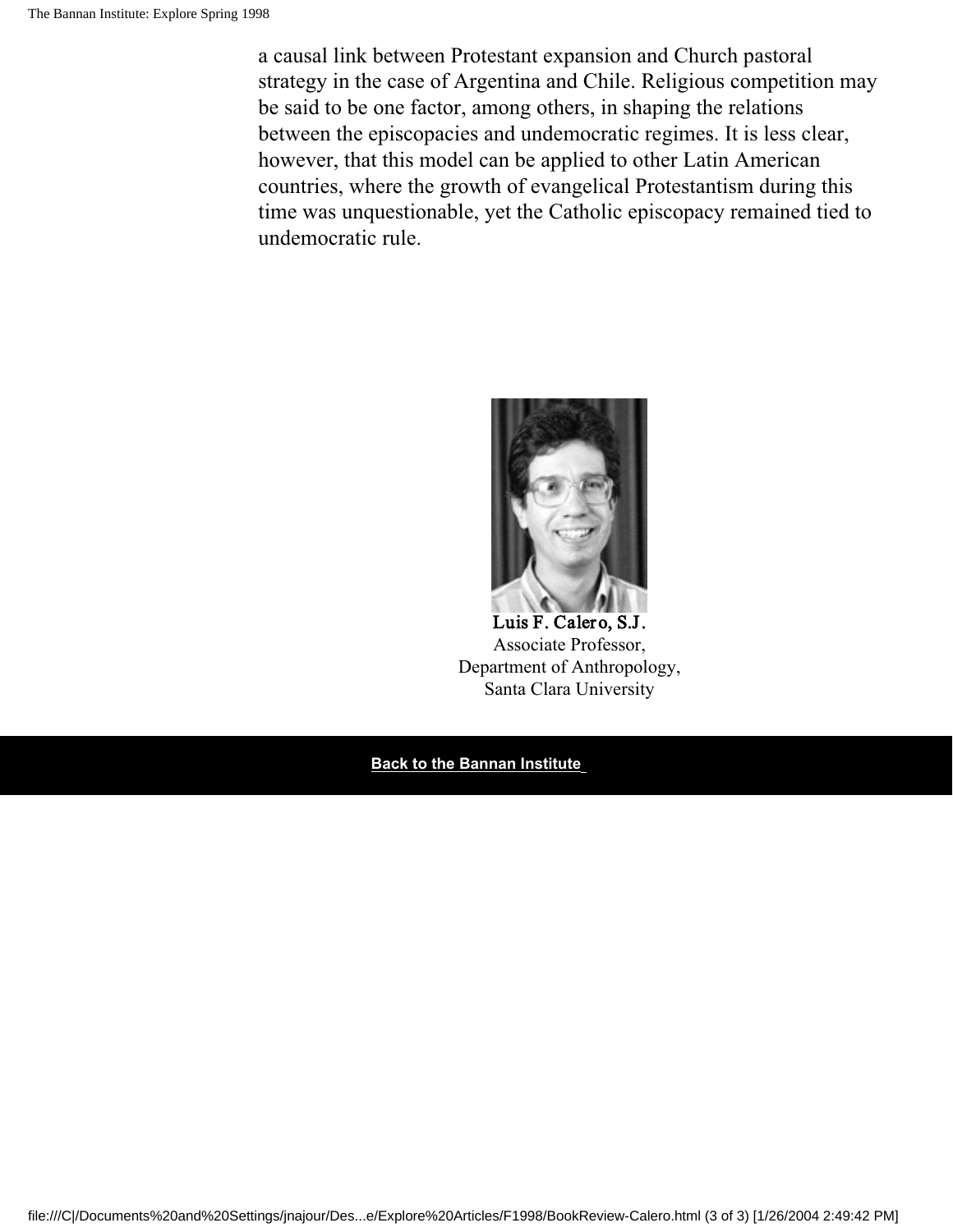

Kathleen Norris is well-known for the beautiful accounts of her spiritual journey in the bestselling books Dakotah and Cloister Walk. In her latest book, Amazing Grace: A Dictionary of Faith, Norris combines her own and others' stories of journey and conversion with a literary and personal dictionary of religious terms.

In the preface, Norris describes Amazing Grace as a "report" on the process of rebuilding her religious vocabulary. "It has been important to me," she writes, "to discern which words still remain 'scary' to me, and for what reason." Friends, family, and people she met at her sermons and lectures served as resources for Norris' research into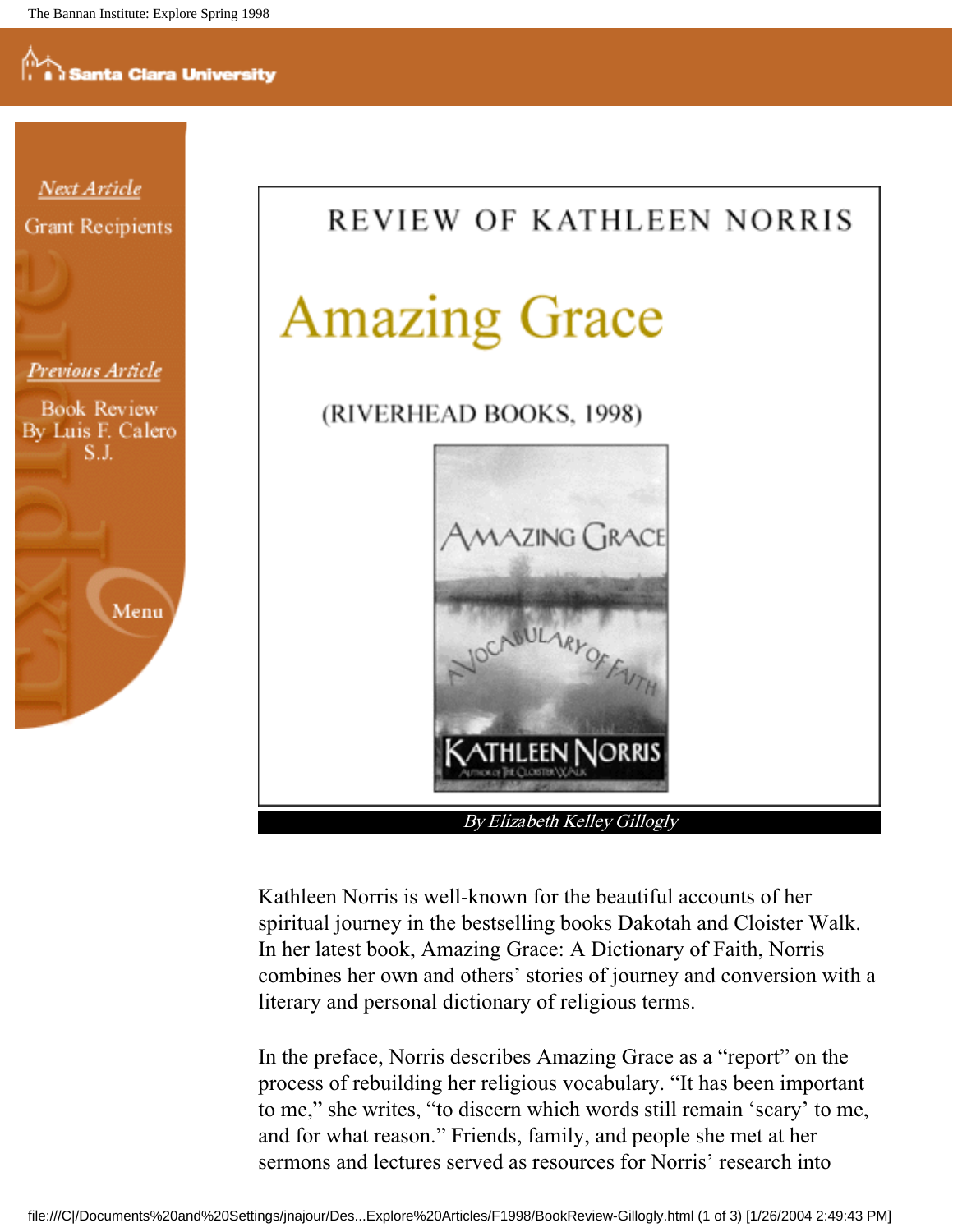these "scary" words, such as Inquisition, Blood, Eschatology, Perfection, Organized Religion, and Truth. Norris argues that "dictionary definitions of potent religious words, while useful in understanding one's religious heritage, are of far less importance than the lived experience of them within that tradition" (3). In many brief chapters (most are three pages or fewer), Norris seeks this "lived experience" of the words, and she finds a way to claim the words as her own.

One interesting definition is for the word "righteous," which, Norris explains, "used to grate on my ear; for years I was able to hear it only in its negative mode, as self-righteous, as judgmental." Once Norris "became more acquainted with the word in its biblical context," she found that it meant "righteousness in the sight of God . . . a willingness to care for the most vulnerable people in a culture." She then relays the moving story that gave her book its name: A good story of a conversion to righteousness in the biblical sense is that of John Newton, best known as the author of "Amazing Grace." A slave trader, he had grown attracted to Christianity and one day, when he was in the ship's cabin reading a sermon of John Wesley, he suddenly saw the evil of what he was doing. He ordered the ship to turn around in midocean, and returning to Africa, he set the human cargo free. When he wrote "Twas grace that taught my heart to fear, and grace my fears relieved; How precious did that grace appear, the hour I first believed," he had grasped the beauty of righteousness, he spoke the simple truth. And he himself had become righteous: at its root, in Hebrew, the word means "one whose aim is true" (97).

This excerpt illustrates many of this book's strengths: The examples that Norris uses to demonstrate her ideas are interesting and compelling, her academic knowledge of the subject magnifies her insights, and she frequently includes etymology or other information to help the reader uncover meaning and draw conclusions.

As a poet and writer, I am particularly attracted to Norris' frequent comparisons between her writing process and her return to the Church. In one example, she uses the words of Ezra Pound to illustrate a point about the best kind of evangelism: "Do not describe, present." Norris explains that "in writing, it means allowing the reader an experience of their own rather than attempting to control the response. . . . In evangelism, it means living in such a way that others may be attracted to you and your values, but not taking this as a license to preach to them about the strength and joy that you've found in knowing Jesus"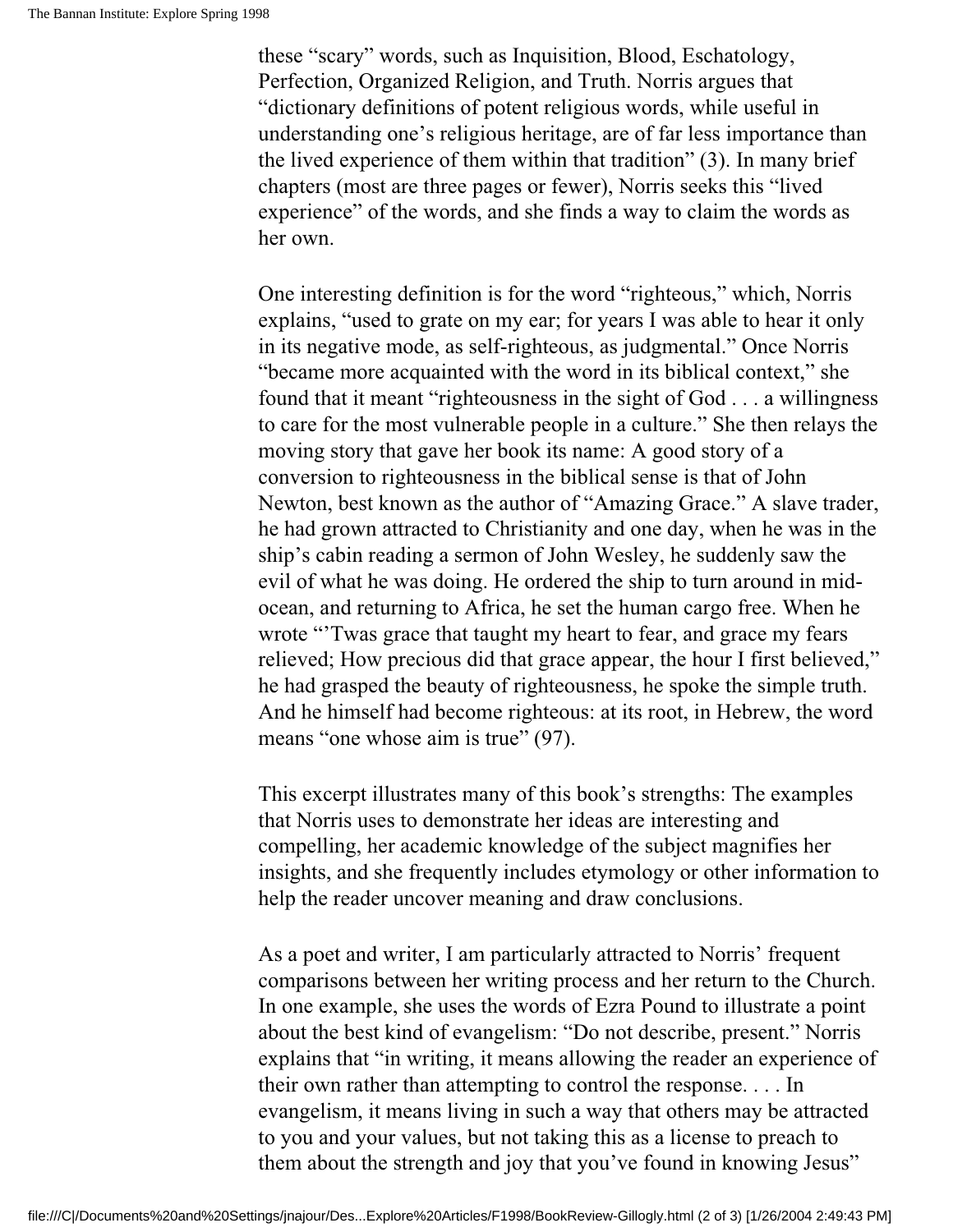(302).

Norris also reminded me to always be open to surprise. In her chapter entitled "Prayer," for example, she describes a realization she came to after a discussion with a Benedictine friend: "From him I have learned that prayer is not asking for what you think you want but asking to be changed in ways you can't imagine. To be made more grateful, more able to see the good in what you have been given instead of always grieving for what might have been" (60).

Amazing Grace is full of stunning images and wisdom—I found myself marking many passages that moved me, made me laugh, or precisely and creatively defined a term. In some ways it was a difficult book to finish, because I often wanted to stop and reread certain lines, to hear the music of the words and ideas. In other ways, the format of the book—with its very short chapters and non-linear narrative—made it easy both to read for 10 minutes at a time and to flip ahead a chapter or two (or 10) if I wanted. Amazing Grace is an excellent companion and reference manual for spiritual journey, and it would make a marvelous springboard for discussion in church groups, classrooms, and book groups.



Elizabeth Kelley Gillogly '93 Editor, Explore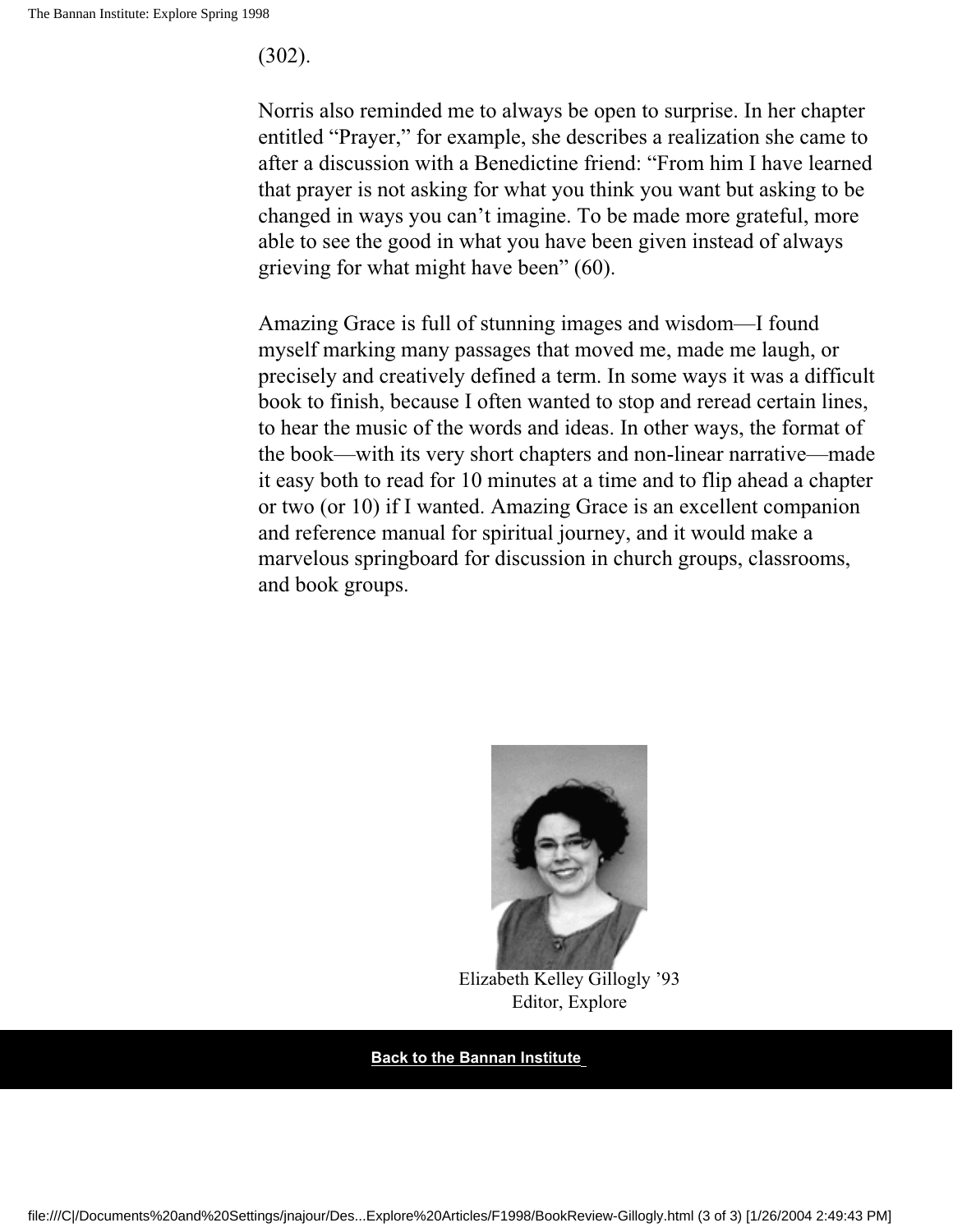#### Next Article

Visiting Appointments **GRANT RECIPIENTS** 

#### The Bannan Institute CONGRATULATES the Spring 1998 Grant Recipients

Previous Article

**Book Review** By Elizabeth Kelly Gillogly

Menu



SARAH CHRISTOPHER,a new member of Campus Ministry, received a grant that allows her to spend 30 days at the Jesuit Retreat Center in Los Altos, experiencing the *Spiritual Exercises* of St. Ignatius. Through the process of engaging more fully in the life of faith and the Ignatian call to service, Christopher has the occasion to deepen and strengthen her spiritual life and develop as a professional minister as well.



LARRY IANNACONE, Professor of Economics, received a grant to undertake a major research project entitled: "Warring Cultures: The Political Economy of Religion, Race, and Gender in America." With the research cooperation of a diverse team of co-workers, Iannacone plans to interpret America's current political landscape as it relates to religious and quasi-religious conflict over the role of the government. The group will conduct many small, self-contained studies, including a study of the Promise Keeper's movement and an empirical study of the religious right's rank-and-file members. Iannacone hopes that this grant will both enable him to complete a book and yield additional publications.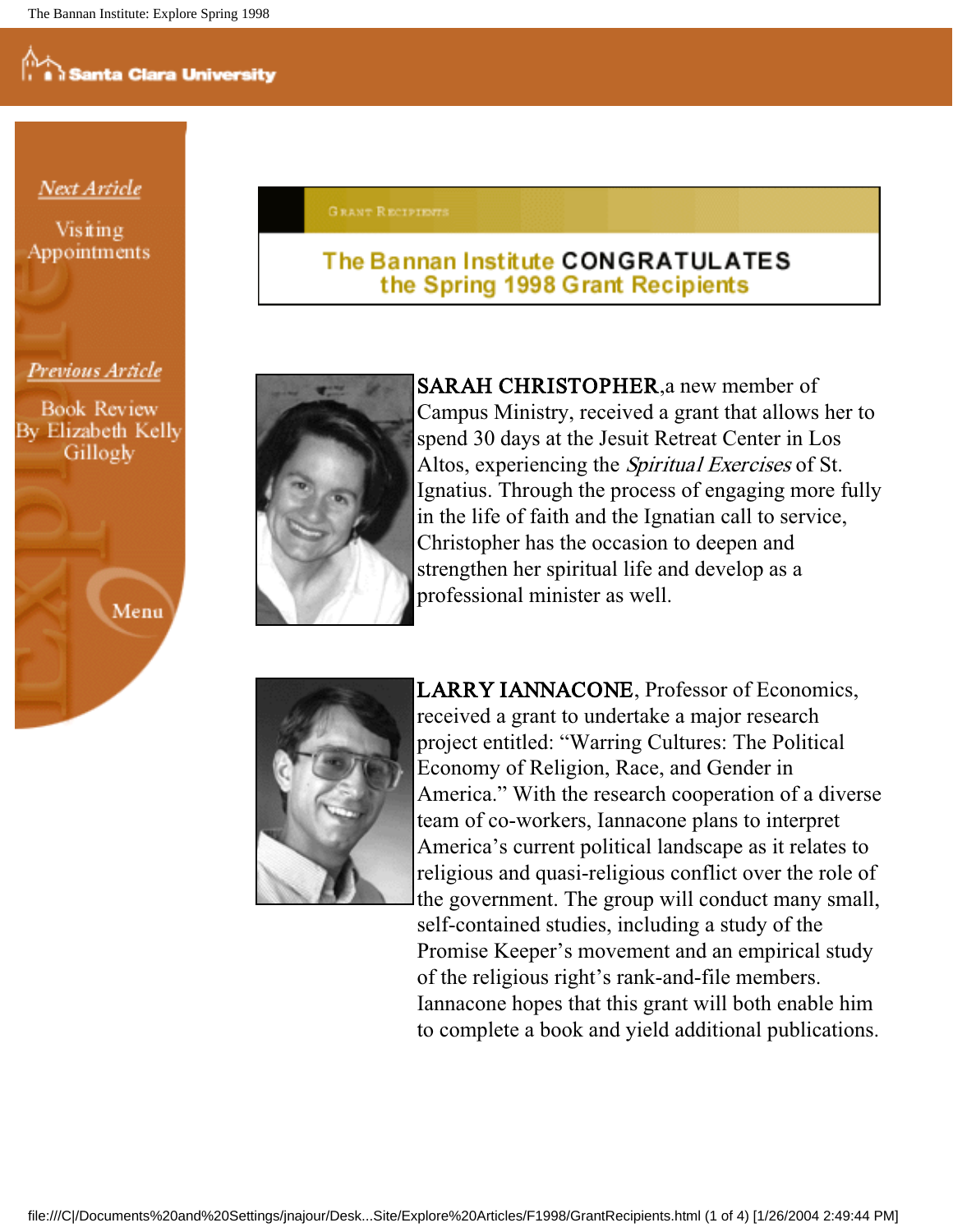

DAVID PINAULT, Associate Professor of Religious Studies, received a grant to travel to Egypt this December. He will investigate Nubian participation in the Abu'l-Haggag festival, the most famous of Egypt's interfaith celebrations; the current strength of Coptic-Muslim cooperation in matters relating to this festival; the effect of neo-revivalist/ fundamentalist rhetoric on Luxor's celebrations; and attempts by the government to further "pharaonism" as a way to encourage interdenominational communal identity. Pinault will also travel to Northern Sudan in order to visit Nubian communities there and compare the impact of the divergent government policies in Nubian ritual life. Pinault hopes this project will result not only in research publications but also in the development of pedagogical material for his new course in Egyptian/Nilotic religious traditions.



J. DAVID PLEINS, Assistant Professor of Religious Studies, received a grant to support the completion of his book: Social Ethics of the Hebrew Bible. This grant will allow Pleins to enlist the continuing help of a research assistant, so that he can focus on completing the manuscript. The book will cover topics such as: social justice as historical liberation; biblical diversity as the ground for a contemporary theological ethics; and an examination of the prophets as village and urban voices for justice.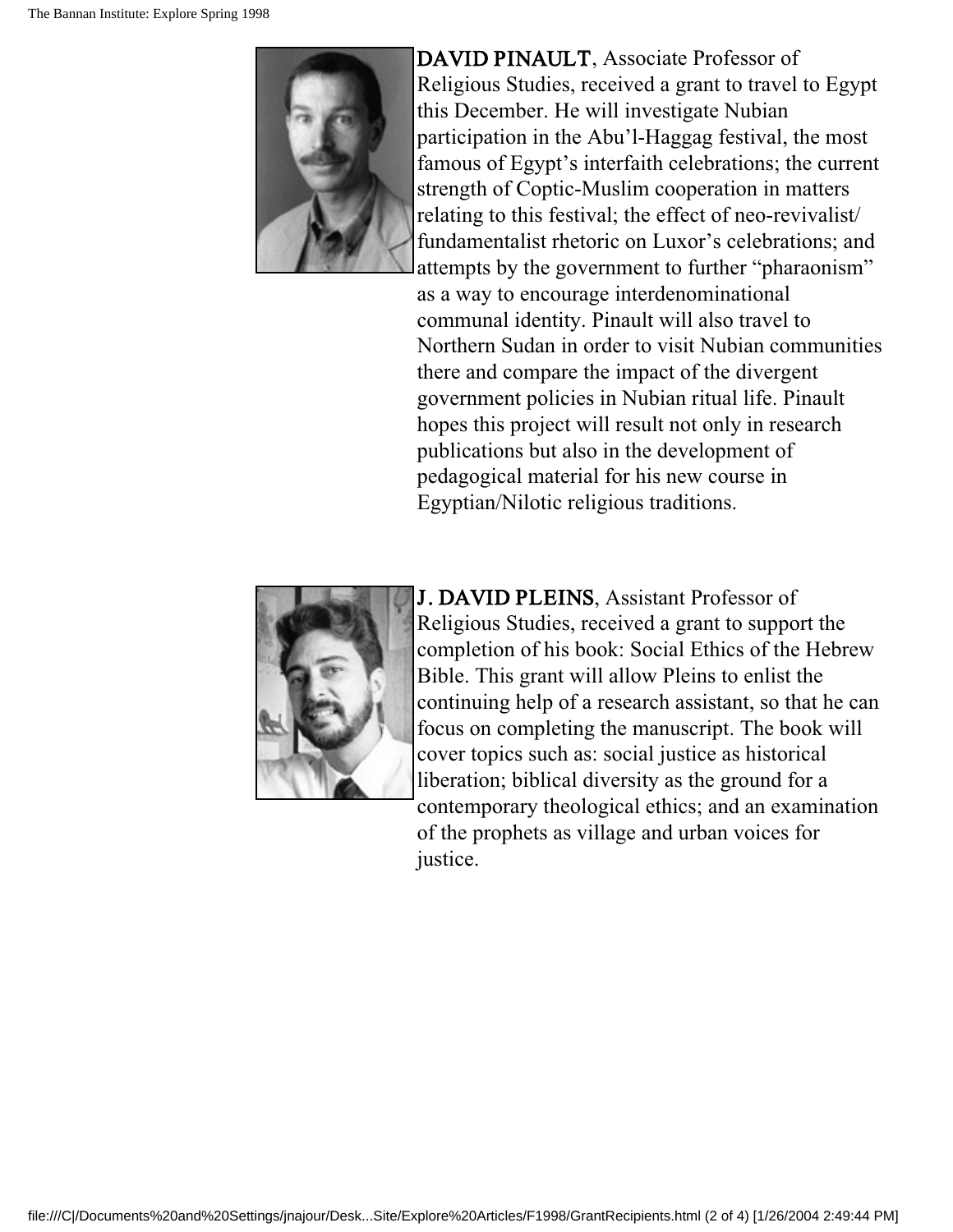

MICHAEL PAXTON, Resident Minister and Santa Clara University Pastoral Ministries graduate student, received a grant that allowed him to attend the National Catholic HIV/AIDS Ministry Conference this past July. Designed to address many issues surrounding the HIV/AIDS pandemic, the conference was open to those unfamiliar with HIV/AIDS, those recently diagnosed, care providers, ministry or agency leaders, and others. Please see Paxton's essay about his experience on page 21 of this issue.



THOMAS PLANTE, Associate Professor of Psychology, received a grant to pursue a research project exploring the role of religious faith in mental and physical health outcomes. His hypothesis is that strength of religious faith closely corresponds to both mental and physical wellbeing and is an adaptive coping strategy among those experiencing a wide variety of stressors. Plante will gather data through questionnaires distributed to a number of groups, including students from Santa Clara University and other universities—large, small, public, and private—throughout the country. Questionnaires will also be distributed to substance abuse patients in the San Jose area and cancer patients in the Little Rock, Arkansas, area. He plans to analyze the data with the help of SCU student research assistants and write a paper about his findings.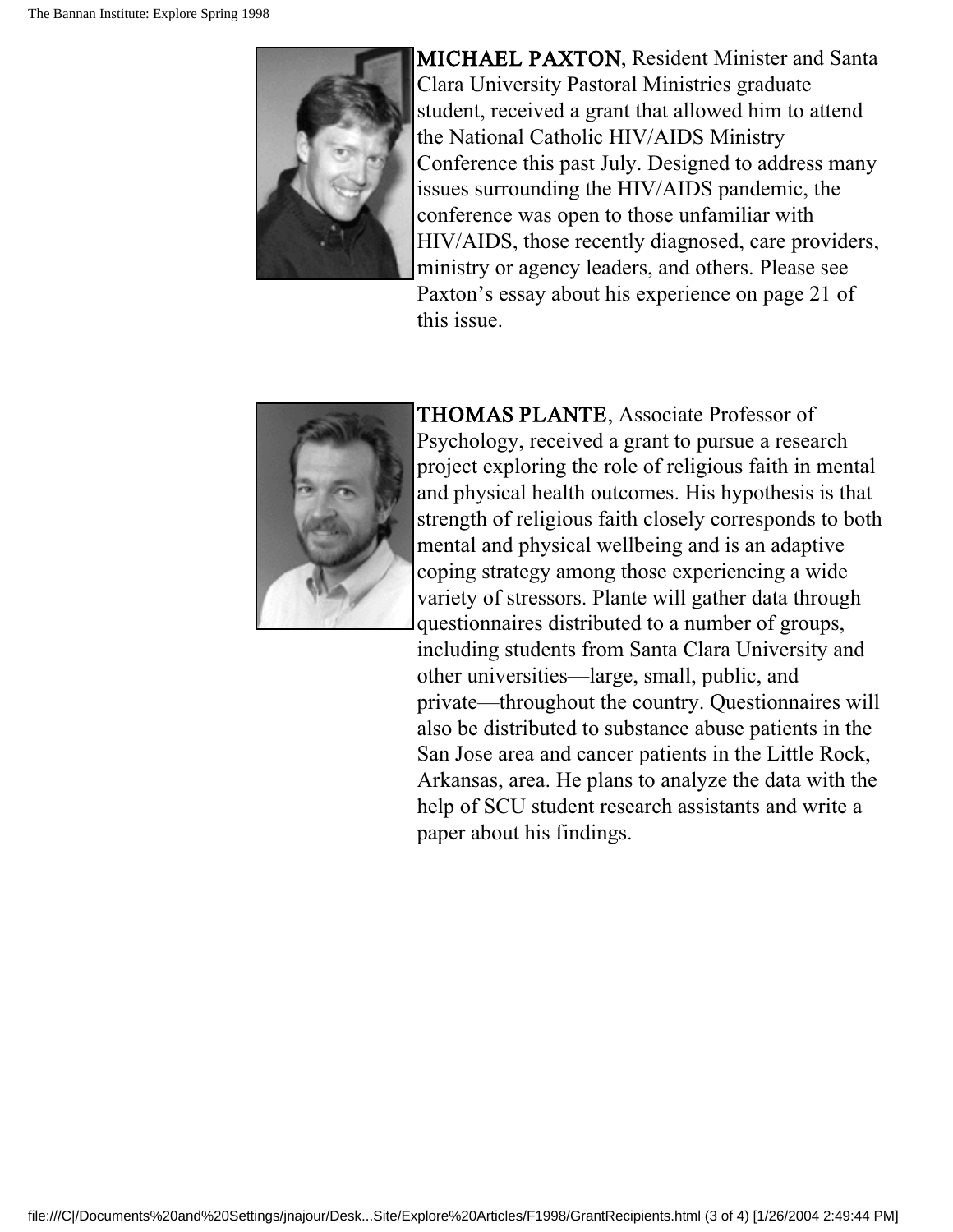

WILLIAM SPOHN, Associate Professor of Religious Studies, received a grant to support a bookin-progress, entitled: An American Ethics: Augustinian Piety and Experiential Naturalism, which investigates the interaction between Christian faith and various periods of American culture through some of the philosophers and theologians who have exercised a formative influence on American thought. It argues that the foundations of

American transcendentalism have been overlooked in the standard accounts of this history. Spohn hopes the book will contribute to an American Catholic moral theology that draws on the best resources of a distinctively American religious ethics.



ELEANOR WILLEMSEN, Professor of Psychology, received a grant to conduct a historical study of the construction of infant-mother attachment. Willemsen will survey the history of "Attachment Theory" from its roots in an English psychoanalytic theory through the establishment of the now-classic laboratory method for observing and assessing the attachment relationship between mothers and infants. Willemsen will conduct

extensive research into published work by the foremost scientists in the field, popular press renditions of the attachment theory, and legislative and policy documents. She plans to write a substantial paper about her findings and publish it in one of the journals devoted to the history of behavioral science.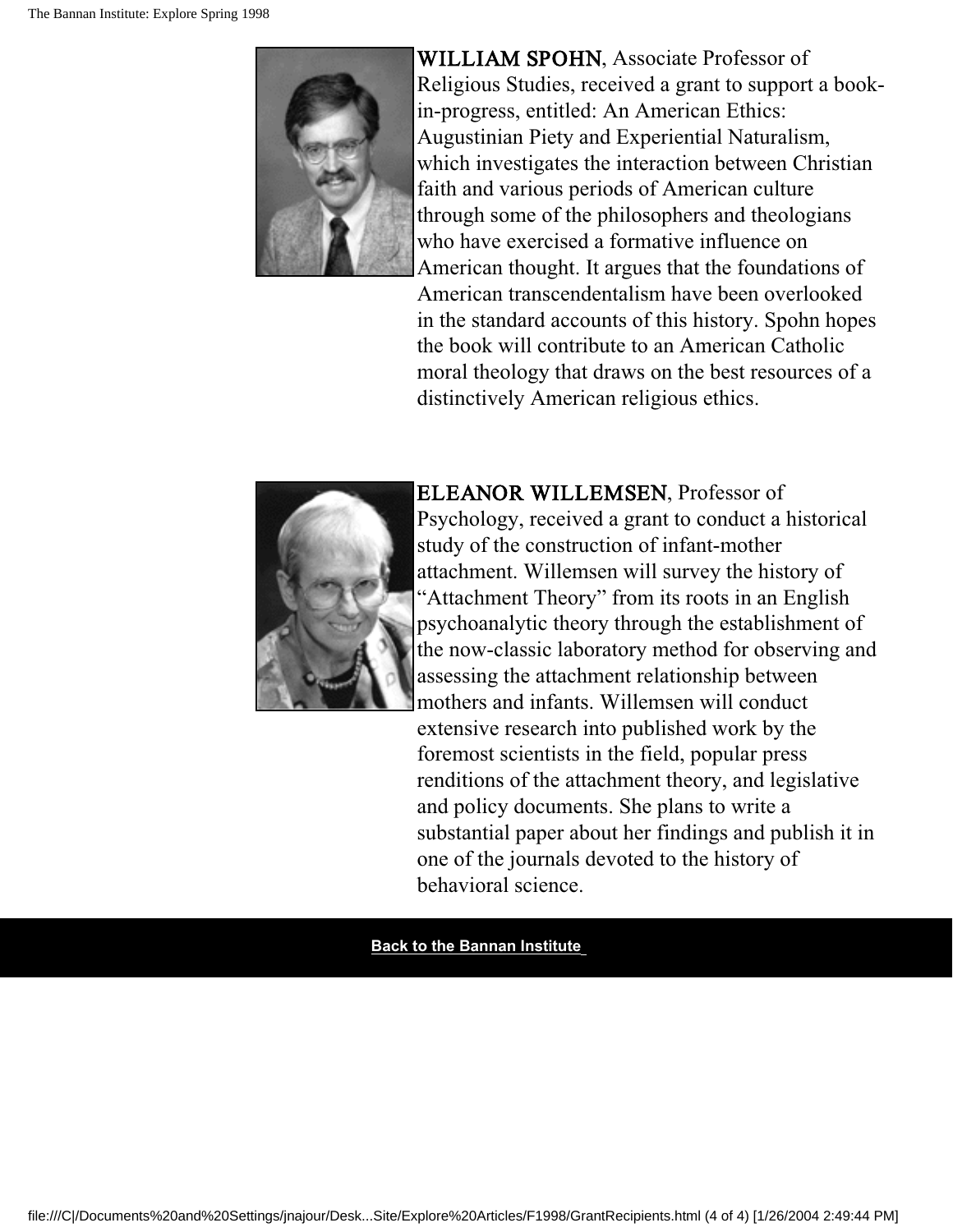<u>Next Article</u> **Lecture Series** 

#### Previous Article

**Book Review** By Elizabeth Kelly Gillogly



# Fe an

#### Bannan Visitors

#### Fall 1998

Robert VerEecke, S.J., began his formal dance training at Santa Clara University in 1971 with Diana Morgan Welch. He continued his dance studies in New York and Boston. Presently he is Pastor of St. Ignatius Parish in Chestnut Hill, MA, and the Jesuit Artist- in-Residence at Boston College. The author of Dance in Christian Worship and Ritual Plays: Engaging the Community in God's Word, Father VerEecke lectures and conducts workshops internationally on dance and sacred movement, and he is Founder and Artistic Director of the Boston Liturgical Dance Ensemble (BLDE). Recently the Dance Company in Residence at Boston College, the BLDE is composed of professional dancers in the Boston area, and it is best known for its annual performance of A Dancer's Christmas—a Boston tradition that has been called "a religious alternative to The Nutcracker." The BLDE has toured throughout the United States as well as in Canada and Europe.

The Boston Liturgical Dance Ensemble, under the artistic direction of Robert VerEecke, S.J., will perform "For the Greater Glory of God," featuring original music written by Michael Burgo and Paul Melley, on Saturday, October 3, 1998, at 8:00 p.m. at the Recital Hall in the Performing Arts Center at Santa Clara University.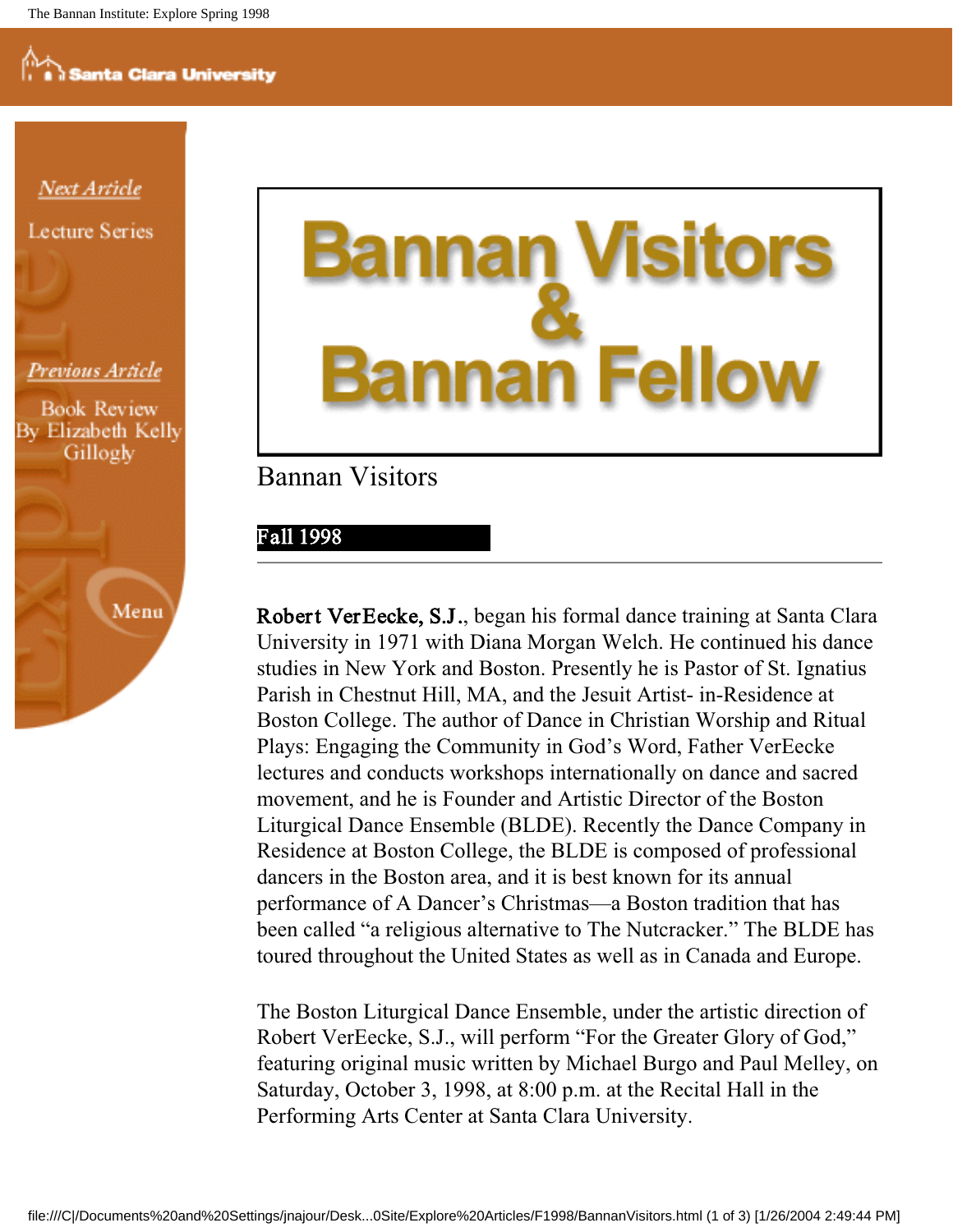Dr. Jon Fuller, S.J., is a family physician and Jesuit priest who has been providing care to persons living with HIV/AIDS since 1983. He serves as Assistant Director of the Clinical AIDS Program at Boston Medical Center, is a member of the faculties of the Boston University School of Medicine and the Harvard Divinity School, and is coordinator of AIDS, Ethics, and the Church, an international project of the Jesuit Institute at Boston College. In the spring semester of 1998, he returned to the Weston Jesuit School of Theology as the Margaret Pyne Professor of Moral Theology. He was the founding president of the National Catholic AIDS Network (USA), and since 1991 has been a member of the International Working Group on HIV/AIDS of Caritas Internationalis (Rome).

Dr. Fuller is particularly interested in the Church's interface with the HIV/AIDS epidemic. This includes not only her pastoral response, but also the social analysis of factors that increase HIV risk and the moral evaluation of HIV prevention efforts. Dr. Fuller will give a presentation entitled "Current Status of the AIDS Epidemic and Challenges for the Catholic Church" on Monday, October 19, at 7:30 p.m. in Mayer Theater at Santa Clara University.

Bannan Fellow

#### 1998 -- 1999

Gr egory Sharkey, S.J., is a specialist in Asian religions who has lived and worked in India for much of the past two decades. A Pennsylvania native, he joined the New England Province of the Jesuits in 1978 after undergraduate studies at Dartmouth. He was ordained to the priesthood in 1988. Father Sharkey studied at Oxford University, where he earned an M.A. in Sanskrit and a Ph.D. in Oriental Studies. While at Oxford, he was the Coulson Research Fellow in Indology.

In 1995, he returned to Nepal to help with the founding of St. Xavier's College and to continue his research in the Tantric Buddhist community of Kathmandu. His findings will be published later this year in a book entitled Buddhist Daily Ritual. While in Nepal, he was also the historical consultant for the Samkha Mul Temple Documentation Project, funded by the Fulbright Foundation.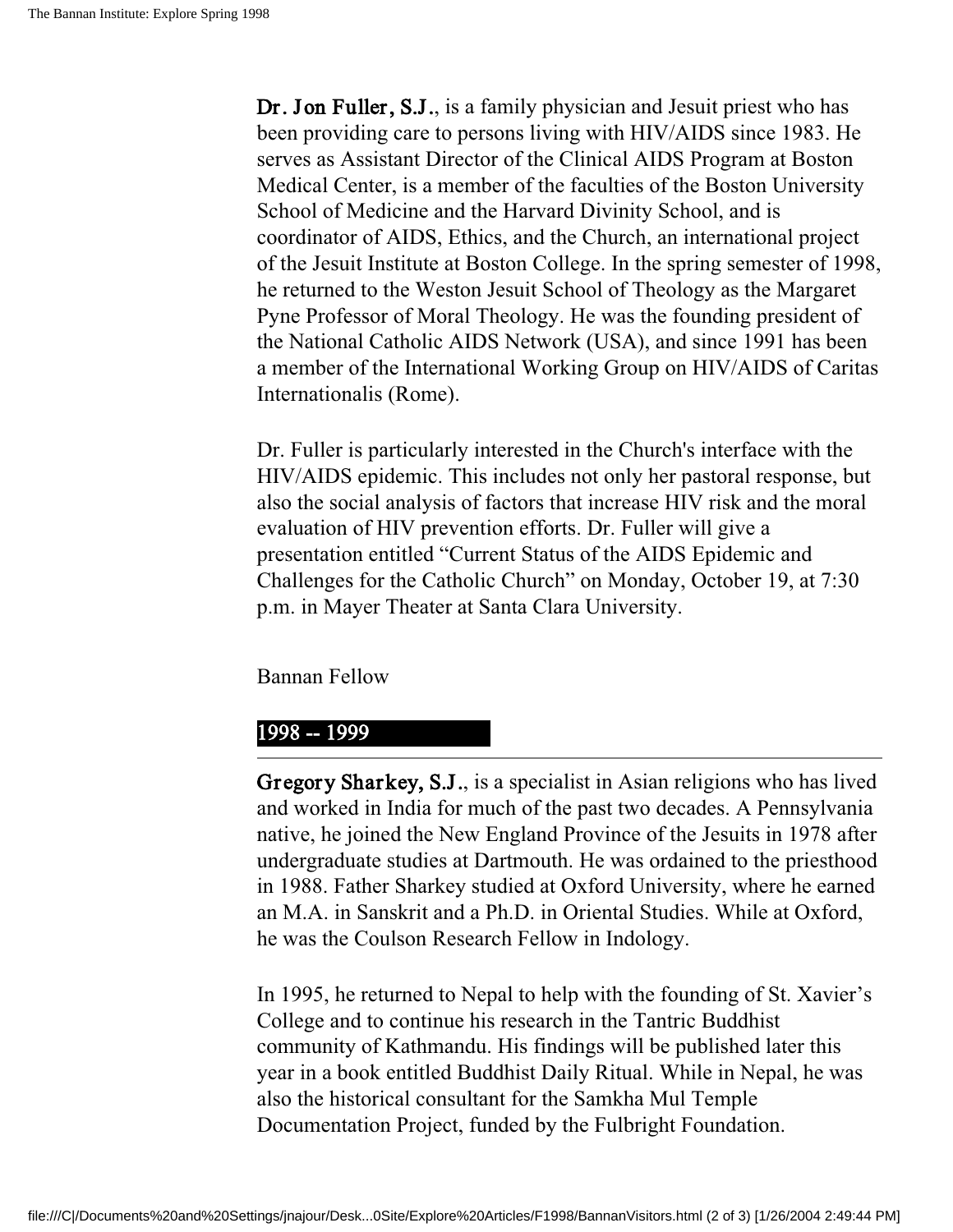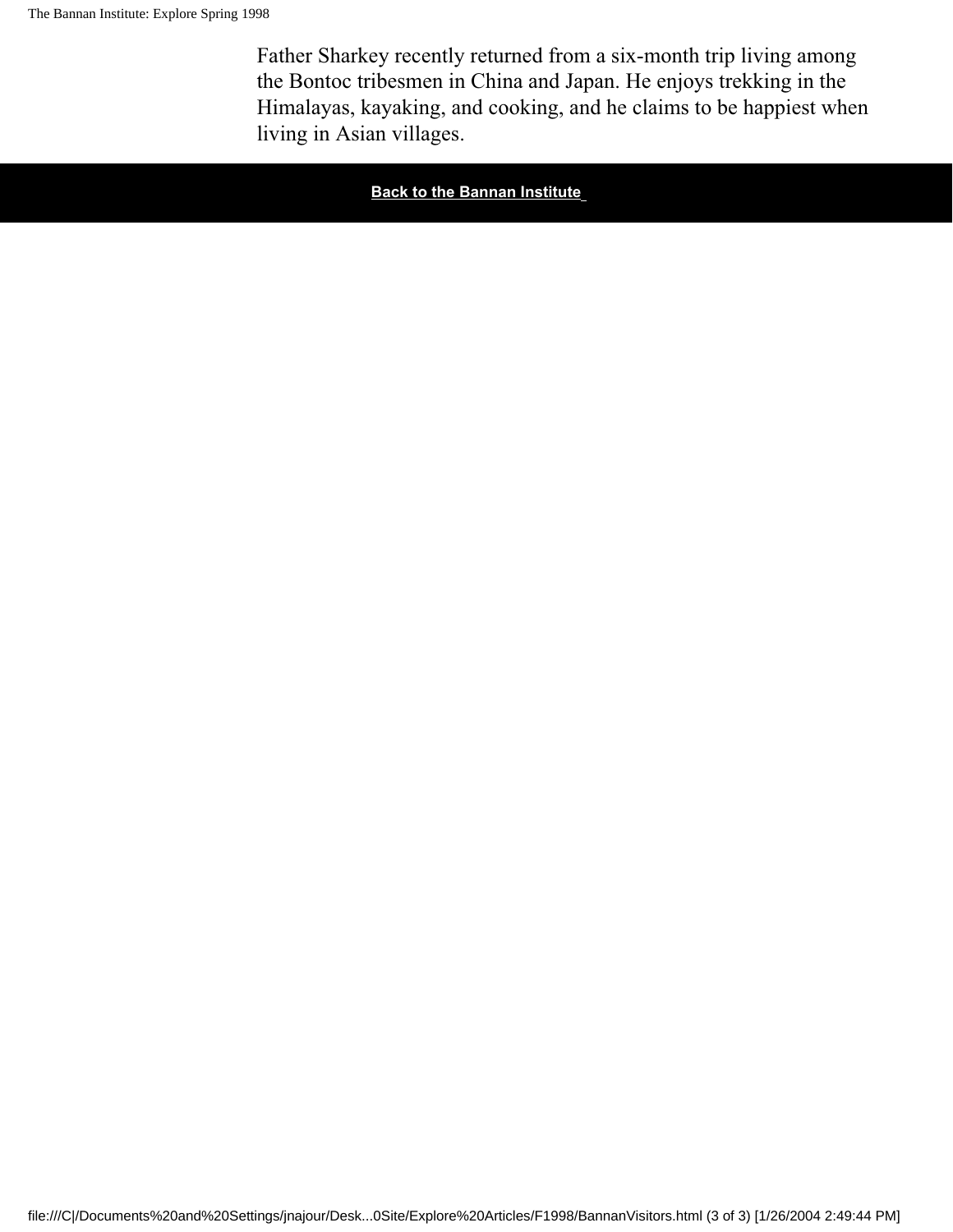Next Article Next Issue

Previous Article

Visiting Appointments





## CALENDAR OF EVENTS: 1998-99

#### Friends of God and Prophets: Community on Earth as in Heaven

Sunday, October 4, 1998 at 7:30 p.m. in the Recital Hall of the Center for the Performing Arts Elizabeth A. Johnson, C.S.J.

#### Clearing the Smoke

Sunday, February 7, at 7:30 p.m. in the Recital Hall of the Center for the Performing Arts Klaus J. Por zig, M.D.

#### The Common Good in a Divided Society

Sunday, April 18, 1999 at 7:30 p.m. in the Recital Hall of the Center for the Performing Arts David Hollenbach, S.J.

#### Fall 1998 Spiritual Series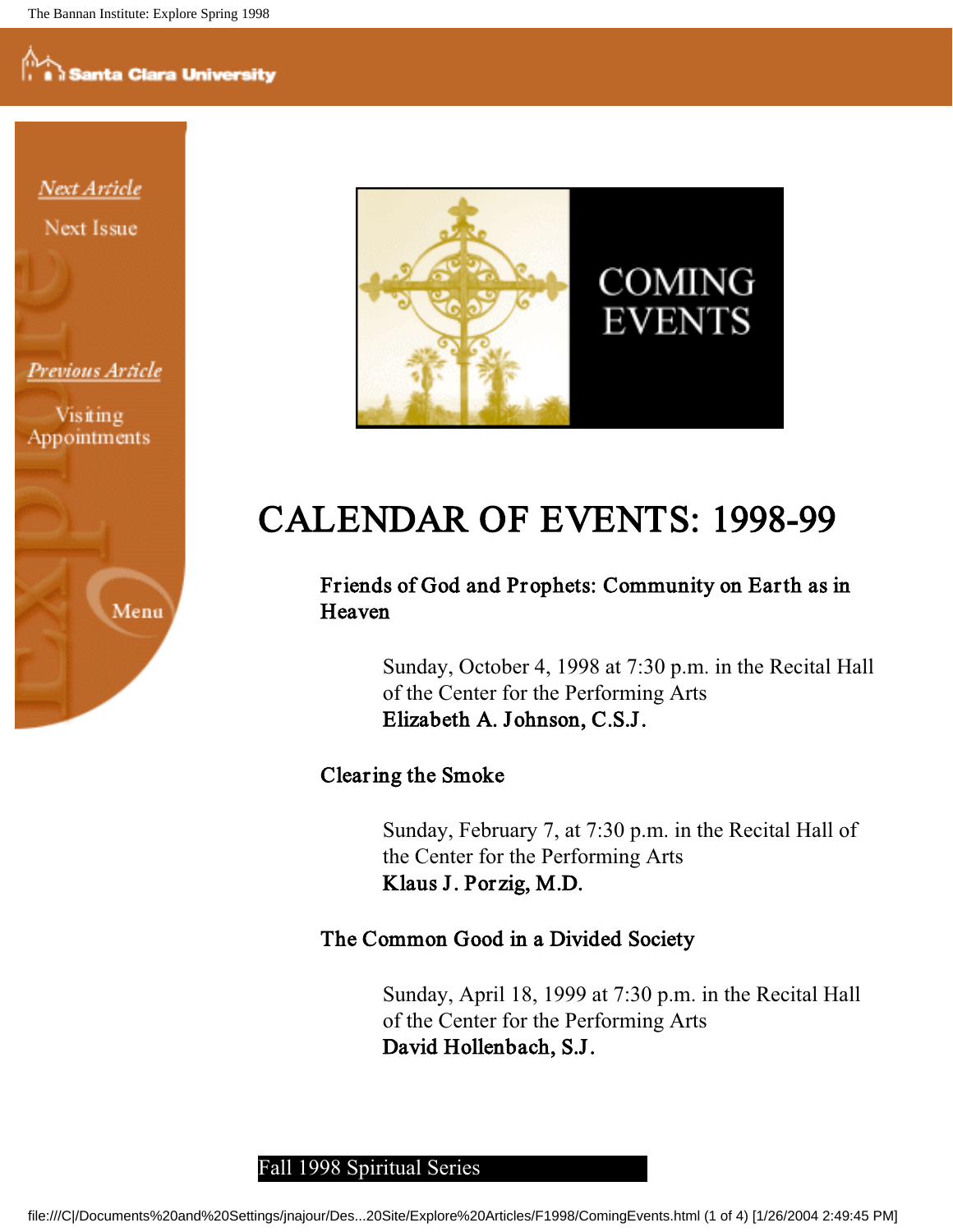## Exploring the Spiritual Within

Thursday, October 1 "BETTER TO ENTER LIFE MAIMED…" Led by Ched Myers

What does the spirituality of the "addiction/recovery model" refer to in chapter 9 of Mark's gospel? How does this biblical passage apply to "public addictions," and thus political spirituality? Through meditation and visualization, we will explore these questions and reflect on the things to which we feel attached.

Ched Myers is a writer, teacher, and activist for social justice and peace. He holds degrees from the University of California at Berkeley and the Graduate Theological Union, and has taught at Fuller School of Theology and the School of Theology at Claremont. He writes regularly for Sojourners magazine and has recently published his fourth book.

#### Thursday, October 8 ZEN MEDITATION, THE MIND'S QUIET POOL

#### Led by Angie Boissevain

Zazen, Zen meditation, is a return to the bare present, a rest in simple being. In silence and calm, one returns home to the breath, starting over with every inhalation. For many, Zen sitting is a gift of peace we can give ourselves every day. We will begin by centering and silently answering guided questions. The next 30 minutes will be spent in sitting and walking meditation, followed by a time for discussion.

Angie Boissevain has been a student of Kobun Chino Roshi, a Soto Zen teacher, for 25 years, first at Haiku Zendo in Los Altos, then as head student teacher and director at Jikoji, a retreat center in the Santa Cruz Mountains. She was ordained as a lay priest in 1989. Retired from Jikoji, she now meets weekly with meditation groups in the Bay Area. She has raised three children and is a published poet.

Thursday, October 15 THE TAIZE WAY OF PRAYER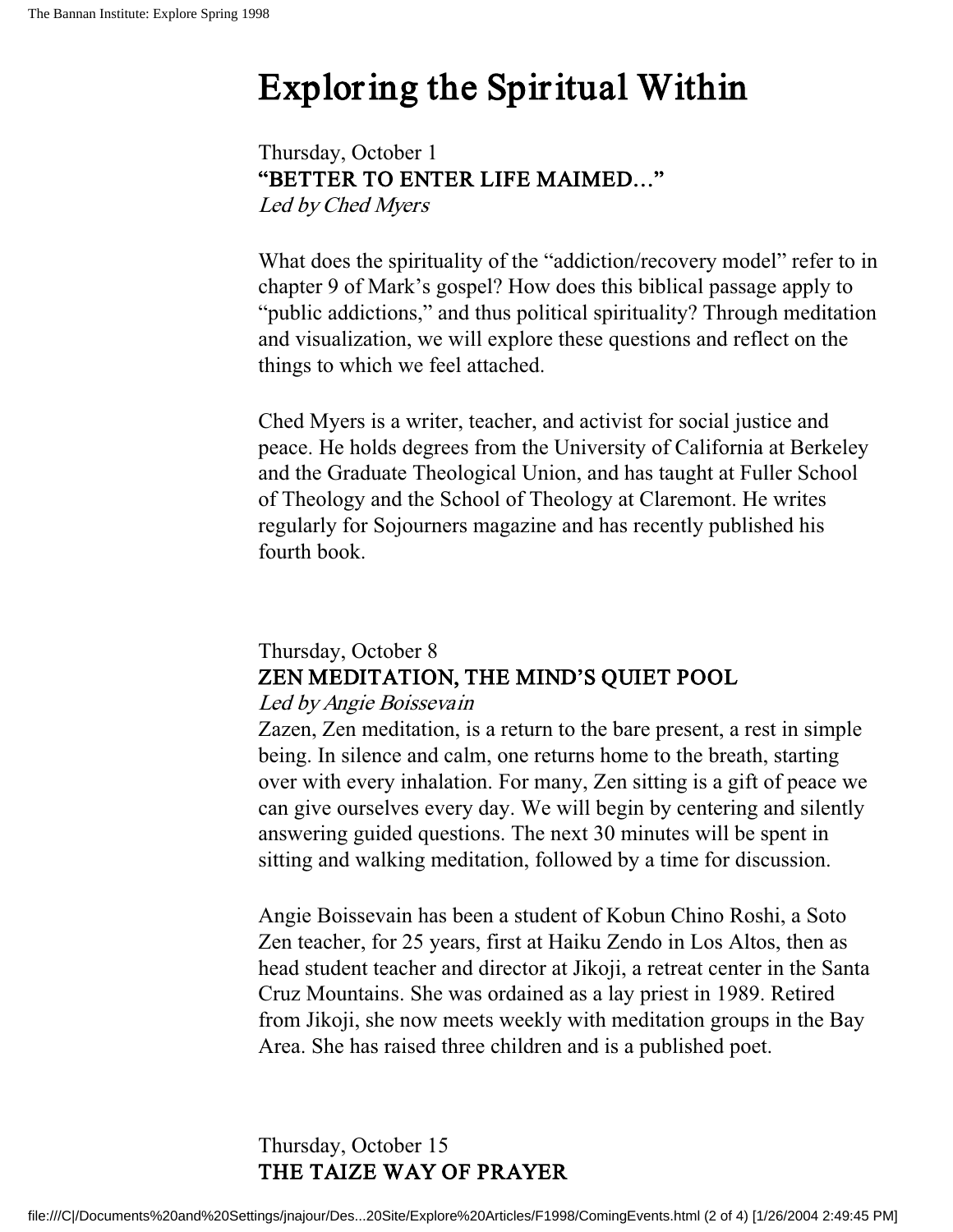#### Led by Suzanne Toolan

Taize is a village in southeastern France where an ecumenical community of brothers have lived since the 1940s. They have attracted people from all over the world because of the integrity of their lives and the beauty of their prayer. Come enter into this Taize way of prayer through musical chants, scripture reading, and intercession.

Suzanne Toolan is a composer and a Sister of Mercy who is on staff at Mercy Center. Her latest album and CD show the influence of Taize prayer. She has received the Jubilate Deo award, which is the highest honor given to composers by the National Association of Pastoral Musicians. She facilitates the Taize prayer in the Bay Area and throughout the United States.

#### Thursday, October 22 FRAGMENTATION & WHOLENESS (Holiness)

#### Led by George McClendon

This presentation will begin with an introduction on "Preparing for the Bad News/Preparing for the Good News (Gospel)." We will follow with an exercise of body posturing for what we do and don't want. We will then enter into meditation: preparing the place, thoroughly listening, and opening to change. The focus will provide some methods for contemplative practice that can become integrated into our daily lives.

George McClendon, a former Benedictine monk of 20 years, is an instructor at UCSC who teaches "Dynamics of Human Relationships" and "Spirituality as Relationship." In his private practice, he specializes in individual and couple's work, provides spiritual guidance, and conducts training programs for therapists.

#### Thursday, October 29 HEALING OURSELVES, HEALING OUR WORLD

#### Led by Pat Mathes Cane

How can we listen and respond to our body/soul/spirit wisdom in a way that can lead to greater health and wholeness? We will begin with some simple, integrated methods of healing and spirituality. Come explore visualization, Tai Chi meditation, and acupressure to help reduce stress, promote healing, and increase your energy and creativity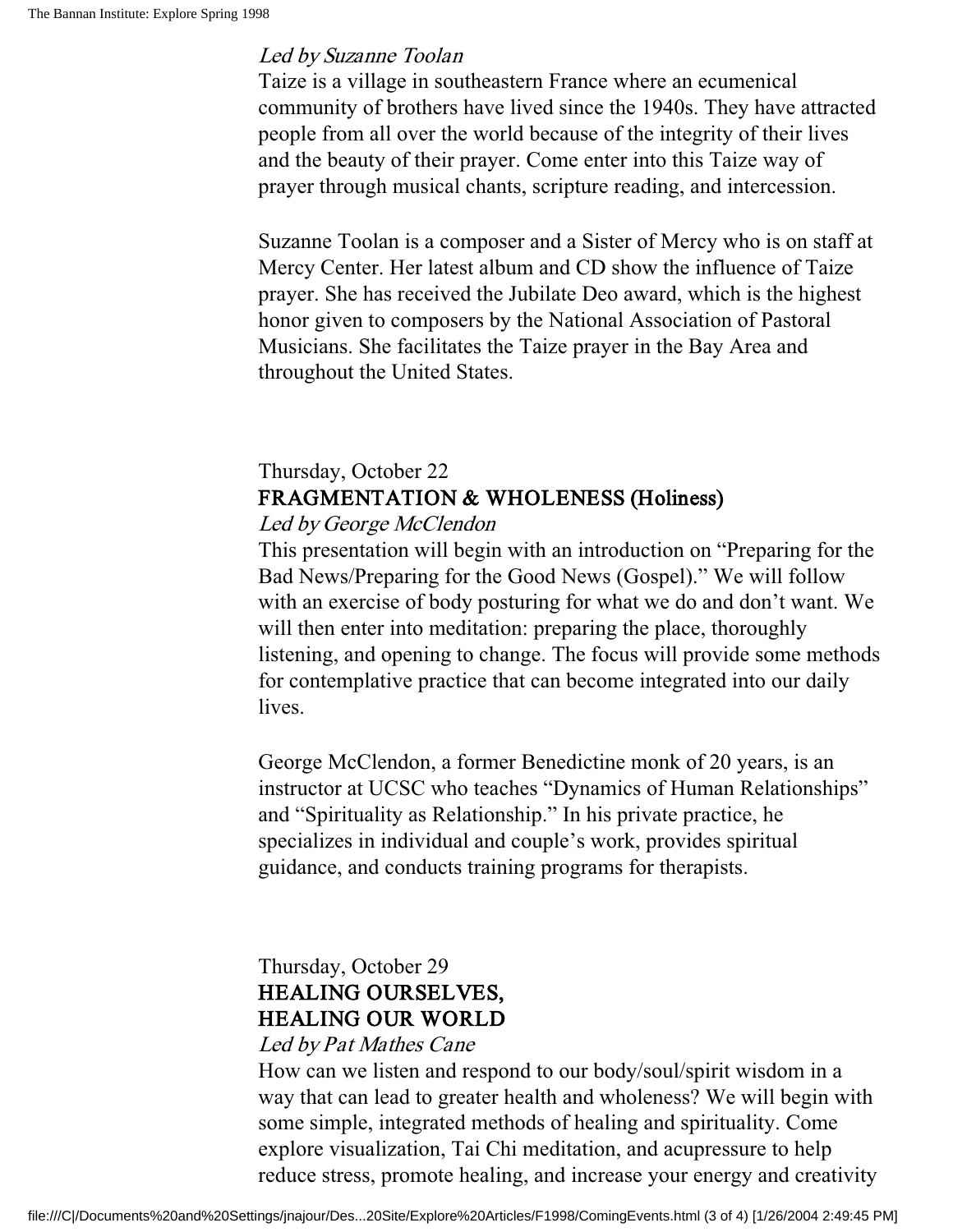#### for your life and work in the community.

Pat Mathes Cane is the Founder/Director of CAPACITAR, a project in multicultural wellness education that teaches body/mind/spirit practices nationally and internationally. She has an M.A. in Counseling Psychology from Santa Clara University, and is currently in a doctoral program at The Union Institute in Cincinnati, developing the field of Multicultural Wellness Education.